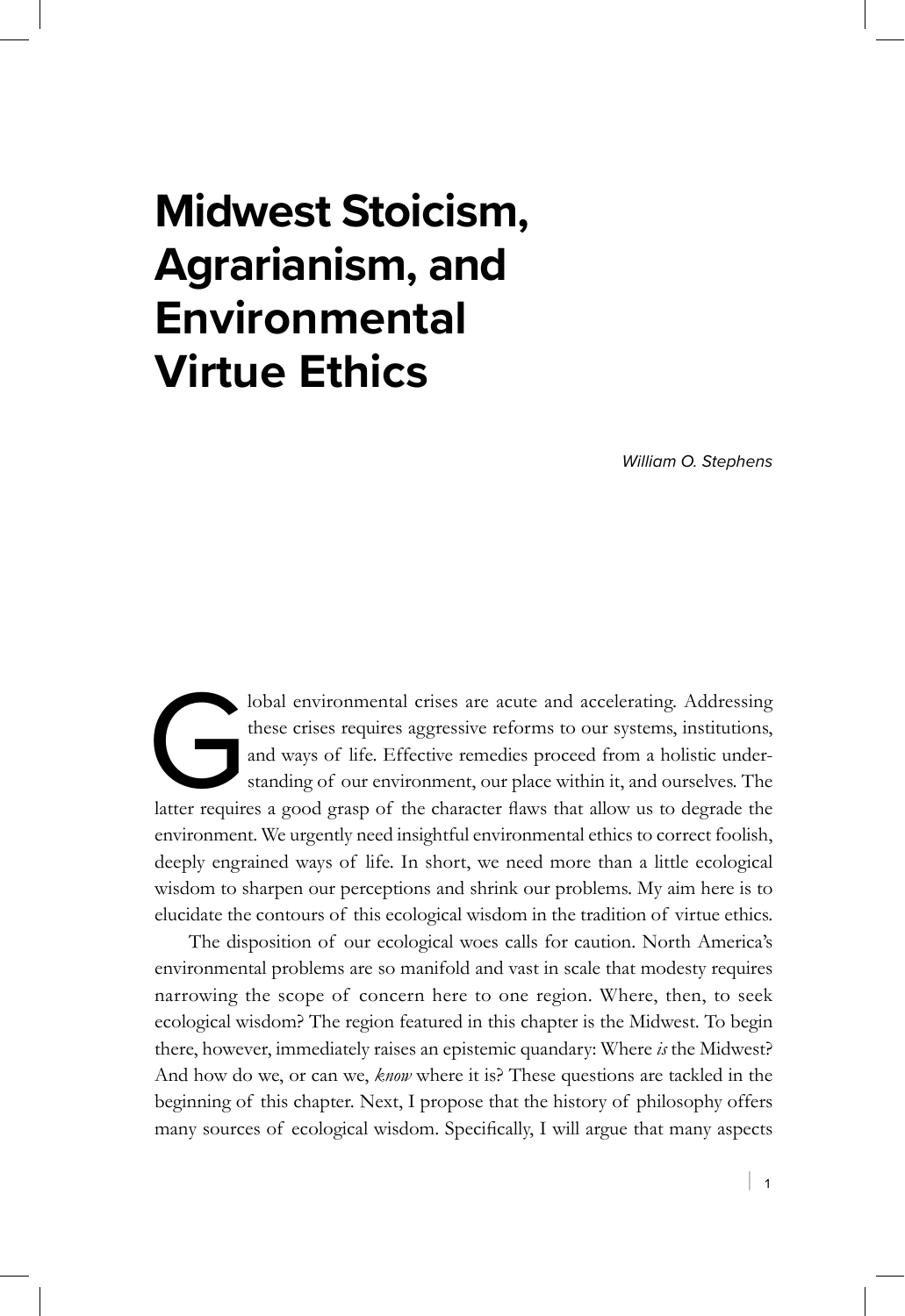of the ancient Stoics' understanding of nature makes their philosophy a fertile field of ecological wisdom. The significance of nature in Stoicism occupies the next section. After that, I distinguish Stoic philosophers (Stoics) from stoical non-philosophers (stoics).<sup>1</sup> Nature's lessons for living a good Stoic life follow. A concern could be raised that such lessons in virtuous Stoic living may seem too theoretical to provide much practical guidance. To address this worry, I present several prominent ancient Romans who were lauded for their virtues and who worked the land. The virtues of these stoical Roman agrarians are discussed in the next section. Then I suggest that features of Roman Stoic agrarianism resonate with a contemporary instantiation of Stoicism in the Midwest. My thesis is that a Midwest Stoic agrarian, guided by an array of earthy virtues, will aim to engage in agricultural practices that *harmonize* with nature and support living in *agreement* with nature, while rejecting agricultural practices contrary to nature and propelled by vice. I conclude with reflections on the promise of Midwest Stoic agrarianism for fortifying environmental virtue ethics beyond this region.

# **Where Is the Midwest?**

The seeming innocence of this question belies its deceptive vagueness and barely veils its incendiary potency.<sup>2</sup> Many who regard themselves as Midwesterners voice strong opinions on the matter. Heated disputes with a fellow philosopher born in rural Kansas and raised just over the border in rural Oklahoma have not shaken my certitude about my own answer. Born and raised a Hoosier, I learned in elementary school that my home state was the Crossroads of America. Crossroads are in the middle. The middle of the United States is the Middle West. Hence, Indiana is at or very near the center of the Midwest. Add to this syllogism the self-evident truth that Chicago is the greatest city of the Midwest. (Sorry, St. Louis.) Given Chicago's proximity to Indiana, support for Hoosiercentrism grows. More evidence comes from sociologists Robert and Helen Lynd, who found their statistical "Middletown" in Muncie, Indiana.<sup>3</sup>

If the question *Where is the Midwest?* is asking which U.S. states constitute the region, the U.S. Census Bureau answers: Indiana, Illinois, Iowa, Wisconsin, Michigan, Ohio, Missouri, Minnesota, Kansas, Nebraska, and the Dakotas. This tidy dozen might suit the intuition of a numerologist. My ordering of the first eight states describes a clockwise spiral. These eight states are so undeniably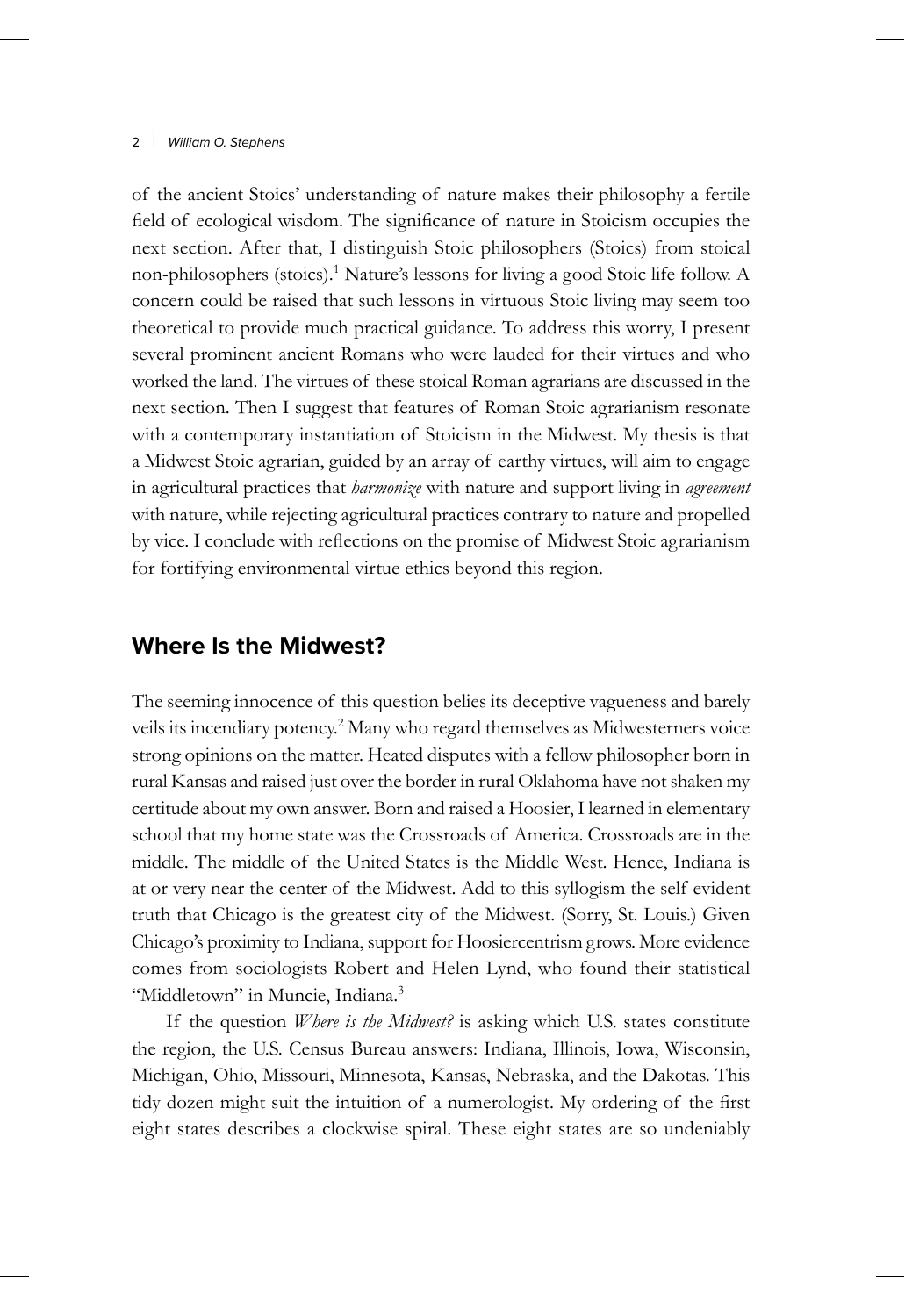middle-western that since six of them have a coastline on a Great Lake, it seems apt to dub them the Great Eight.<sup>4</sup> The final four Plains States come last because they fringe states undeniably out west. Call these Plains States the Fringe Four. Moreover, consider the view of the research arm of the USDA, the Agricultural Research Service (ARS). The ARS divides the fifty states, the District of Columbia, and Puerto Rico into five regions. Of those five, the Plains Area groups the Dakotas, Nebraska, and Kansas with Montana, Wyoming, Colorado, and New Mexico. The ARS pushes Kentucky north to join the Great Eight.

Whether Kentucky is in the Midwest or the South is debatable. States are governmental entities that poorly cohere with cultural regions, much less bioregions. Settlement patterns and political history support the logic of including Kentucky in the Midwest since it allied itself with the Union during the Civil War. But Kentucky's heritage of slavery links it with the South.<sup>5</sup> Later, I will defend regarding the northern tier of Kentucky as marginally Midwestern.

Ambiguity about the bounds of the Midwest lingers, however, in another datum from the U.S. Census Bureau. Consider the concept of the mean center of the U.S. population. This is the point at which an imaginary weightless, rigid, and flat surface representation of the fifty states and the District of Columbia would balance if weights of identical size were placed on it, each weight representing the location of one American. This balance point is the mean center of population. The mean center of the U.S. population in 2020 was projected to be in Wright County, Missouri, within nine miles of Hartville.<sup>6</sup> Since the Midwest is known as the Heartland, $7$  it is fitting that the town closest to the mean center of the U.S. population is named Hartville.

My defiant Okie chum insists that appealing to government bureaucrats to settle the issue of the location of the Midwest bespeaks naive statism. State borders are merely lines on a map, not ontological divisions. Census data are mere statistics. Map lines, road signs announcing, "You are now entering the State of So and So," and number crunching cannot settle the ontological issue of where the Midwest begins and ends. Motorists search in vain for road signs reading "Welcome to the Midwest." Locating the Midwest challenges not only geographers but also linguists, critics of music and literature, and social ecologists. It is a complex question about bioregions, the history of westward expansion, customs, shared norms of civility, and the prevalence of certain common courtesies. Such courtesies include holding doors for strangers, not cutting in line, and letting blameless motorists merge in front of you. Midwesterners share an accent and a dialect. Midwesterners favor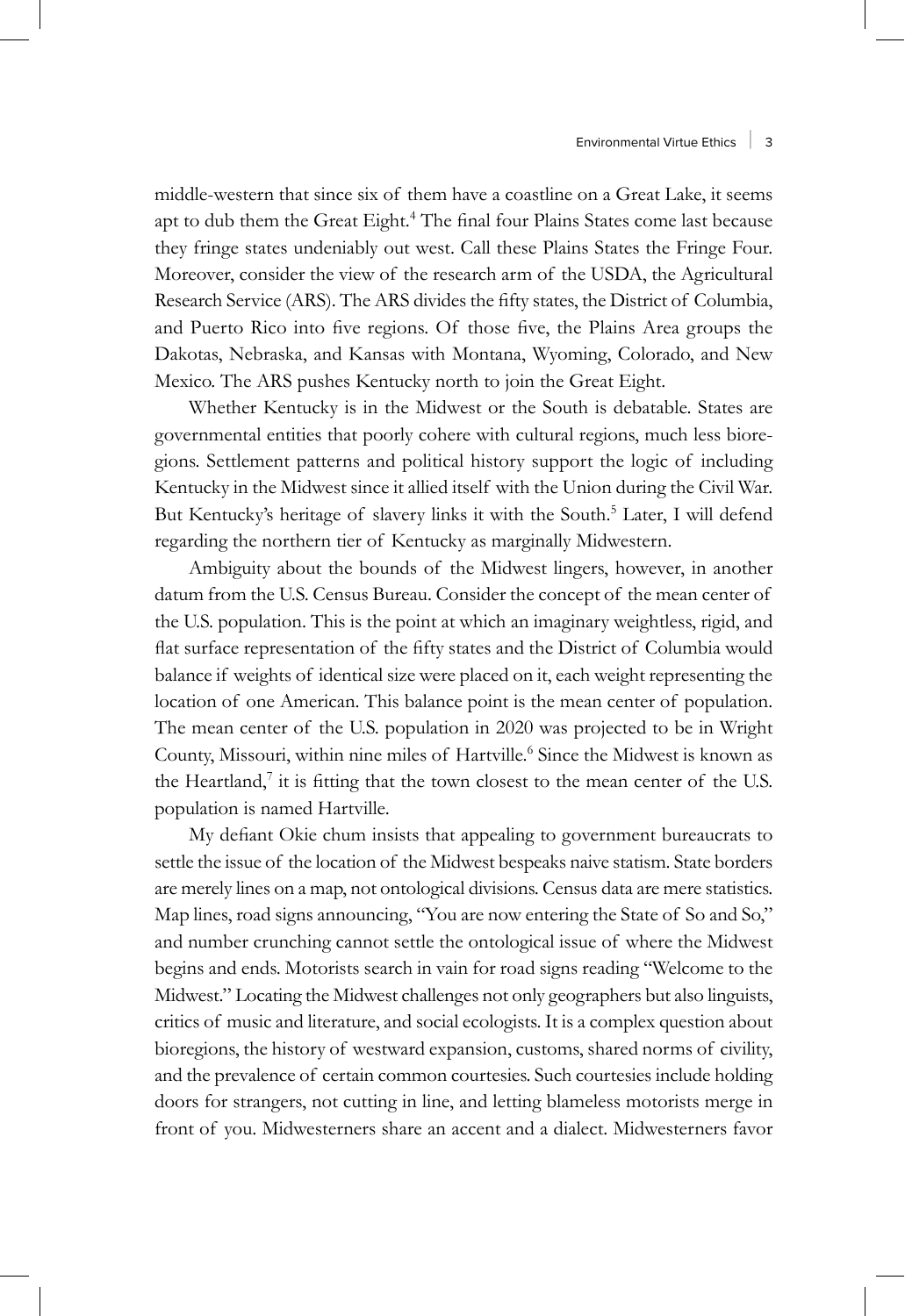certain foods and drinks. Clues about whether you're in the Midwest emerge when answering questions like: Is the tea sweet or not? Is the soft drink soda or pop? Is dinner cooked in a skillet or a frypan? Is the side dish grits, cornbread, or corn on the cob? Is dessert apple cobbler, apple crisp, or Apple Brown Betty? Bioregionalists may contend that the Midwest extends from the Ohio River west all the way to the Front Range of the Rockies, and from the Red River of the South north to Canada.

It is not that the seemingly innocent question of the location of the Midwest has no answer. It has several. Some convince more than others. The perimeter of the Midwest may have fuzzy edges, but Midwesterners are not relativists. So, having sketched key dimensions of this issue will allow me later on to adduce people, portraits, and phenomena of Midwestern provenance. A final verdict on Hoosiercentrism can wait. Before showing the relevance of Stoicism to the Midwest, I turn to explain the significance of nature in Stoicism.

# **What Is Stoicism and Why Was Nature Important to the Ancient Stoics?**

Of all ancient Greek philosophies, I argue that the one with an especially intimate relationship with nature is Stoicism. The first premise of my argument is definitional. The earliest Greek Stoics defined happiness as "living in agreement with nature."<sup>8</sup> My second premise is that the Stoics conceived of the universe (*cosmos*) as a well-ordered whole. The English word *cosmetics*, the art of beautifully and meticulously arranging what is disordered, derives from the Greek word *cosmos* (world order). The Stoics believed that all events occur in harmony with providence—that is to say, they are willed by the divine. This theological understanding of nature is particularly robust.<sup>9</sup> Many scientists, environmentalists, and philosophers find it controversial, dubious, or outright misguided.<sup>10</sup> Some contemporary Stoics defend (their interpretations of) Stoic theology.11 Nonetheless, the Stoics' view of nature as providential is tightly interwoven with their physics and ethics.<sup>12</sup>

The Stoics divided philosophy into three branches: physics, ethics, and logic.<sup>13</sup> They illustrated the relationship between these three branches with several similes. One simile is that if philosophy is like an orchard, then physics is the land and trees, ethics is the fruit, and logic is the surrounding fence. The fence does not directly concern us here.<sup>14</sup> On the other hand, my third premise emphasizes the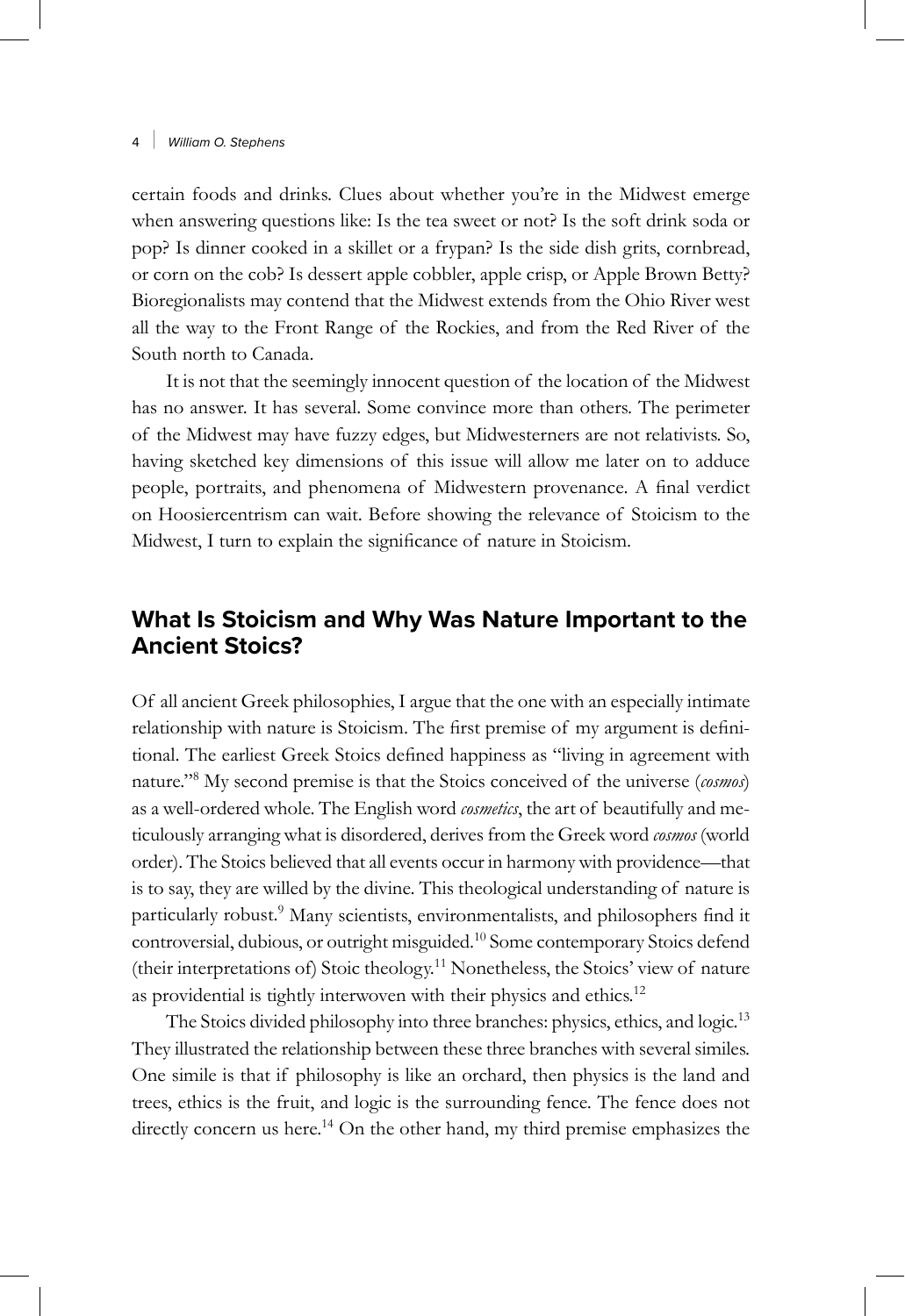significance of the analogy of the orchard's land and trees to Stoic physics and the orchard's fruit to Stoic ethics.

Let's inspect this fruit. Ancient Greek philosophers agreed that the goal of all human effort is an enduring state of well-being or flourishing activity they called *eudaimonia*. The Stoics believed that the purpose of philosophy is to achieve this goal by mastering the art of living. Stoic ethics educate us in this art of living in agreement with nature. Our biological nature involves in part using our sense organs to sustain our bodies. But we also naturally associate with each other. So, our social nature involves building interpersonal relationships, making friends, fostering a family, and creating a community. We recognize the affinity we have with all human beings and seek to live harmoniously with them. Thereby, we establish justice as the foundation of societal good. We also share many affinities with other animals and plants. Indeed, we share some affinities with insects, invertebrates, microbes, minerals, soils, lakes, streams, and seas. So, living in agreement with nature for Stoics includes living in congruence with landforms, watersheds, waterways, bioregions, and the entire biosphere. More on that later.

For a being with reason, living in agreement with nature means most especially living in agreement with reason, the perfection of which the Stoics call virtue. Virtue, they declare, is the only good because it alone is necessary and sufficient for self-fulfillment (*eudaimonia*). Conversely, the only thing that is bad and guarantees misery is the corruption of reason called *vice*. All else they consider neither good nor bad but *indifferent*. "Indifferents" are in themselves neither beneficial nor harmful because they can be used either well (virtuously) or badly (viciously). Most Stoics subdivided indifferents into the "preferred" and the "dispreferred." Preferred indifferents often but not always promote one's well-being. When they do, reason prompts Stoics to select them. Preferred indifferents include life, health, beauty, wealth, strength, and good reputation. The dispreferred indifferents are their opposites. It is often reasonable (virtuous) to avoid them, but occasionally reason dictates selecting them. A person's ethical character is measured not by having or lacking an indifferent, but by whether she makes good use of it or thrives without it. If she does, she is virtuous. Otherwise, she is vicious. Indifferents are like game equipment. A ball is neither good nor bad in itself. What matters is whether a ball player plays with (uses) a ball (one's back and arms, a plow, a plot of land, one's reputation, resources, etc.) well in the ballgame of life. The wise use of tools builds a happy, fulfilling life. The foolish, wicked use of resources makes a life miserable and unfulfilled.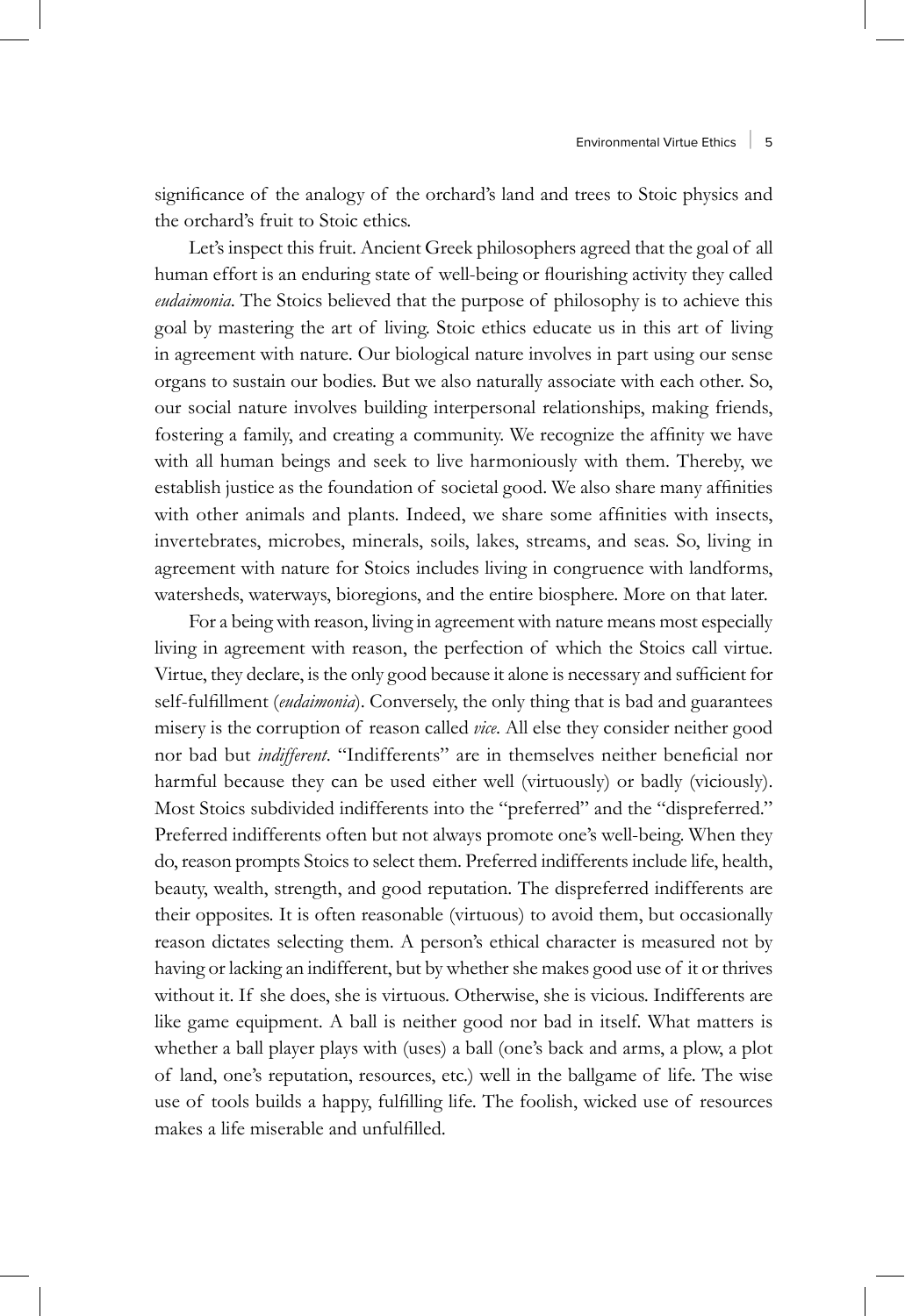So much for the fruit. How did the Stoics think about the land and trees, that is, physics? For the ancient Greek philosophers, physics (*ta phusika*) is the study of nature (*phusis*). According to Stoic physics, the cosmos is governed by an active principle called by many names: god, Zeus, Providence, Fate, Destiny, and Seminal Reason. This active principle (or agent) transforms matter into four elements: air (cold), water (wet), earth (dry), and fire/aether (hot). These elements combine to form objects. Stoics believe that god can be thought of as either the artificer or the orderliness of the cosmos. Stoics conceive of god not as anthropomorphic, but nonetheless as alive, immortal, rational, perfectly happy (self-fulfilled), and devoid of evil. This divinity provides for the cosmos and everything in it. Nature, Stoics explain, is either that which holds the cosmos together or that which causes terrestrial organisms to grow. Nature is a force moving by itself, producing and preserving in being its offspring in accord with seminal principles. Stoics describe nature as artisanal fire (*pur technikon*) equivalent to fiery or creative breath (*pneuma*). Because *pneuma* pervades the entire cosmos, all its parts are sympathetically interconnected. Stoics reason that this ubiquitous causal interlinkage is so seamless that all events are fated. Fate (*heimarmenē*) is thus an endless chain of causation whereby things exist.

Fate/Seminal Reason/Zeus/god shapes, crafts, and cultivates the universe and all its intricately, artfully interconnected parts. What do Stoics mean by "Seminal Reason"? Perhaps we can think of this active principle as a primitive precursor to our biochemical concepts of DNA and RNA. According to Stoics, Fate manifests itself biologically, we could say, as hot, breathy, creative "logic seeds" (*spermatikos logos*) causing all living things to bloom in characteristic ways homogeneously within their species. Like polynucleotides, we could imagine that these logic seeds stimulate growth, direct development, control homeostasis, regulate metabolism, and maturate all plants and animals.15 Similarly, Stoic farmers labor to shape, craft, and cultivate their land in imitation of god/Zeus/Fate's crafting of the cosmos. Stoic farmers plow the rows, plant the seeds of their cereals and fruit trees, tend the fields, and, with the help of sunshine and rain—gifts of Providence from the sky—wait to harvest in good time. As Zeus provides sun, water, and earth for all residents of the cosmos, so Stoic farmers provide crops for their families and communities. Limited by their finite powers and mortality, Stoic farmers strive, as best they can, to emulate almighty, immortal Zeus. In working the land to produce sustenance for their fellows, Stoic farmers labor to be as providential as they can be in their locales. With nature's help they patiently transform tiny seeds into food.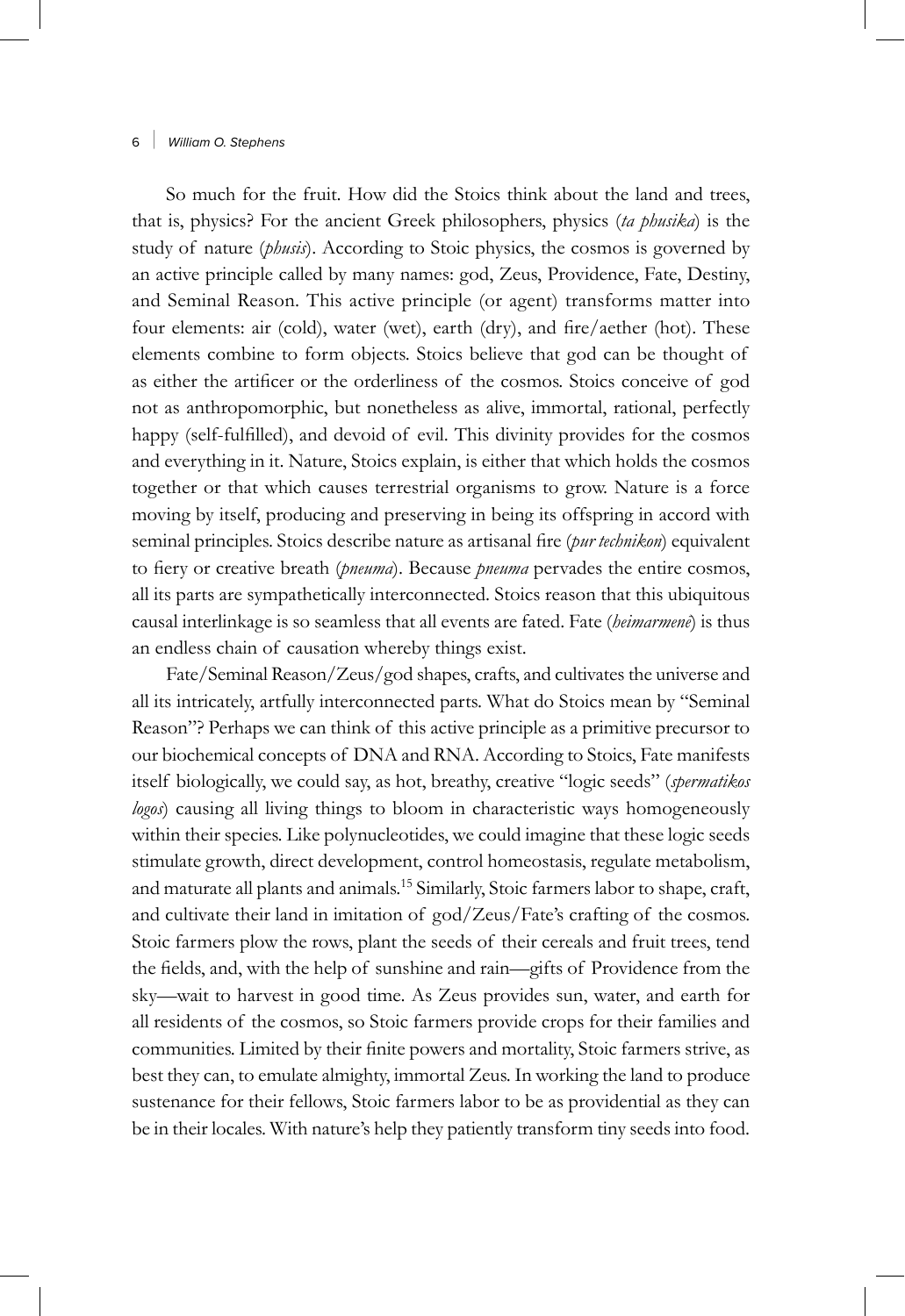Their farms are microcosms that both represent and are constituent parts of the living, deathless, well-ordered macrocosm. On a small scale, then, Stoic farmers exemplify Zeus/god/Seminal Reason, the Grand Cosmic Provider of all. Just as Zeus experiences a kind of bliss in tending the cosmos, so too do the farmers who, by farming, imitate the life Zeus enjoys.

Stoics do not conceive of *nature* (*phusis*) as we today usually think of the *universe*. From our contemporary perspective, we might be inclined to view nature as the universe seen through a telescope. Astronomers tell us that the universe is an inconceivably vast, unimaginably cold, infinitely expanding realm of distant galaxies, novae, nebulae, comets, black holes, quasars, dark matter, and dark energy. Such an infinite, black void punctuated by stars, superhot gases, planets with poisonous atmospheres, planets with no atmospheres, moons with volcanoes erupting ice, asteroids, and dust feels utterly sterile and terribly inhospitable. Nothing about this universe is welcoming. Such a boundless, frigid void is horribly hostile. Human beings with holistic understanding want not just a home (*oikos* = *ecos*) to live in, but to be part of the rational arrangement in nature. Stoics conceive of the cosmos not as inert, but as a well-ordered macro-organism of which they themselves are prominent parts. The living body of Nature with a capital N includes planets home to water in all three states, amino acids, habitats, sunshine, warmth, and life.

The portion of this living body of Nature most immediate to us is Earth's biosphere. Earth's biosphere is constituted of countless organisms of myriad sizes driven by biological processes synergistically embedded in the cycle of seasons, the diurnal cycle, the hydrological cycle, and evolution. These biological processes are also disturbed by air, water, and light pollution; soil degradation and erosion; acidification of the oceans; deforestation; desertification; accelerated extinctions of species; loss of biodiversity; and anthropogenic climate change (global weirding).

From the three premises above, I conclude that nature is of special significance in Stoicism. Consequently, it is entirely apt that many botanical examples take root in Stoics' arguments. Before we dig into those arguments, however, some concepts need to be clarified. Three groups of people must be distinguished: Stoic philosophers, stoical non-philosophers, and those merely resembling stoical non-philosophers.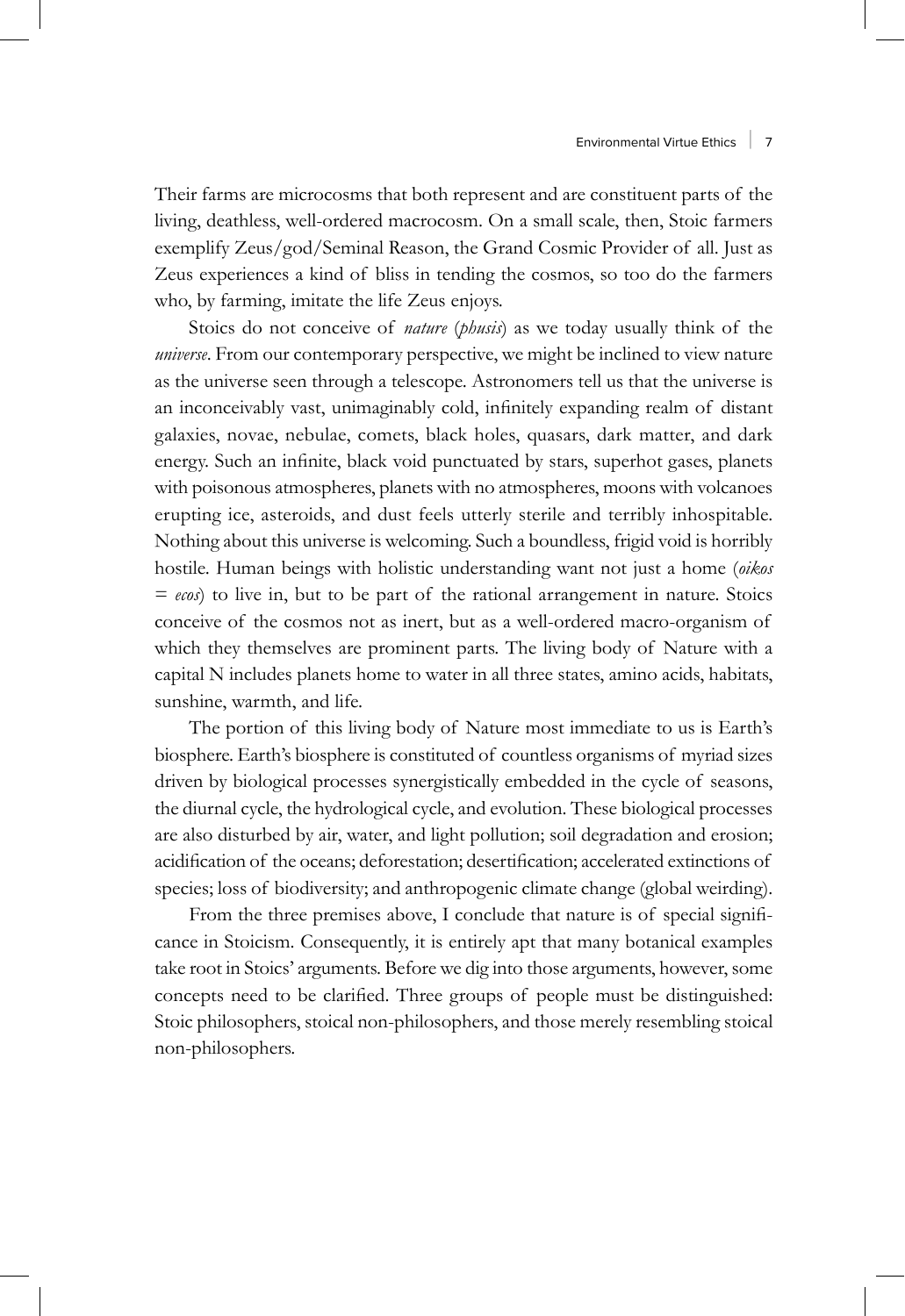# **Stoic Philosophers, Stoical Non-philosophers, and Stony Fools**

First, there are those philosophers who defended by argument a specific, coherent system of thought. I described features of this system in the previous section. But this philosophical system, Stoicism, has exercised such a deep and lasting impact on Western history and culture that its legacy in English is the adjective *stoical*. To be *stoical* is to be impassive, to have calm, austere fortitude. One need not be a philosopher to have calm, austere fortitude. Consequently, here I will refer to philosophers dedicated to Stoicism as Stoics with a capital "S." I will refer to people with a calm, austere fortitude who don't philosophize as stoics with a small "s." The importance of differentiating stoics from Stoics is illustrated in the case of the (small "s") stoic farmer.

Consider a short medical journal article titled "The Case of the Stoic Farmer." The author, a Dr. Gracey, relates the story of an anonymous sixty-seven-yearold farmer from South Dakota. Call him Stan. Stan was visiting his daughter in Chicago when he was hospitalized because he was vomiting blood. Stan had a long history of pulmonary emphysema—a dangerous lung condition characterized by shortness of breath that may lead to impairment of heart action. For a long time, Stan had complained of a chronic cough and difficulty breathing. At the time he was hospitalized he was drowsy and audibly wheezing. Gracey writes: "It was hard to obtain a history. He was stated to have been brought to the hospital because his daughter noted that he was not eating and seemed to have a somewhat 'more unusual personality than normal.'"<sup>16</sup>

After many tests, intense questioning of Stan finally revealed that he had been vomiting frequently every day, a fact he had hidden from his daughter. For three weeks Stan experienced severe nausea and vomiting shortly after eating, but he would make a pretext of eating for his daughter's sake. After each meal he would go to the bathroom and secretly throw up what little he ate. Nowhere in the body of the article does Gracey label the patient a *stoic*. The good doctor merely emphasizes the importance of extracting a thorough medical history in order to avoid botching the diagnosis and muffing the prescribed course of treatment. "The lack of an important part of the patient's medical history was brought to light by the unusual initial blood-gas results and led to prodding the patient into revealing the source of the problem."<sup>17</sup>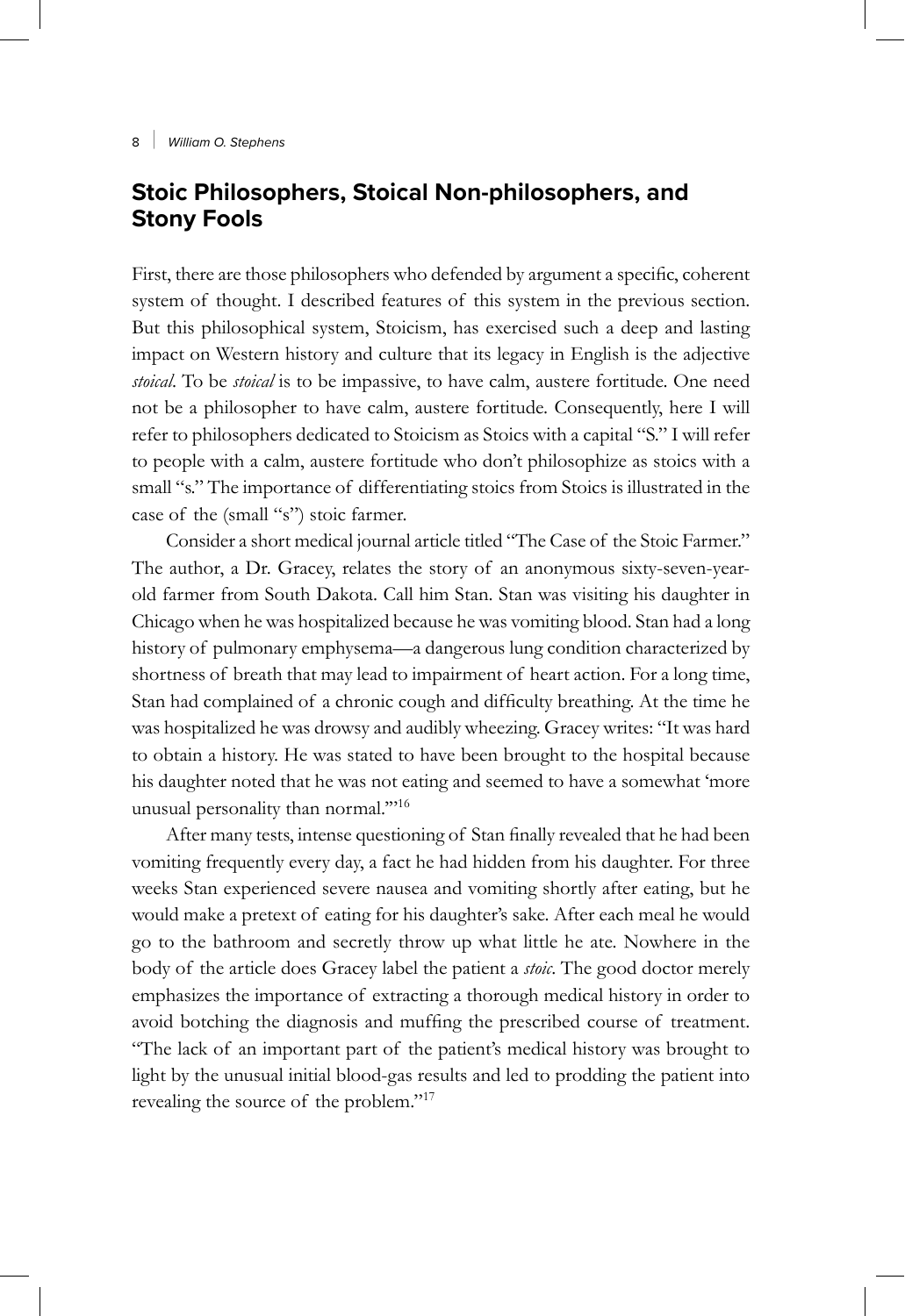Gracey considered his patient a "stoic" because he suffered in silence. Despite being unable to keep down a meal for three weeks, Stan resisted getting medical treatment. This "stoic" sufferer was nearly as reticent about disclosing his daily vomiting to a physician. Dr. Gracey regarded this secretly suffering man as a stoic with a small "s." But from the perspective of capital "S" Stoics, Stan was a fool. Stoics with a capital "S" strive for wisdom. Wisdom calls for emotional self-sufficiency but also honesty and candor. Wisdom does not abide hiding considerable physical suffering from loved ones. To calmly report one's own seriously unpleasant symptoms to a loved one is not to whine or whimper. Wisdom does not permit clamming up about one's ailments when being interviewed by health-care providers. If pride or embarrassment led Stan to pretend to eat normally while hiding his chronic vomiting, then he was being vain and silly. To be reticent about his retching was wretchedly foolish because it undermined the reasonable, natural norm of pursuing good health. Stan failed to reason well and act prudently, as capital "S" Stoics strive to do. Thus, to be silent as a stone, stubbornly hiding his illness, is not really stoical at all. Stan only superficially resembles a person of calm, fortitude, and prudence. Therefore, Stan was stubbornly stony, not stoical.

As an intently practical philosophy, Stoicism is a *practicable* way of thinking, desiring, responding to circumstances, and living available to anyone anywhere. Consider, for example, the following tale.18 Long ago the horse of a Chinese farmer ran off. When his neighbors heard, they sought to comfort him, saying it was very unfortunate. But the farmer withheld judgment and said only, "Perhaps." The next day the horse returned along with seven wild horses. The neighbors congratulated the farmer for his good fortune to now own eight horses. The farmer replied, "Perhaps." The next day the farmer's son tried to tame one of the wild horses but was thrown from its back and broke his leg. The neighbors judged that this was very bad, but the farmer said only, "Perhaps." The next day state officials came to conscript young men into the army. Since his leg was broken, the farmer's son was rejected. The neighbors rejoiced, declaring this to be a great thing. Again, the farmer said, "Perhaps." The moral of the story? Nature unfolds as an inscrutably complex yet intricately integrated process. So, it is impossible to know with certainty whether any particular event, considered in isolation from the whole, is good or bad. You never know what the consequences will be of a putative "misfortune," nor the consequences of a putative "good fortune." While his epistemically reckless neighbors rushed to judge these events bad and those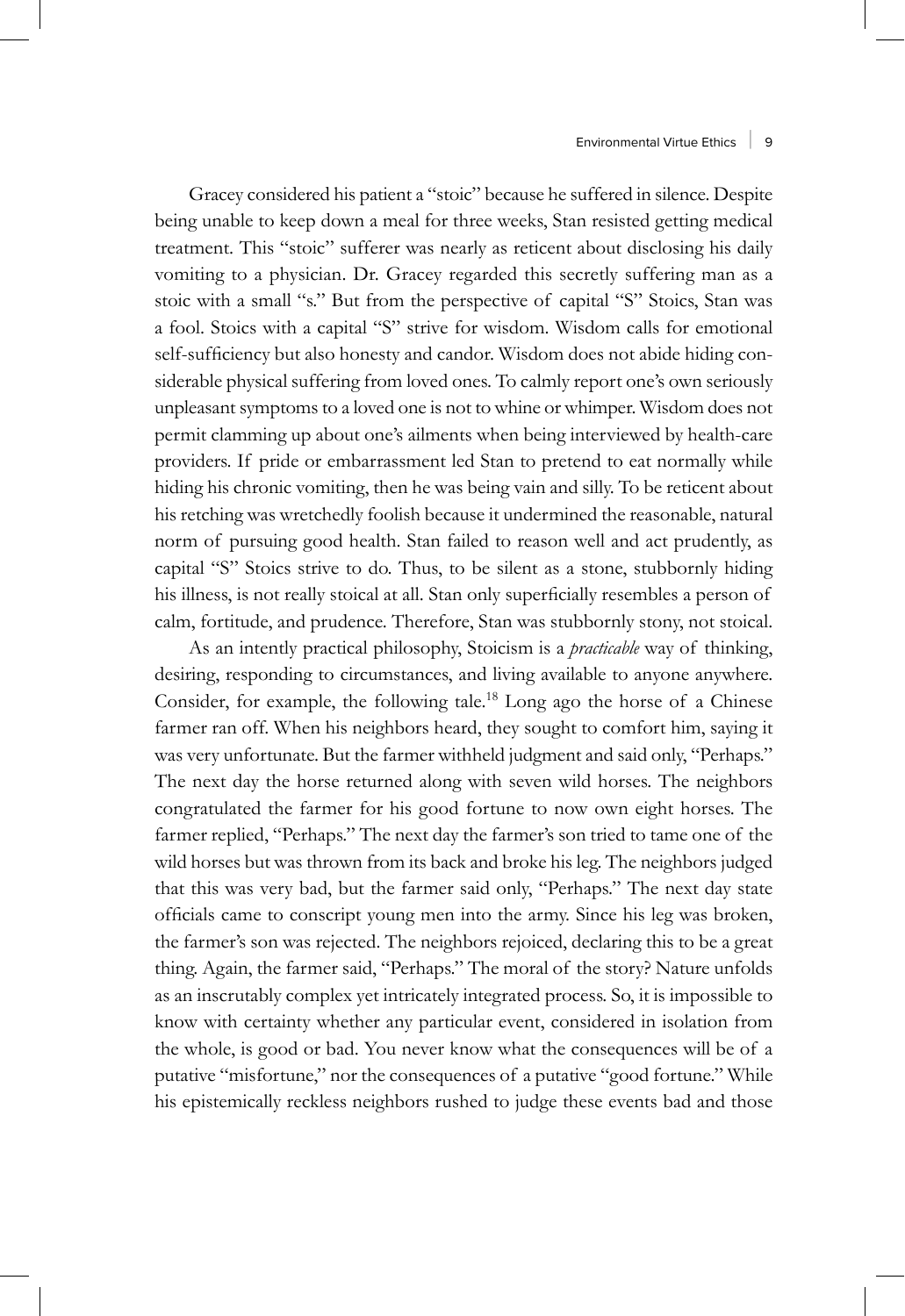good, the Chinese farmer wisely restrained his judgments. His wisdom resonates with Zen enlightenment and Taoism.<sup>19</sup> For my argument, note that this is the story of a wise farmer. Wise farmers have learned to take what the Earth gives, when it gives, and however it gives, while letting go of what the Earth reclaims, when it does, and however it does. This is not thoughtless passivity. It is mindful adaptability. Many farmers lack it.

# **Nature's Lessons for Stoic Living**

The most reliable and extensive sources of Stoic philosophy derive from the four Roman Stoics Seneca (4 BCE–65 CE),<sup>20</sup> Musonius Rufus (c.30–c.100 CE), Epictetus (c.55–c.135 ce), and Marcus Aurelius (121–180 ce). In this section I examine their reasons to think that nature instructs us how to live well.

Nature, in broad scope, is investigated by Seneca in his work *Natural Questions*. He studies in detail winds, clouds, rain, hail, snow, rivers, earthquakes, comets, meteors, rainbows, lightning, and thunder.<sup>21</sup> Probing study of the natural world is of serious intrinsic interest to Seneca, but he also emphasizes the great moral benefits of scientific understanding. He repeats the theme of wonder at the beauty of the world and assures his reader that study of the world of nature will yield knowledge of its divine ordering and of god himself.<sup>22</sup>

Seneca criticizes people who exploit the resources of Earth and seek to master it for their own pleasure and greed. The (Stoic) philosopher reveres the natural world and strives to understand it and the deity controlling it.<sup>23</sup> "For god did not make everything for human beings. How small a part of this vast creation is entrusted to us! He who manages all this, who created it, who laid the foundations for it all and surrounded himself with it, and who is the greater and better part of his creation, he eludes our sight and must be perceived by thought."<sup>24</sup> God entrusts the wise to contribute to God's grand creation precisely by acting rationally. Seneca's rationalism and naturalism foster his search for divine understanding. His love of nature merges with his dedication to education in the liberal arts. "The mind gains strength solely from liberal studies and from the contemplation of nature."<sup>25</sup> By "liberal" studies Seneca means those suited to a free person, not someone whose mind is enslaved by superstition. Free-thinking, scientific study of nature yields theological wisdom, which liberates our minds from the harmful passions of fear, greed, selfishness, vanity, and anger. These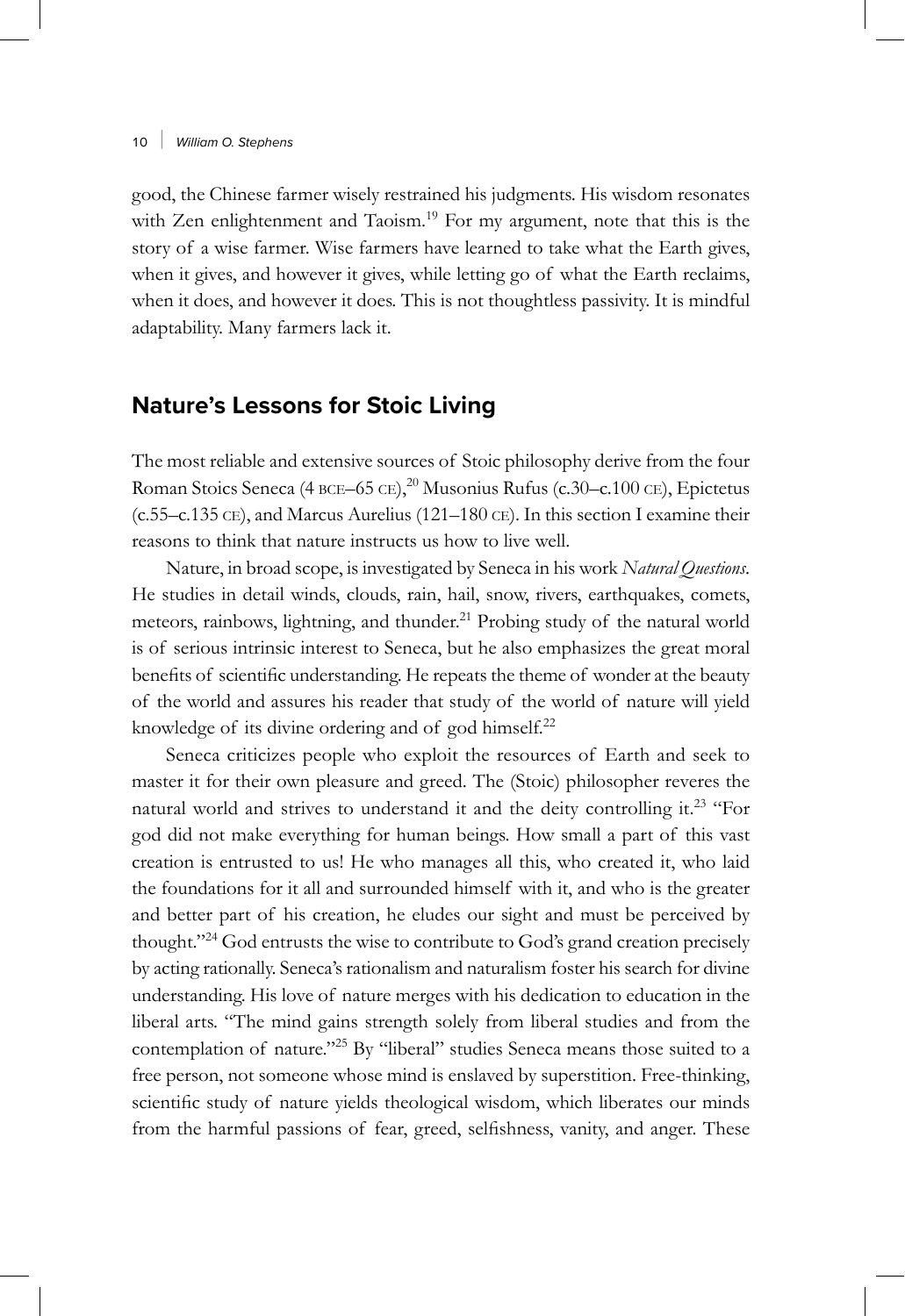passions (*pathē* in Greek) are pathological diseases that obliterate sound thinking and good decision-making. These passions wreck our reason, ruin our minds, and rob us of happiness. Science, Seneca says, saves us. "When we have traversed the secrets of nature, when we have examined the divine, our mind must be set free from its ills and constantly strengthened."26 Seneca doesn't separate science as a secular inquiry from theology as we today do.

For Seneca, the goal of studying nature is to liberate the mind. He accepts a popular belief in an earlier, simpler, ungroomed, uncorrupted age. He deplores his contemporaries' descent into vice from their virtuous forebears. Seneca contrasts the liberated mind that looks down from its cosmic vantage point on the narrowness of everyday existence at ground level with the dissolute deviants who look down to their base indulgences, self-absorbed with their depravities and carnal appetites. His investigations into nature aim to elevate us above these vicious habits. "Seneca impels his reader to look upward, to transcend ordinary life at ground level, to reach for cosmic consciousness."<sup>27</sup>

Naturally the farmer must look downward to the field that is to be tended. The farmer digs down into the dirt in order to raise crops upward to the sky. The ordinary life of Stoic farmers combines attention to the rain, sun, and storms above with working the soil beneath their feet. But in *Natural Questions*, Seneca contends that the mind of a Stoic can and should rise above all earthly worries, including (non-superstitious) worries about droughts, floods, erosion, freezes, and storms, all of which can damage crops. The mind and gaze of a Stoic can and ought to turn upward to achieve serenity and communion with the divine order of the heavens. In short, Stoic farmers cultivate their fields and minds simultaneously. Good agriculture nourishes good character and a good life. Prudent, level-headed farming is irrigated by worldly wisdom and fertilized by cosmic consciousness.

Seneca similarly links divinity with earthiness in his *Letters on Ethics*. He writes: "God actually comes *into* human beings. For excellence of mind is never devoid of God. Seeds of divinity are scattered in human bodies: if a good gardener takes them in hand, the seedlings resemble their source and grow up equal to the parent plant. But poor cultivation, like sterile or boggy soil, kills the plants and produces only a crop of weeds."28 Again Seneca likens good gardening to divine cultivation. Improvement of the mind is a divine achievement. When virtues grow in a person's mind it resembles expert gardening that raises seeds into seedlings into thriving, mature plants. God orchestrates the cosmos so that, as we mature from children into adults, godlike reason blooms in us, enabling us to think and live well.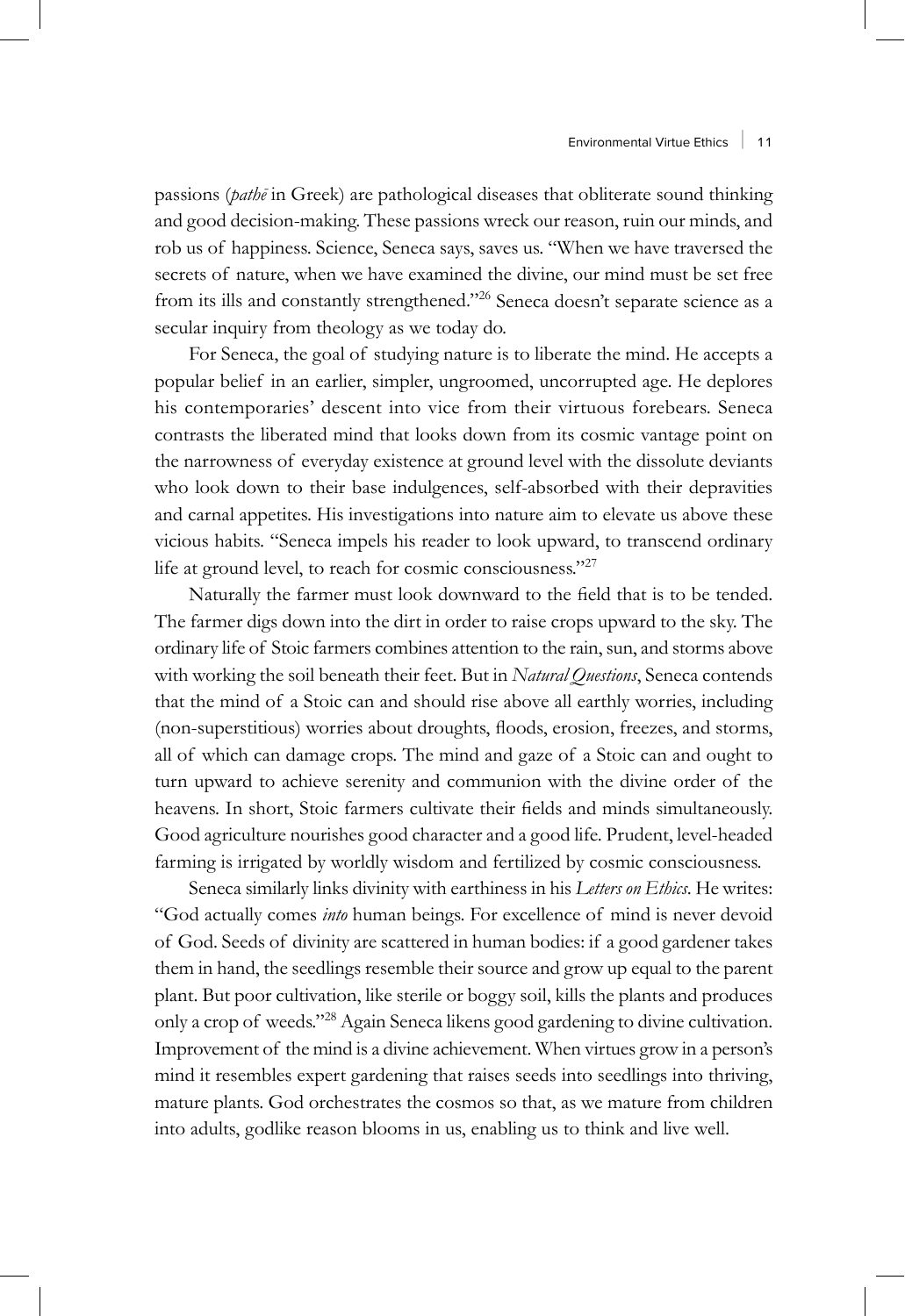In an earlier section we saw how the fenced orchard simile illustrates the three components of Stoic philosophy. Seneca too gleans understanding of philosophical theory from the structure of trees. A subtlety in ethical theory—the distinction between the fundamental elements or basic principles (*decreta*) and the precepts or practical rules (*praecepta*)—he explains thus: "The difference between philosophy's principles and its precepts is the same as that between the basic elements of something and its branches. The latter depend on the former, which are both their causes and the causes of everything." Later in the same letter, botany again clarifies the dependency of precepts. "Leaves cannot flourish by themselves; they need to be fixed in a branch from which to draw their sap. In the same way, precepts on their own wither; they need to be fixed in a philosophical system."29 Without their branches, leaves can neither grow nor thrive. Similarly, practical rules cannot guide action unless they sprout from a strong understanding of fundamental principles. Seneca uses arboreal morphology to impart a lesson in ethics.

Seneca draws five ethical lessons from contemplating nature

- 1. Beholding the beauty of nature teaches the orderliness of the world, an orderliness that is divine. Thus, study of nature yields theological wisdom.
- 2. Theological wisdom frees us from pernicious passions like fear, anger, and greed.
- 3. Admiring the marvels of the starry heavens above pulls our attention away from vain self-indulgence and vices of the flesh.
- 4. God implants in us the seeds of excellence, which we can cultivate into full-grown virtue, just as proficient gardeners nurture seedlings into thriving adult plants.
- 5. The structure of trees illustrates the relationship between basic theoretical principles and practical precepts.

Whereas for Seneca gardening serves as a useful analogy for ethical improvement, Musonius Rufus praises farming itself. Farming is an occupation no worse than philosophy, he argues, and it is perhaps even better for a man strong in body. He recommends earning a living from the land, if you own some, and even if you don't. Many people, he remarks, farm someone else's land to support their families.<sup>30</sup>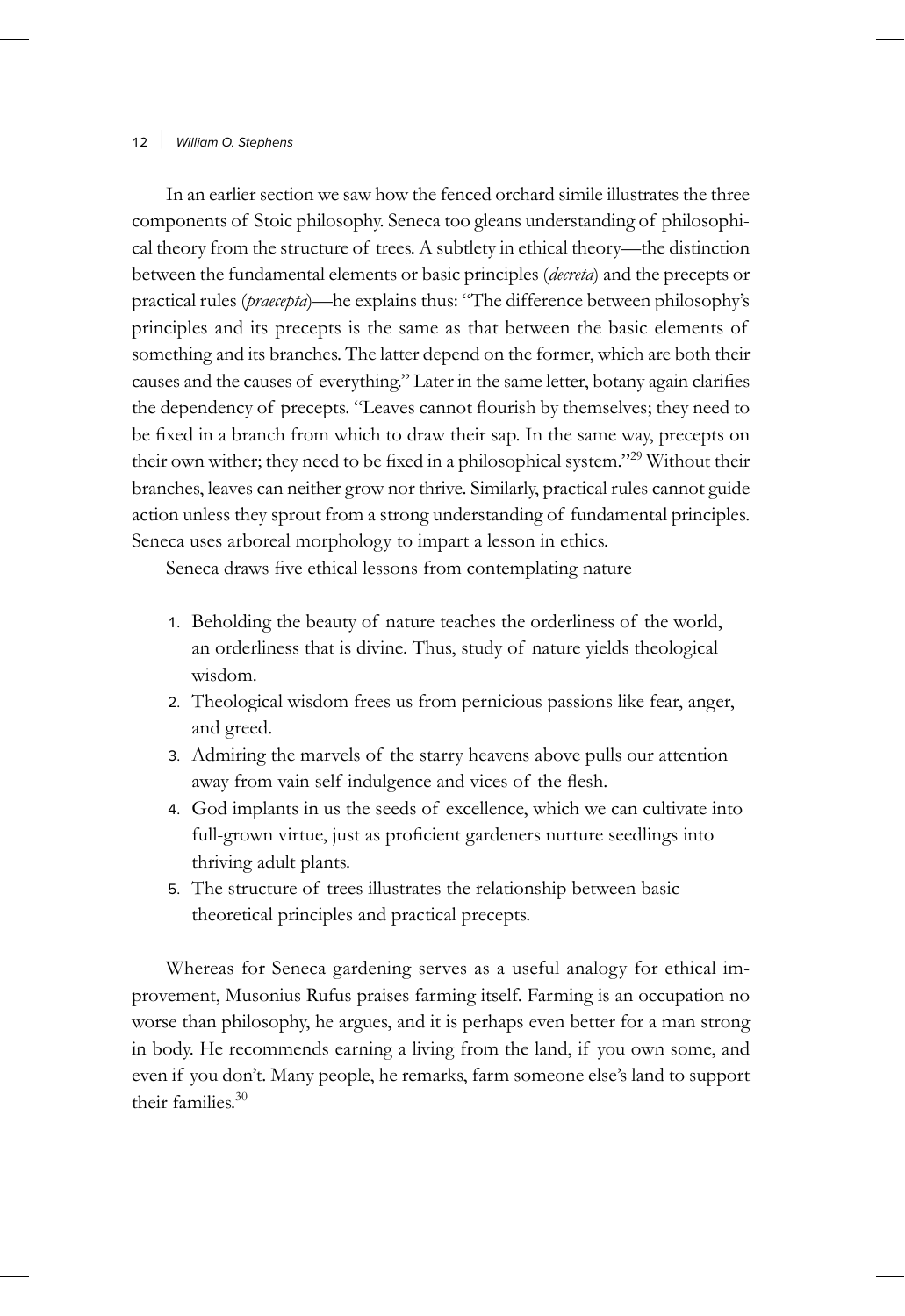Because they work with their own hands and are industrious, some earn a very good living this way. The earth repays most beautifully and justly those who care for her, giving back many times what she receives. For someone willing to work, she supplies an abundance of all the things necessary for life and does so in a seemly and shame-free manner.<sup>31</sup>

Musonius declares that sowing, plowing, working vines, harvesting, and threshing are all tasks compatible with freedom and suitable for good people. Hesiod was not ashamed of being a shepherd but was loved by both the gods and muses. So, Musonius infers, only the decadent or soft would dare say that agriculture is unsuitable or shameful for good folk.<sup>32</sup>

Musonius implies that shepherding and certain other agricultural chores allow for leisure. He explicitly identifies the main benefit of farming as the abundant leisure for deep thinking and reflecting on the nature of education. This notion of the mind being freed to contemplate higher subjects than what lies at one's feet harmonizes with the goal of cosmic consciousness in Seneca's *Natural Questions*. Musonius seems to believe that many farming chores, as well as shepherding, require little exertion, and so these light tasks consume little time and thereby allow the mind to contemplate the better things and become wiser, the goal of every philosopher.<sup>33</sup>

Agrarian life offers many advantages. Musonius judges it better to be nourished from the earth than from some other source. (He also advocates a lacto-ovo vegetarian diet,<sup>34</sup> so presumably he rules out food from the sea, livestock, and wild game.) He judges it better to live in the country than the city (as sophists do), where false beliefs about what is good abound<sup>35</sup>; to be healthy by living outside than to seclude oneself in the shade; to be free and seemly by providing necessities for oneself than to get them from others. Therefore, Musonius concludes, earning a living from farming is noble, blessed, and favored by the gods.<sup>36</sup>

To the objection that time spent farming prevents one from philosophizing, Musonius replies that students of philosophy benefit less from attending a philosopher's formal lectures in an urban setting than by watching their teacher out in the country work and endure pain rather than ask for a handout. He believes that the philosophy student who works *with* his teacher down on the farm can simultaneously listen to him speak more convincingly about self-control, justice, and courage. Those who want to philosophize properly, he contends, don't need a lot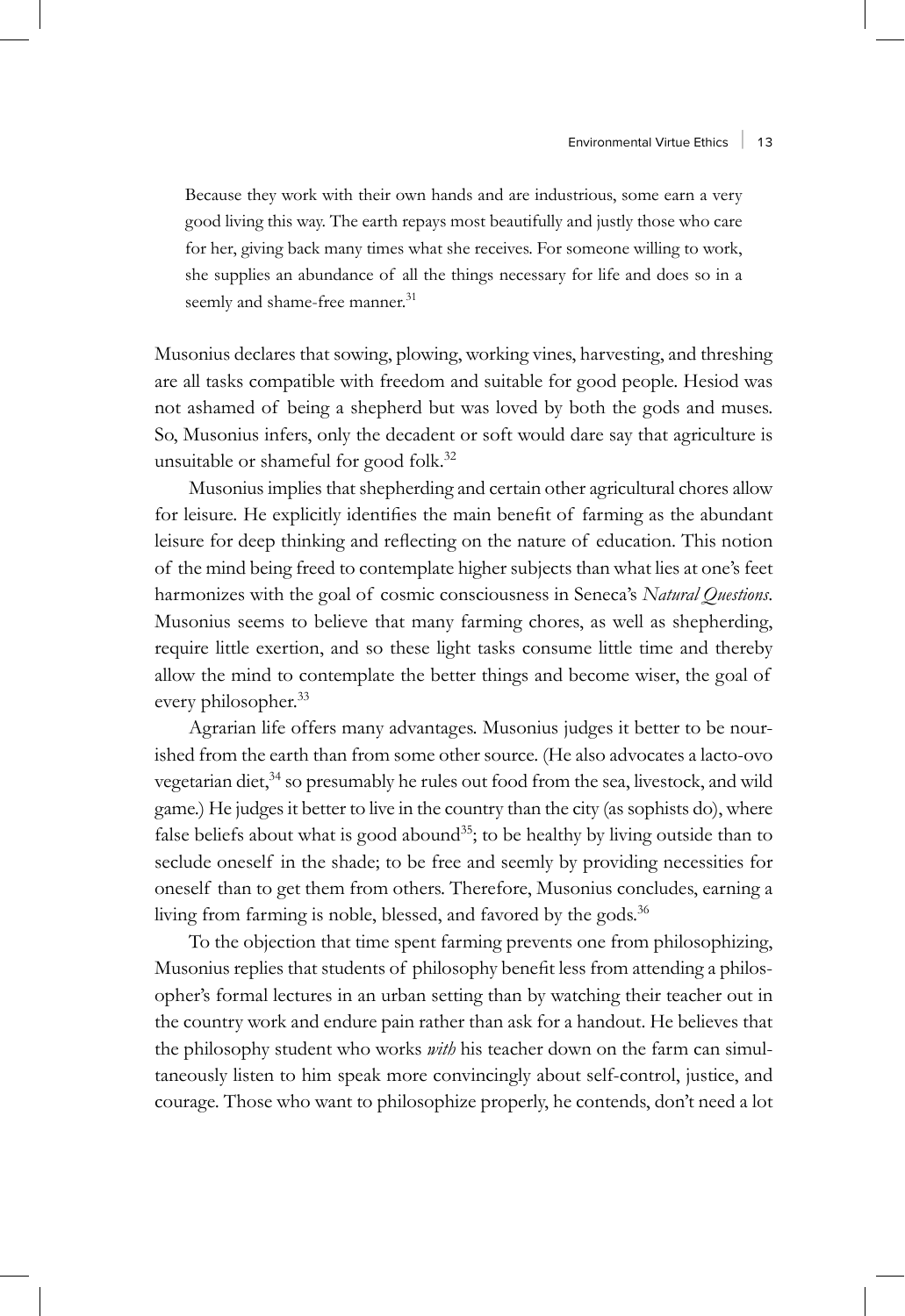of words or sophists bloviating and bandying about a big batch of theories. "Those who do farm work can learn the most essential and useful things, especially if they will not be working all the time but can take some breaks."<sup>37</sup> How authentically one walks (hoes, plants, prunes, etc.) one's talk matters. Musonius defends rugged training and philosophizing in *practice* performed by hardy, outdoorsy philosophers whose activities and habits display the virtues they propound. He steers youths away from soft, slick, decadent, citified, theory-mongering philosophers who don't do a lick of manual labor.

According to Musonius, progress in philosophy is measured by observed behavior. He affirms that all true lovers of philosophy would benefit from and relish spending as much time as possible in the country eating, drinking, sitting, and sleeping unconcealed, under the watchful eye of a good man.<sup>38</sup> Agrarian mentoring is just the ticket. Therefore, Musonius holds that farming fosters the virtues of industriousness, austerity, hardiness, courage, seemliness, freedom, self-reliance, nobility, self-control, and justice. So, whereas for Seneca contemplating nature is a fine cerebral activity productive of virtue, Musonius extols the physicality of working fields and robust, rustic ways of life as excellent means of becoming good.

Musonius's student Epictetus conceives of nature as theologically imbued. The divine Providence he sees at work in nature probably strikes contemporary sensibilities as unscientific and implausible. Epictetus believes that Zeus/god cares for human beings in many ways. These divine gifts include the rain that sustains trees bearing fruit. He states that when Zeus wants to be Rain-Bringer, or Fruit-Giver, or Father of men and gods, he only attains his goals and earns these epithets by benefiting the common good.<sup>39</sup> Zeus's gifts include not only life itself, but what sustains life, such as the vine and wheat, dried fruits, wine, and olive oil.40 The will of Zeus/god is directed only at the global good of the entire world order, which includes the collective welfare of the cosmic community populated by all rational beings, mortal and immortal. For Stoics precipitation is not a phenomenon devoid of intention. Rather, it is beneficial on purpose.

Epictetus observes divine volition pervading biological processes. Moreover, he contends that the divinity watches a person's every action.<sup>41</sup> He argues for this by appealing to a doctrine of Stoic physics. The idea is that the physical cohesion of the parts of the Whole (the universe) is so seamless that what happens on earth is felt in sympathetic connection (*sumpatheia*) in heaven. The regularity with which plants flower, send out shoots, produce fruit, drop their fruit and leaves, and go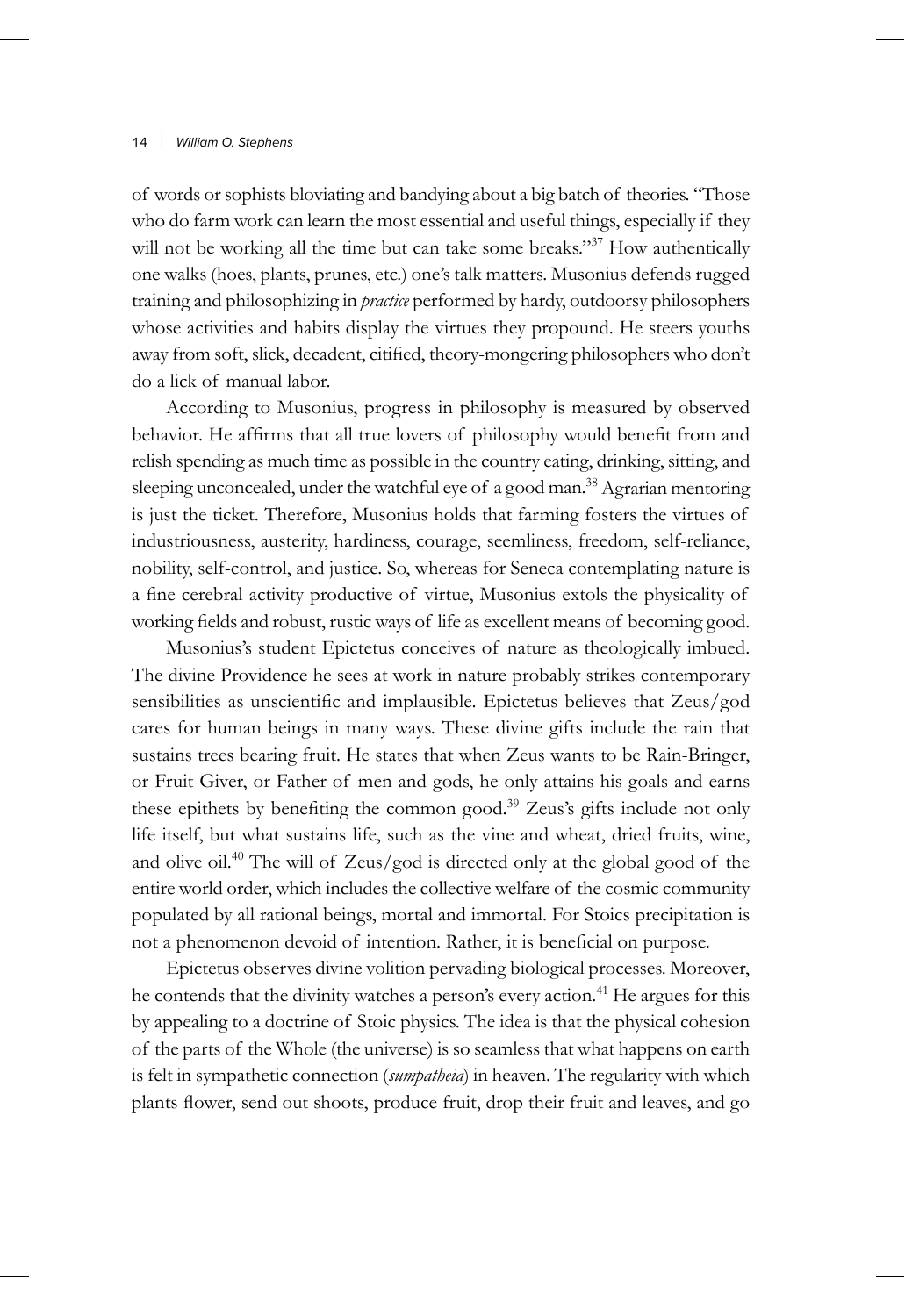dormant Epictetus attributes to god's commands.<sup>42</sup> He believes that the waxing and waning of the moon and the seasonal approach and recession of the sun correspond with terrestrial alterations from one opposite (for example, winter's cold, spring's wetness) to the other (for example, summer's heat, autumn's dryness). He thinks that our bodies' biological rhythms and physiological sensitivities to the weather and to the diurnal cycle, and plants' similar sensitivities (for example, phototropism, growing season) are closely bound to the cosmos. So, since both plants and human bodies intimately share the affections of the Whole, Epictetus infers that human souls share the affections of the Whole even more so.43 He argues that (a) the sun can illuminate a huge part of the Whole while leaving dark only the small space that is no larger than what is cast into shadow by the Earth; (b) god causes the sun to revolve, the sun being a small part of god compared with the Whole; therefore, (c) god perceives all things.<sup>44</sup> Epictetus's theological explanations of natural phenomena will seem antiquated and ignorant to a secular scientist. Yet in describing a tightly knit biological community of organisms (plants, humans) interacting in sympathetic conjunction with the other elements of their environment (mountains, rivers, lakes, sun, moon), Epictetus anticipates the notion of an *ecosystem*. This adumbration of the idea of an ecosystem bespeaks the earthy virtue of ecological wisdom, which can and ought to guide our contemporary philosophical synthesis of ecological science with agriculture. Epictetus's nascent notion of an ecosystem thus advances my thesis that we need to implement agricultural practices that harmonize with nature and support living in agreement with nature.<sup>45</sup>

Moreover, Epictetus's teachings deeply influenced Marcus Aurelius. Like Seneca and Epictetus, Marcus also keenly observed nature.<sup>46</sup> In his set of private philosophical reflections traditionally called the *Meditations*, Marcus draws a lesson from arboriculture to demonstrate that people ought to stick together and preserve solidarity.

A branch cut away from the branch beside it is simultaneously cut away from the whole tree. So too a human being separated from another is cut loose from the whole community. The branch is cut off by someone else. But people cut themselves off—through hatred, through rejection—and don't realize that they're cutting themselves off from the whole civic enterprise. Except that we also have a gift, given us by Zeus, who founded this community of ours. We can reattach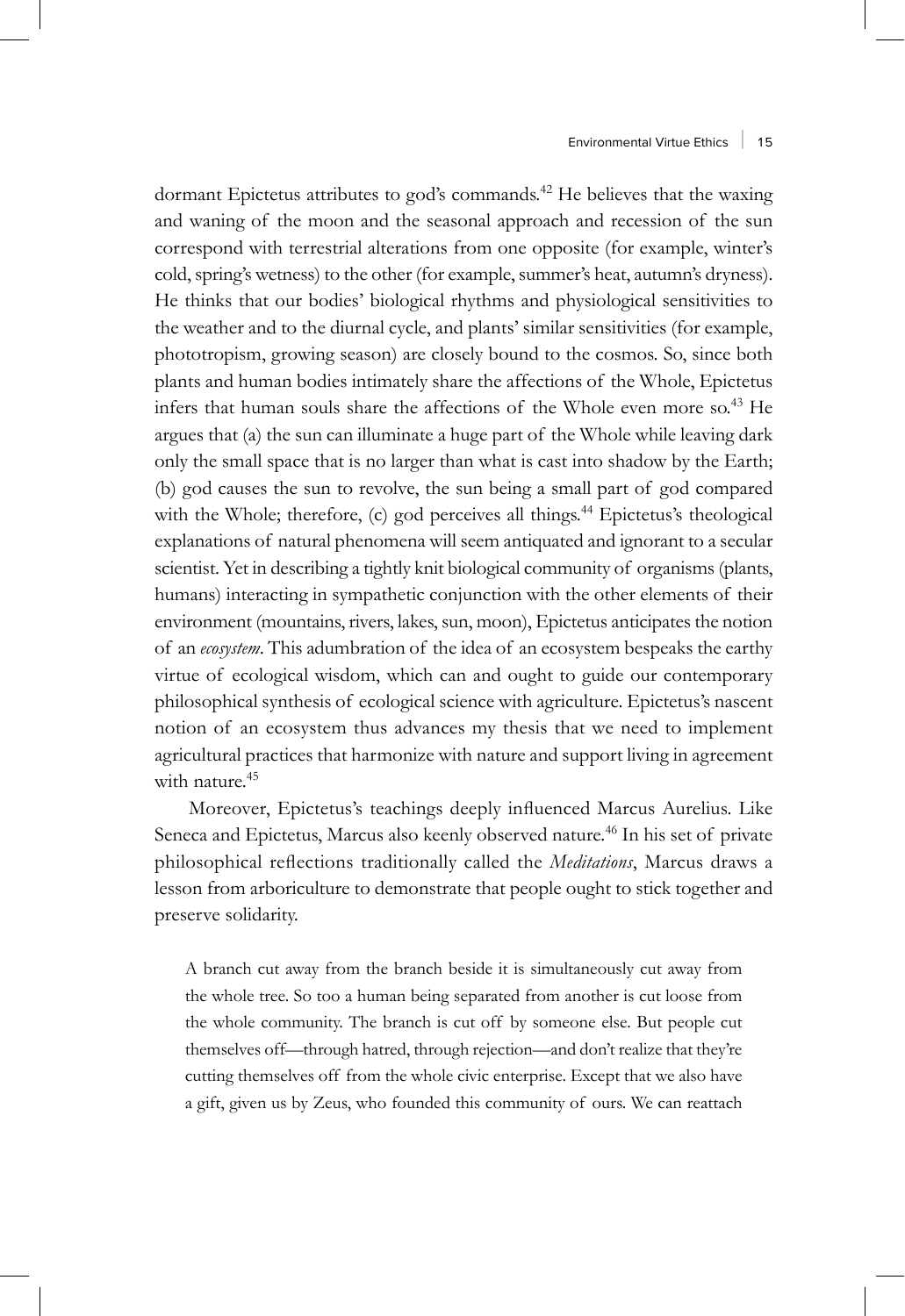ourselves and become once more components of the whole. But if the rupture is too often repeated, it makes the severed part hard to reconnect, and to restore. You can see the difference between the branch that's been there since the beginning, remaining on the tree and growing with it, and the one that's been cut off and grafted back. "One trunk, two minds." As the gardeners put it.<sup>47</sup>

Social groups are living wholes of which individual persons are organic interdependent parts. We are myriad cells constituting the single organism of society. This is the Stoic idea of cosmopolitanism. Stoics believe that Zeus established a cosmic community of all rational beings, mortal humans and immortal gods. Rationality transcends differences among racial, ethnic, linguistic, religious, and cultural groups and binds every thinking being as a citizen (*politēs*) of the world (*cosmos*) together into the same, single, all-encompassing city (*cosmopolis*). As a citizen of this cosmopolis, Marcus is responsible for preserving its unity and promoting its harmony. Unfortunately, people too often behave irresponsibly, disregard their neighbors, and sever the ties binding them together. Strife among us is like branches cutting themselves off from their tree. Marcus believes it fortunate that we all have the power to reattach ourselves to our social groups, heal the rifts we have torn in the social body, and return to the fold. The ability to reestablish solidarity—the healing powers of cooperation and collective civic effort toward a common good—is a vital virtue. To work in concert as a single-minded group for the good of the whole, huge organism of which each person is but a small part is a lesson the adept gardener teaches in practicing her art.

Marcus detects beauty in countless subtle features of nature. Observe the wheat we harvest to make flour we bake into bread. Watch closely fig and olive trees.

We should remember that even Nature's inadvertence has its own charm, its own attractiveness. The way loaves of bread split open on top in the oven; the ridges are just by-products of the baking, and yet pleasing, somehow: they rouse our appetite without our knowing why. Or how ripe figs begin to burst. And olives on the point of falling: the shadow of decay gives them a peculiar beauty. Stalks of wheat bending under their own weight. . . . And other things. If you look at them in isolation there's nothing beautiful about them, and yet by supplementing nature they enrich it and draw us in. And anyone with a feeling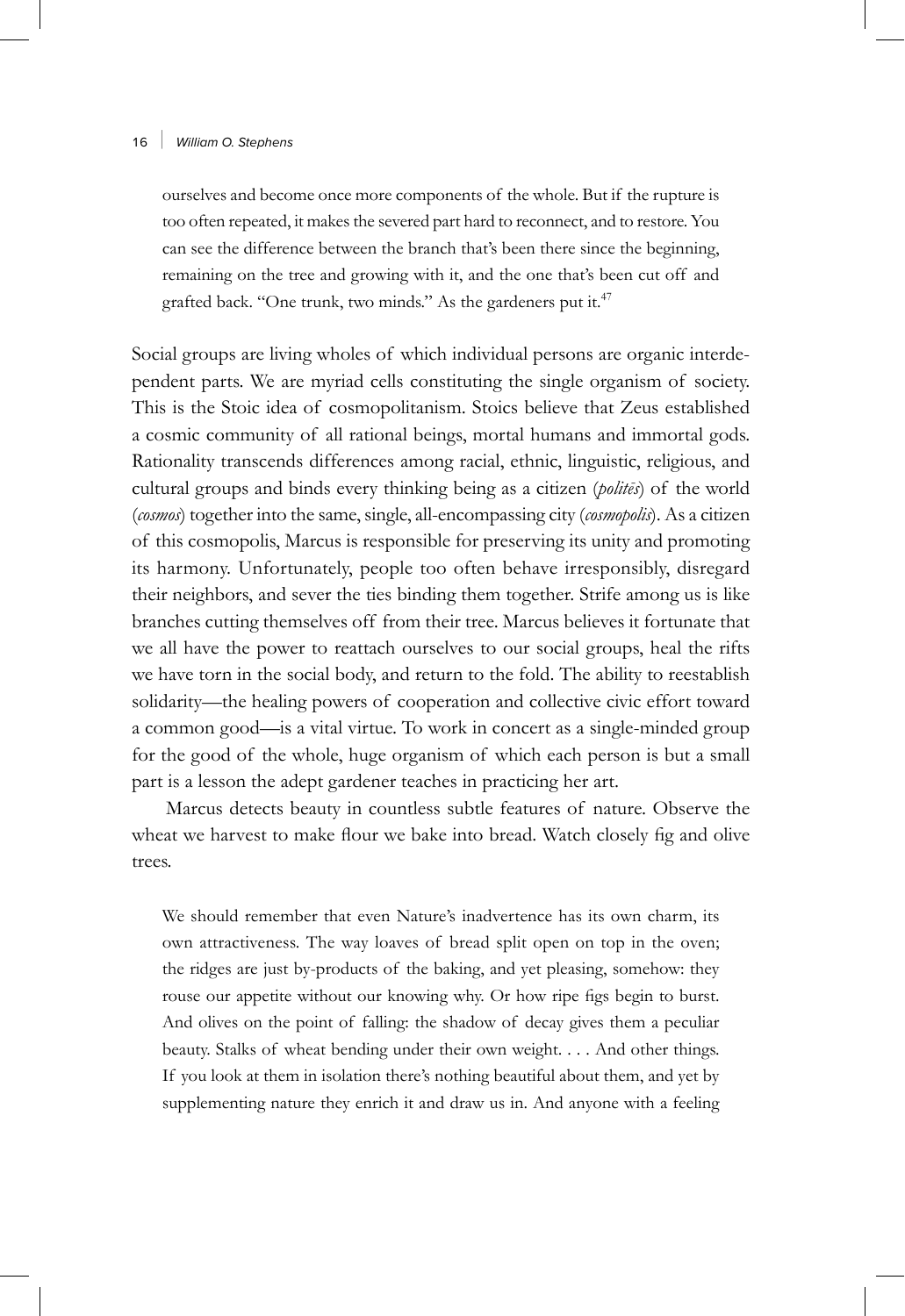for nature—a deeper sensitivity—will find it all gives pleasure. Even what seems inadvertent. . . . He'll look calmly at the distinct beauty of old age in men, women, and at the loveliness of children. And other things like that will call out to him constantly—things unnoticed by others. Things seen only by those at home with Nature and its works.<sup>48</sup>

A discerning, sensitive feel for Nature characterizes a naturalist. To recognize the beauty and charm of Nature and be pleased by it characterizes a nature lover. To study the regular, intelligible processes of growth and maturation of fruiting plants is to do horticulture. Those with the keen eyes of a gerontologist notice the fine details of each stage of human life, from childhood to adulthood to senectitude, in women and men. Yet only those of a Stoic bent find beauty in all those fine details and calmly embrace aging as good. Stoics study, learn from, love, and embrace Nature. This enables them to be "at home (*oikos* = *ecos*) with Nature and its works," which is what it is to be *ecologists*.

Marcus learns another lesson from olive trees. Olives on the branch teach us how to live, celebrate nature, and die the right way. "To pass through this brief life as nature demands. To give it up without complaint. Like an olive that ripens and falls. Praising its mother, thanking the tree it grew on."49 Gratitude to Mother Earth for birthing, nursing, and raising us up is the Stoic's response to Nature. Human beings are olives growing on, and inevitably falling from, the tree that is the natural world. The same insight about change comes from patiently observing grapes. "Grapes. Unripe . . . ripened . . . then raisins. Constant transitions. Not the 'not' but the 'not yet."'50

Another ethical lesson comes from hydrology. "Dig deep; the water—goodness—is down there. And as long as you keep digging, it will keep bubbling up."<sup>51</sup> Persistent effort will succeed in irrigating virtue. This self-confidence is shown when Marcus reminds himself that nothing anyone says or does to him cuts his mind off from clarity, sanity, self-control, or justice. He likens this cognitive purity to being a spring of clear, sweet water that is being cursed by a man who shovels mud or dung into it. The mind of a Stoic is like fresh water that keeps bubbling forth and washing away any pollutants in its stream: "To have that. Not a cistern but a perpetual spring. How? By working to win your freedom. Hour by hour. Through patience, honesty, humility."52 The inexhaustible plenitude of the bubbling spring inspires Marcus's daily regimen of exercising virtues to win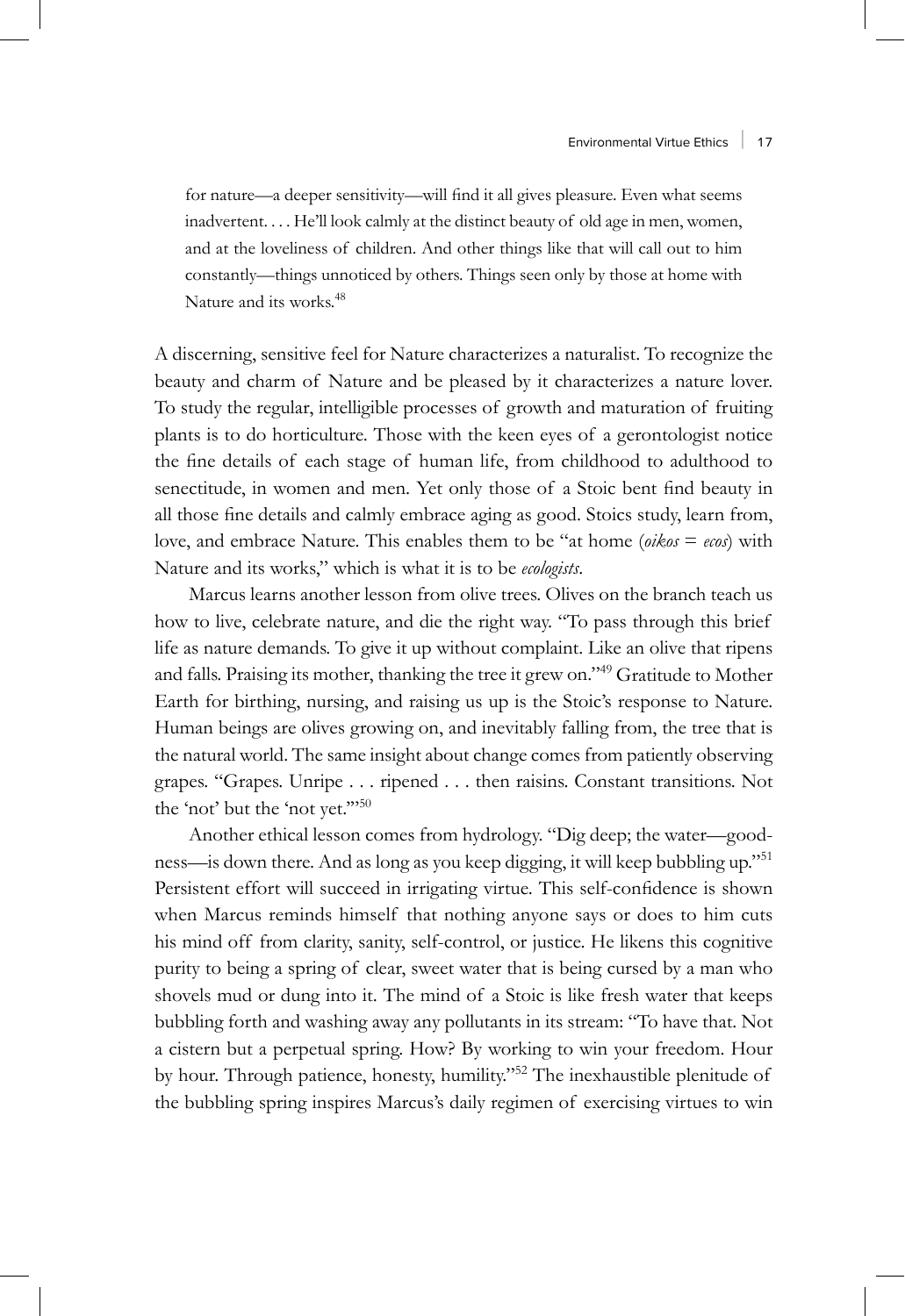freedom. This is freedom from irritability, deceit, and conceit. Freedom from wickedness comes with cultivating patience, honesty, and humility. Many texts in the *Meditations* liken the never-ending flow of changes in the world to a river.<sup>53</sup>

Repeated observations of fig trees and mindful reflection on how nature operates teach Stoics wisdom. The wise are never surprised. "Remember that it's as shameful to be surprised that a fig tree bears figs as it is that the cosmos produces whatever its *crop* is. And a good doctor isn't surprised when his patients have fevers, or a helmsman when the wind blows against him."54 Sometimes patients get sicker. Sometimes the wind blows in your face. Only fools are surprised by whatever crops up in the cosmos. Foolishness is a vice we cannot afford to indulge.

Another vice is impatience. In the following text Epictetus lectures a student who believes that he has made such great strides in philosophical wisdom that he fancies himself a big deal and rushes to self-congratulate. Hubris has blinded him to a lesson taught by flowering plants.

Keep your philosophy to yourself for a little while. That is the way fruit comes to be. The seed must be buried and lie hidden for a season and grow incrementally to achieve maturity; but if it produces the ear before the jointed stalk, it never reaches maturity, it's from a garden of Adonis. You too are a kind of plant: you've bloomed too soon and the winter will shrivel you. See what the farmers say about the seeds when the summer heat arrives too soon. They worry that the over-eager seeds will sprout up too lushly, and that a single frost will arrest them and lay bare their weakness. You better watch out too, fella. You've developed with over-eager cockiness, you've jumped up to grab some glory before the time is due. You think you're somebody, fool among fools. You'll be chewed up by the frost, or rather, you've already been chewed up by the frost down at the root, though your stalk still holds a few blooms so you suppose that you're still alive and thriving. Allow us, at least, to ripen as nature wants. Why do you expose us to the elements, why force us? We're not yet ready to withstand the air. Let the root grow, let it next produce its first joint, then the second, then the third. This is how the fruit will naturally force its way out, whether or not I wish it.<sup>55</sup>

Remarkably, Epictetus tries to impart to his impetuous pupil the patience and perseverance of a plant. This is because Epictetus also teaches that god/Nature brought non-rational animals into the world simply to use their sensory stimuli and pursue their bodily desires. Our goal, in contrast, is to live rationally, which includes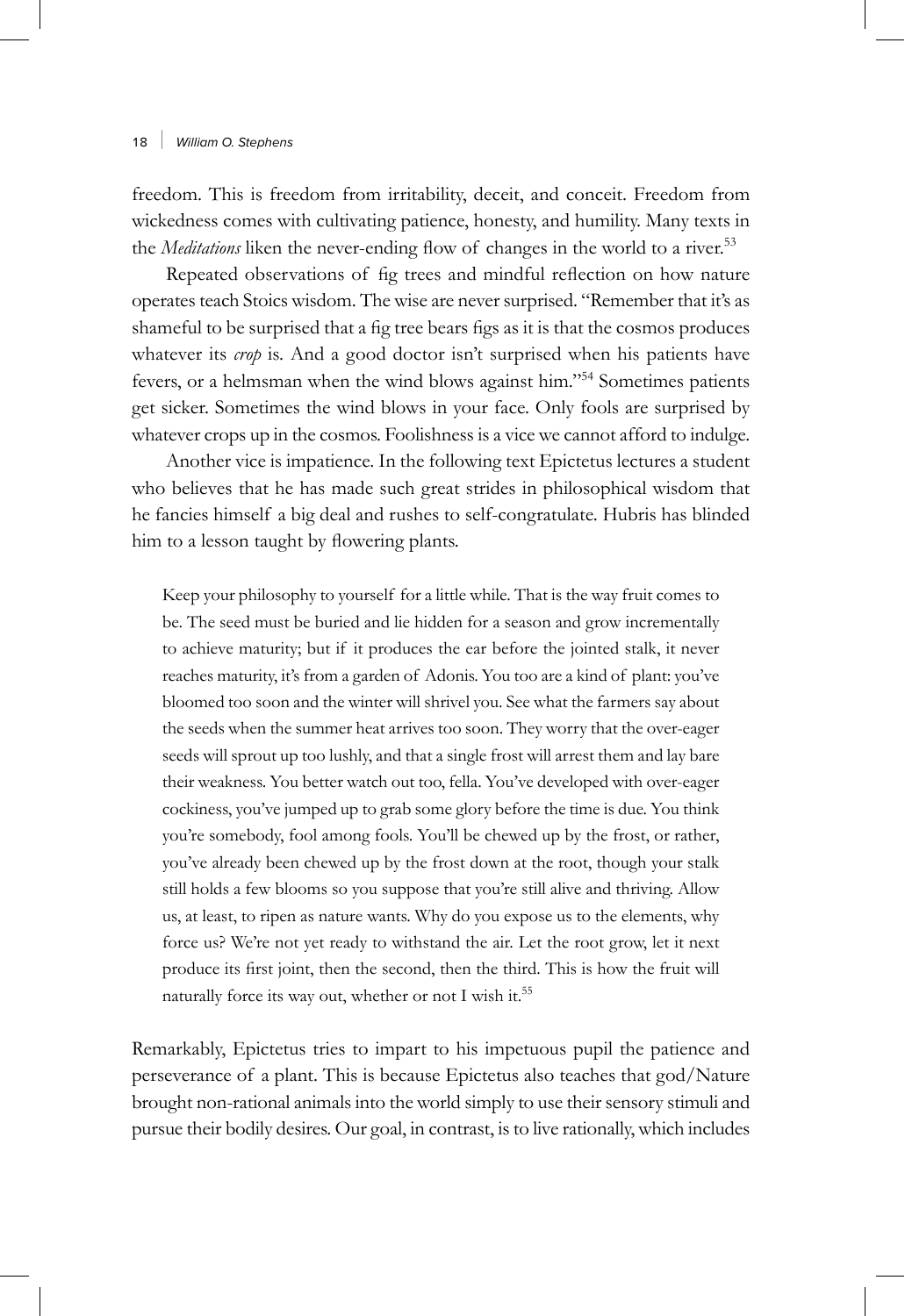understanding our sensory stimuli, contemplating Nature, and being appreciative spectators and interpreters of the works of god/Providential Nature.<sup>56</sup> Yet in this text Epictetus cautions his hasty, arrogant student to take his time, internalize the good habits of mind he is still learning, rehearse his lessons slowly, deliberately, and often, effectively sinking deep down the roots of his training (*askēsis*). Then, little by little, he can send up each joint of his stalk and grow slowly and steadily, safe from the frost. The student who hurries to bloom too soon should emulate the plant paragon.

It makes sense that trees are especially instructive for the Roman Stoics. The ancient Roman scholar Marcus Terentius Varro (116–27 bce) declared that "the whole of Italy resembles one vast orchard."<sup>57</sup> But the life lessons these Stoics draw from nature are by no means limited to plants. Seneca, Musonius, and Epictetus explicate many exemplary traits and behaviors of nonhuman animals.<sup>58</sup>

Given such a wealth of instructive ethical examples taken from the natural world, why is Musonius, for instance, such a big fan of farming? Why does he think farming is at least as good an occupation as philosophy for becoming good? These questions will be answered by investigating the concept of agrarianism.

# **The Virtues of Roman Agrarians**

Agrarianism is a sociopolitical worldview that views rural society as superior to urban society, and the independent farmer as superior to the paid worker. Agrarians believe that farming as a way of life shapes ideal social values and corrects false beliefs about the good life held by urbanites. The agrarian ideal is epitomized by the ancient Roman legend of Cincinnatus.

Lucius Quinctius Cincinnatus (c.519–c.430 bce) was a patrician and suffect consul in 460 bce. According to legend, in 458 bce a Roman army was besieged by invaders. Cincinnatus, an exiled commander around sixty years old, was working his small farm when he was summoned by the Roman people to rescue the state. Within sixteen days he assembled an army, defeated the invaders, surrendered his power, and returned to the plow. In the Roman tradition, the story of Cincinnatus was a shining example of superlative leadership, civic dedication, austere modesty, and pastoral virtue. His story was so celebrated during the American Revolution that a mural was painted in the U.S. Capitol building to commemorate it and instruct lawgivers and citizens in civic ideals.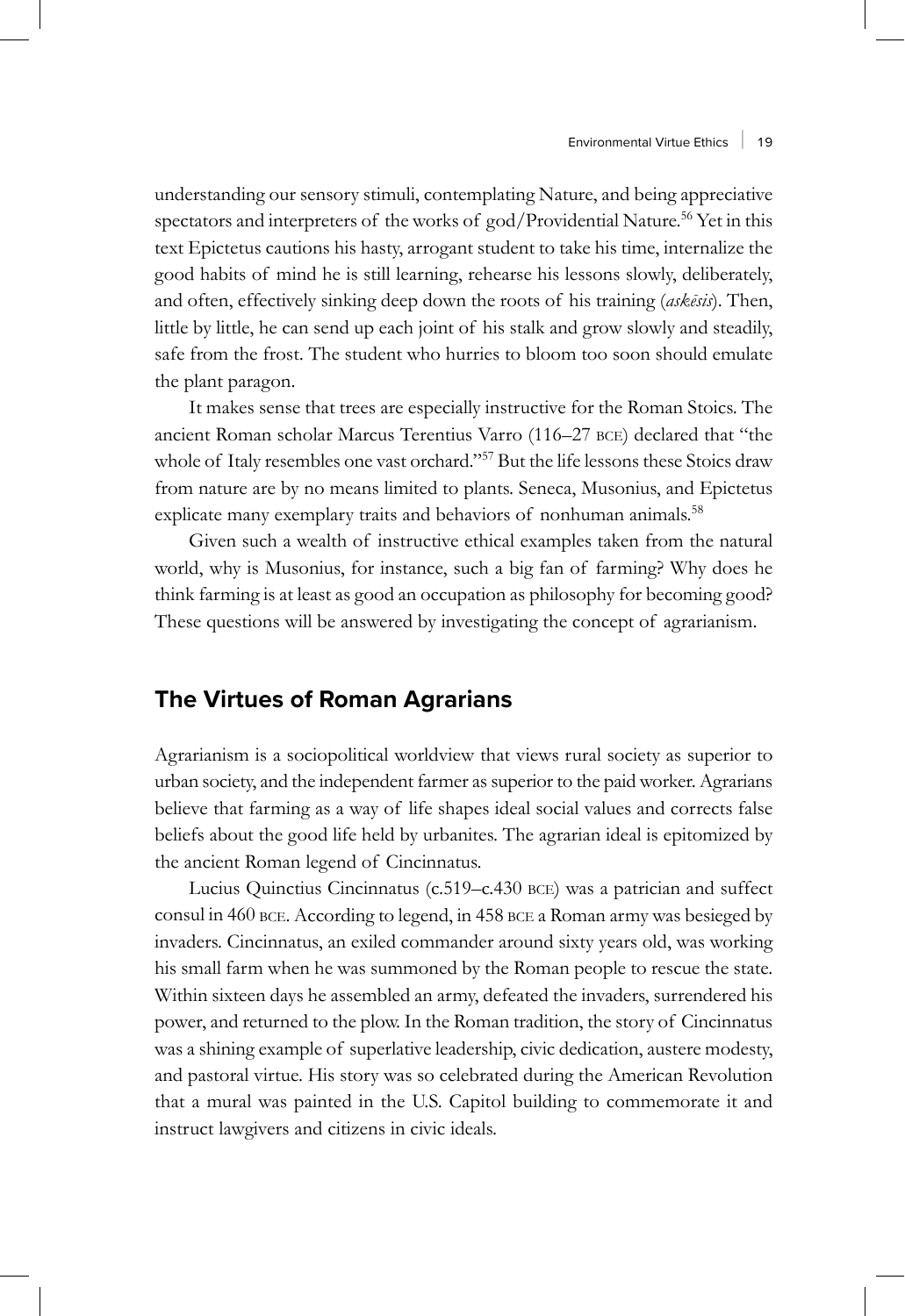A second exemplary agrarian was the senator, orator, and historian Marcus Porcius Cato (Cato the Elder) (234–149 BCE). Born to an ancient plebeian family of farmer-soldiers, he led a distinguished military career and wrote *De Agri Cultura*, a farmer's notebook, c.160 BCE.<sup>59</sup> He was revered for his practicality, austerity, and efforts to stem the tide of extravagance and licentiousness. Heralded for his natural sagacity and many civic and political accomplishments, in old age he was often called Cato the Wise.

Cincinnatus and Cato the Elder were stoics with a small "s," but were no fools, as Stan the patient was. Cato the Elder's great-grandson, Marcus Porcius Cato Uticensis (Cato the Younger), was a declared Stoic philosopher with a capital "S." The great-grandson emulated his great-grandfather. Cato the Younger was heroized by Seneca for his tenacity, faultless integrity of character, and valiant opposition to the tyranny of Julius Caesar.

Cato the Elder is the main character of Cicero's dialogue *Cato the Elder on Old Age*. The other two characters of this dialogue, nearly fifty years younger than Cato, are Scipio Aemilianus (185–129 bce) and Gaius Laelius (c.186–? bce). Scipio, a prominent patron of Greek and Roman writers and philosophers, had an illustrious military career and was judged by the historian Polybius to be one of the purest and noblest men in history. Laelius, Scipio's old army buddy, also won military renown. But Laelius, who studied with the capital "S" Stoics Diogenes of Babylon and Panaetius, gained great philosophical learning. Admired for his erudition, equanimity, integrity, justice, and nobility of thought, Laelius earned the title "the Wise." Thus, whereas Scipio Aemilianus was a small "s" stoic, Laelius the Wise was a capital "S" Stoic.

In Cicero's dialogue, Scipio and Laelius marvel at Cato's surpassing wisdom and the fact that old age never burdens him. Cato attributes his wisdom to following nature as the best guide and obeying her as a god. Nature, he avers, is not so careless a playwright as to plan out each act of life's drama while neglecting the final act. He compares the necessity of the final act to the way orchard fruits and crops of grain ripen over time, gradually shrivel, and get ready to fall. Cato calmly accepts his mortality as a limit nature sets. Laelius and Scipio urge him to pass on to them the principles that allowed him to reach his destination free of worry. In reply, Cato delivers a long panegyric of agriculture. The delights of agriculture he judges best suited to the life of a wise old man. Mother Earth he likens to a bank that reliably returns generous interest on the principal. He praises the soil's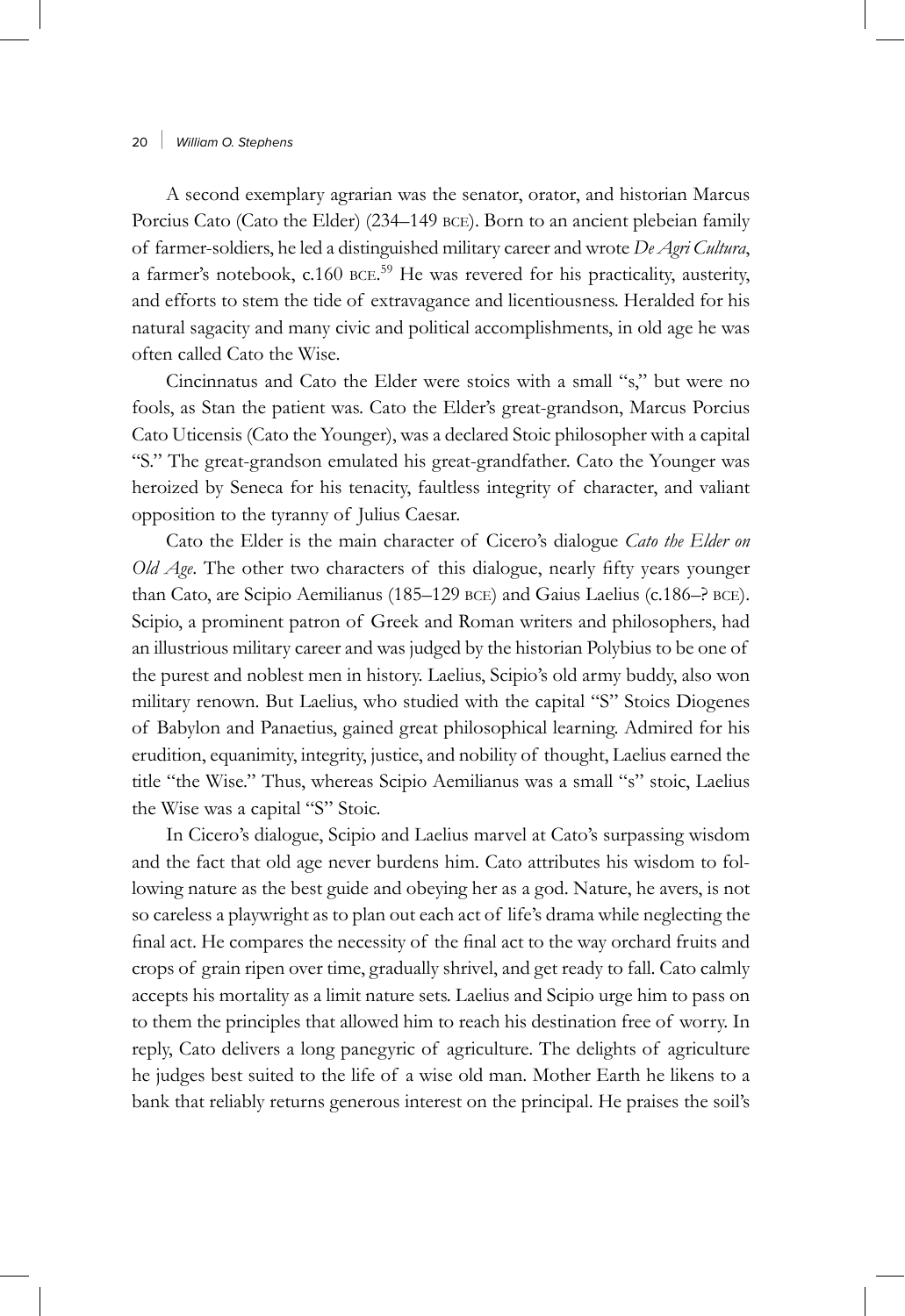power to embrace, warm, and transform scattered grains of wheat into gradually rising stalks of sheathed ears in ordered rows. Cato revels in "the inherent force of all those things which are generated from the earth—a force that, from the tiny fig-seed, or grape-stone, or from the smallest seeds of other fruits and plants, can produce such mighty trunks and boughs." He says the farmer finds joy not only in his cornfields, vineyards, orchard, and garden, but also in his meadows, woodlands, and the bees swarming among an infinite variety of flowers. All the farmer's tasks yield crops alluring to the eye and delicious in taste. Thus, Cato gives three reasons to think that no life can be happier than that of the farmer. First, the aesthetic charms of every aspect and element of the farm are overt. Second, the duty the farmer performs sustains and benefits all of humanity. Third, the plenty and abundance of the farm in providing everything that tends to nurture humanity engenders worship of the gods, presumably as gratitude for their providential care of human beings. He concludes: "Nothing can be more abounding in usefulness or more attractive in appearance than a well-tilled farm, and to its enjoyment old age not merely offers no obstacle, but even entices and allures." Nowhere else can an old man bask in cordial sunshine, or shake off winter's chill beside a cozy fire, or in the summertime cool himself under shady trees by burbling streams. Compared to the joys of agriculture, horses, weapons of war, ball games, swimming contests, foot races, and idle games of chance so popular with city folk fail to attract Cato. He delights in the bounty and beauty of a farm while embracing the limits nature imposes, including mortality.<sup>60</sup>

One commentator remarks on how the untidy habit of the vine "to sprawl is arrested, tamed, pruned and moulded by the loving skill of the vine-dresser—a glowing tribute to man's *capacity to tame nature* in the interest of civilized living."<sup>61</sup> Later, I will show that a key concern of the Midwest Stoic in evaluating agricultural methods must always be whether and to what extent *taming* nature harmonizes with living *in agreement* with nature. All farming inevitably disturbs land and water a little or a lot. Thus, determining which practices are sustainable and prudent in the long run requires circumspect judgments grounded in virtues.

Cicero declares that "there is no kind of gainful employment that is better, more fruitful, more pleasant, and more worthy of a free man than agriculture."<sup>62</sup> He praises agrarian life as the teacher of parsimony, industry, and justice.<sup>63</sup> Thus Cato the Elder, Cicero, and the Stoic Musonius Rufus all extol agrarian virtues, which include self-sufficiency, diligence, hardiness, parsimony, perseverance,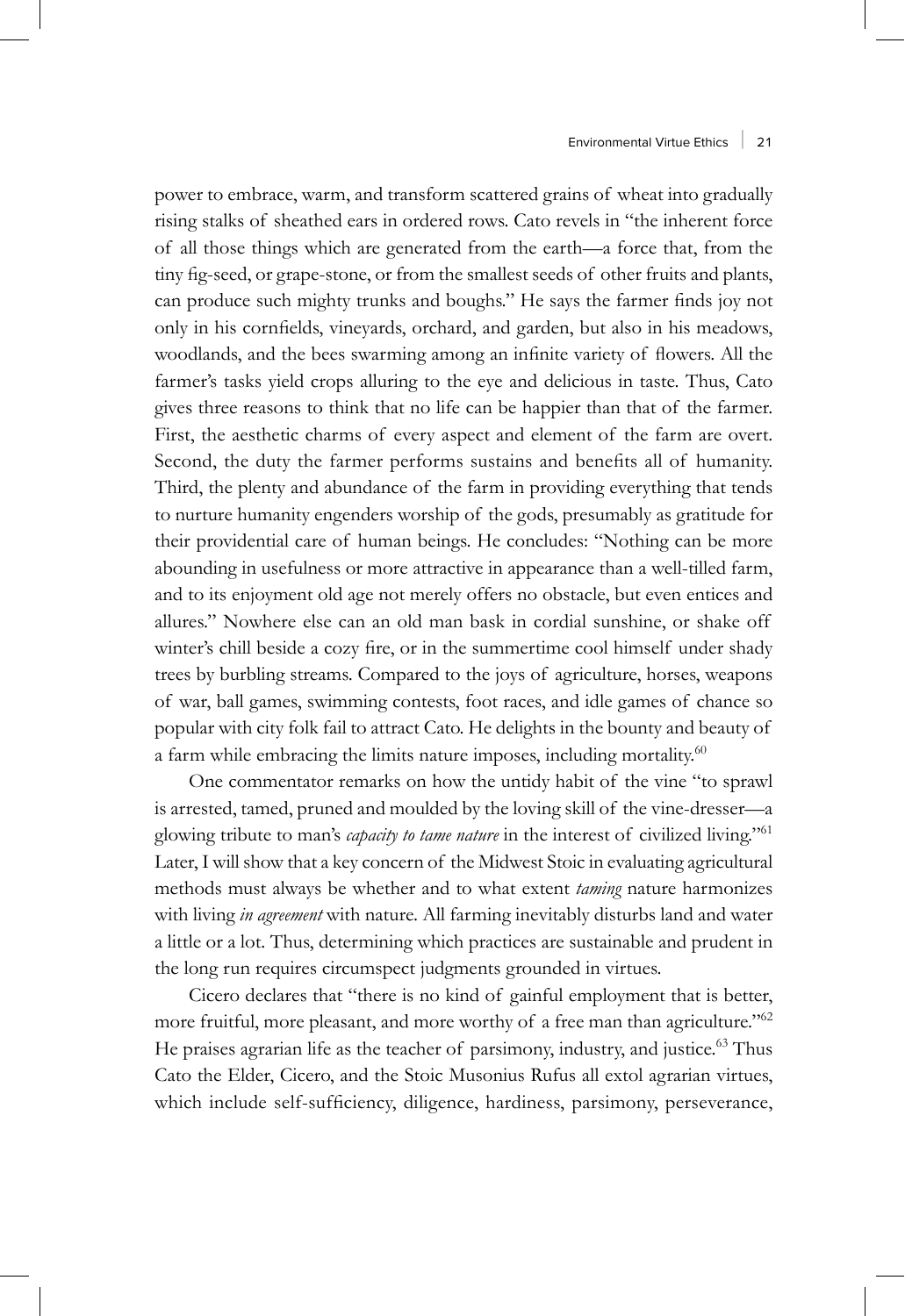equanimity, modesty, justice, and civic responsibility. Farmers promote the common good by producing food for everyone. Recall the lesson from Marcus about what we can learn from arboriculture. Agrarian virtues animate a philosophical perspective and way of life I dub Midwest Stoicism.

# **From Roman Stoic Agrarianism to Midwest Stoicism**

A farmer's fields, orchard, vineyard, garden, and woodlands are like an artist's canvas, easel, pigments, pastels, and oils. A farmer's hoe, plow, rake, fork, scythe, bolo, spade, axe, and mattock resemble an artist's brushes, knife, and sponge. Born near the tiny town of Anamosa in Jones County, Iowa, the artist Grant Wood (1891–1942) grew up in Cedar Rapids. He studied at the Handicraft Guild in Minneapolis and the School of the Art Institute of Chicago. In the 1920s in Europe, he studied impressionism and post-impressionism, and gained a strong appreciation for the realism of Jan van Eyck. Wood became the leading proponent of the American movement of Regionalism in the arts, advancing figurative painting of rural Midwestern themes. His childhood country school is depicted on the 2004 Iowa State Quarter. He is buried at Riverside Cemetery in Anamosa. The Figge Art Museum in Davenport displays some of Wood's personal effects and works of art. No artist is more quintessentially Midwestern.

Wood's most emblematic work, *American Gothic*, remains one of art history's biggest icons. "Featuring a stoic portrait of a farmer and his daughter, this painting offers a fascinating glimpse into life in the rural United States."64 The house in the portrait was built in a Gothic Revival style called Carpenter Gothic. The characteristically "rural" appearance of this abode inspired Wood to imagine "American Gothic people with their faces stretched out long to go with this American Gothic house."65 For his models, Wood chose his younger sister, Nan Wood Graham, and his dentist, Dr. Byron McKeeby.

Wood dressed the figures in clothing typical of a farming family. Wood Graham, for example, wears a colonial print apron and has a cameo pendant pinned to her high-collar, while McKeeby wears overalls and carries a pitchfork. He also opted to give the figures stoic expressions—a choice that many Iowans misinterpreted as an attempt to portray them as "pinched, grim-faced, puritanical Bible-thumpers."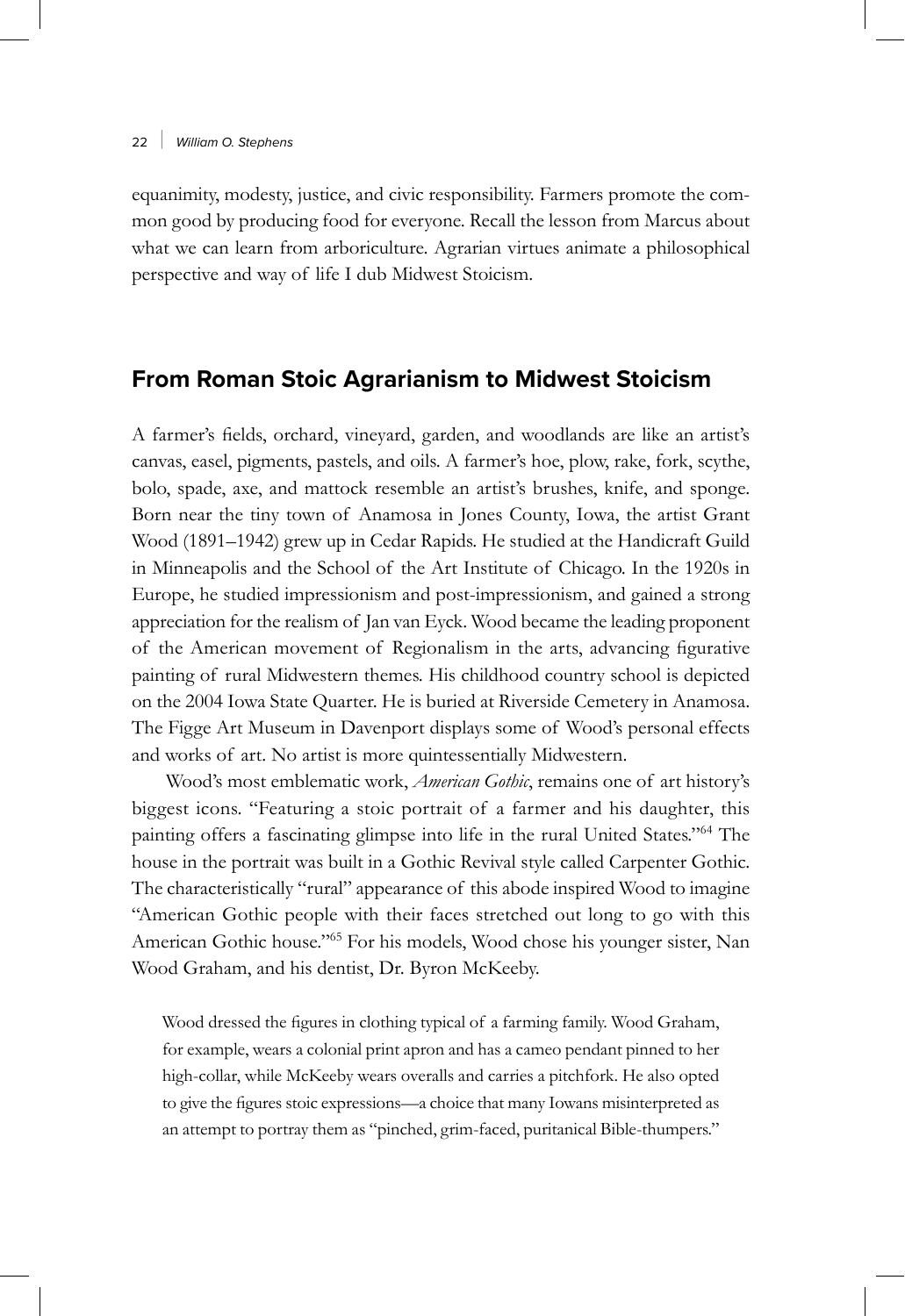Wood, however, stressed his appreciation for his home state and stated that this was not the case.<sup>66</sup>

Iowa farmers are not joyless religious zealots. They just look like small "s" stoics. The faces of *American Gothic* are those of Midwest stoic agrarians.<sup>67</sup> How closely do these expressions resemble those of Dr. Gracey's stony farmer? The evidence furnished by Wood and Gracey indicates that small "s" stoics are common in the Midwest. Do these folks who *look* stoical *think* like big "S" Stoics?

Recall from the opening section the Great Eight Midwestern states. Four are contiguous with Kentucky. Given its geography and history, the northern tier of Kentucky along the Ohio River can be regarded as at least fuzzily Midwestern. This area includes Henry County, home of the acclaimed farmer, author, cultural critic, and environmental activist Wendell Berry. Berry quotes from the fourth of Virgil's *Georgics* to tap into the ancient Roman stoic agrarian theme of the small farmer leading an abundant life on a discarded scrap of land.

I saw a man, An old Cilician, who occupied An acre or two of land that no one wanted, A patch not worth the plowing, unrewarding For flocks, unfit for vineyards; he however By planting here and there among the scrub Cabbages or white lilies and verbena And flimsy poppies, fancied himself a king In wealth, and coming home late in the evening Loaded his board with unbought delicacies.<sup>68</sup>

Berry tracks the folk tradition of this old squatter from ancient Rome to today. He neither has nor needs much land. His land is often marginal. He always associates frugality with abundance. Through this agrarian lens, Berry appraises the value of a small scrap of land by reference to having no land at all. Agrarians know that to be landless is to be existentially lost. Consequently, the old subsistence farmer in Virgil's poem is both wise and happy to accept "an acre or two of land that no one wanted." "If you have no land you have nothing: no food, no shelter, no warmth, no freedom, no life."69 Berry emphasizes that respect for limits is essential to agrarianism.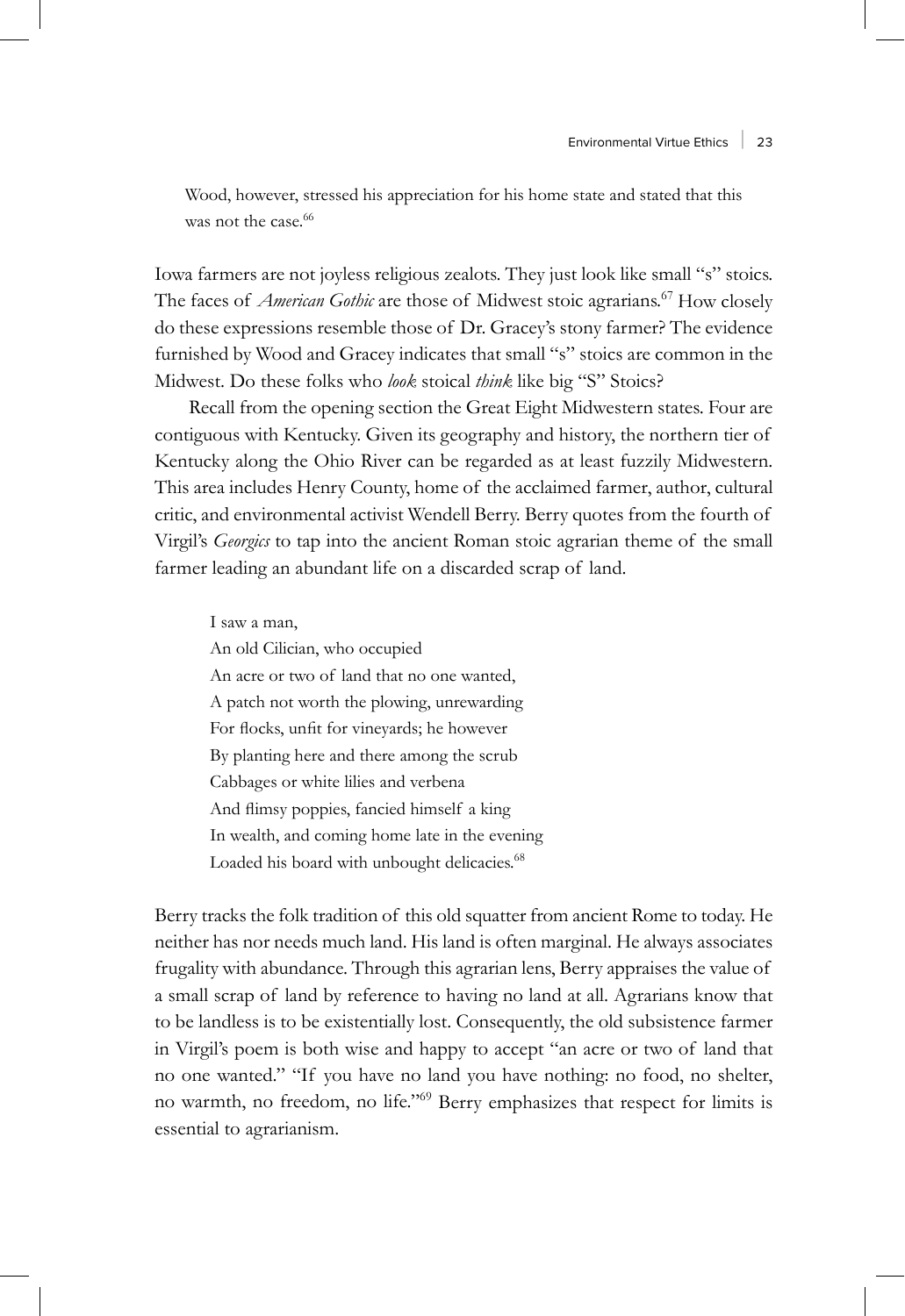Agrarian farmers see, accept, and live within their limits. They understand and agree to the proposition that there is "this much and no more." Everything that happens on an agrarian farm is determined or conditioned by the understanding that there is only so much land, so much water in the cistern, so much hay in the barn, so much corn in the crib, so much firewood in the shed, so much food in the cellar or freezer, so much strength in the back and arms—and no more. This is the understanding that induces thrift, family coherence, neighborliness, local economies. Within accepted limits, these virtues become necessities. The agrarian sense of abundance comes from the experienced possibility of frugality and renewal within limits.70

Berry's agrarians accept and abide by limits just as Cato the Wise accepts that he is playing out the final act of his mortal life, a limit set by nature. Cato beams about the bounty and beauty of his farm as Berry invokes Virgil's old Cilician fancying himself a king feasting on cabbages. The thrift, frugality, and neighborliness of Berry's agrarians reflect Cicero's lessons in parsimony, industry, and justice learned from farming.

Seneca, Musonius Rufus, Epictetus, and Marcus Aurelius also honor limits. Seneca shows how reverence of nature requires respecting limits. Admiring the beauty of nature reveals the world's orderliness an and pulls us away from fear, anger, greed, petty indulgences, and carnal vices. Consciousness of the vast grandeur of the cosmos shrinks our self-absorbed worries to vanishing points. Like Berry, Musonius sees the virtue of freedom realized by farming. Musonius believes the benefits of farming include abundant leisure for contemplation, living outdoors in the country, and procuring one's own necessities. Farming fosters the virtues of industriousness, seemliness, justice, and courage. But for Musonius the acceptance of limits is particularly salient in the agrarian virtues of austerity, self-reliance, and self-control. Constant vigilance about the limits of our powers, about what is and is not up to us, is fundamental to Epictetus's teaching. The agrarian sense of abundance grown from the lived possibility of frugality and renewal within limits described by Berry resonates strongly with Epictetus's insistence that by teaching us perseverance, patience, and wisdom, nature empowers us to improve ourselves, thereby granting us abundant opportunity to flourish. Marcus Aurelius believes that from organic bodies we can learn social cohesion and mutual cooperation—what Berry calls neighborliness. Like Seneca, Marcus too summons sensitivity for the beauty of nature. But the lesson of limitation he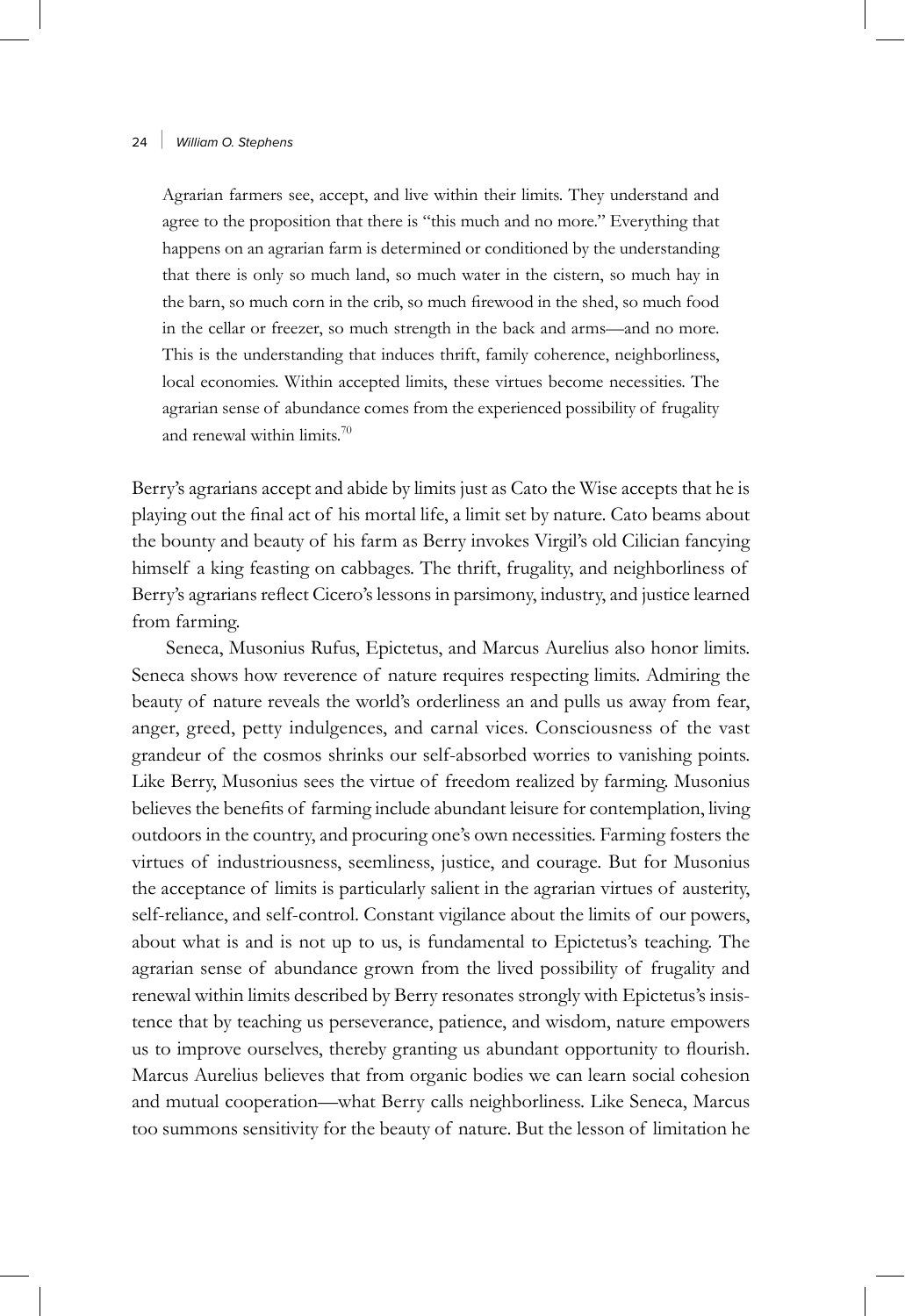so often rehearses is that nature teaches us that transience and change are certain. To judge this certainty as good fosters feeling and being at home with nature and its works. Marcus reminds himself that observing nature teaches us patience, how to see the big picture, comprehend the enormity of time, and so never be surprised or upset. Indeed, all the Roman Stoics emphasize the limit of mortality. No philosophers take limits more seriously than Stoics.

Along with the ecological limits Berry describes, biology imposes others: not only mortality, but fragilities like susceptibility to disease, vulnerability to injury, and senescent decrepitude. Stoics directly and habitually confront all these limits. You're worried, anxious, afraid? Is it about something that is up to you to control? If not, don't sweat it. Don't waste your time or effort wanting to change what isn't yours to change. What you're able to do is limited. Each day you need water, food, and rest. You're mortal. Just like all other people, animals, and plants now alive, your death is certain. Just like all those people, animals, and plants that came before you, they turned to dust and are gone. You only have so many days and no more. You only have so much energy and no more. You only have so much time to complete your tasks and no more. Stop dragging your feet. If you want to become a better person, you must get to it *now*. No more delays. No more excuses. Welcome what you're given as a temporary gift. Make the best of what you've got right now—*that* is up to you. If you want to be happy, be wise. To cherish what you have is wise. To let go, without complaint, of what was only loaned to you is wise. Frugality and renewal within limits resonate in Midwest Stoicism.

Now, a worry could be raised about how specific Stoic agrarianism is to the Midwest. Does Berry's agrarian ideal apply to farming in any region of the United States, whether New England, the South, California, or the Pacific Northwest?

First, in various ways the history of each region subtly colors its cultural tendencies and norms. The slavery upon which Southern plantations of the nineteenth century operated, for instance, leaves a deep and lasting stain of social and ecological injustice in the South. This history of racial injustice in the states of the Confederacy does not extend to agrarians in the Union who fought for abolition. One might also suggest that the suffering and hardship of the Dust Bowl of the 1930s forged a stoic endurance and resoluteness of agrarians across the Midwest. Few Midwest agrarians lease their fields for oil and natural gas extraction compared to agrarians in Oklahoma and Texas.<sup>71</sup>

Second, the filter of cultural expectations can obscure the gauging of (agrarian) values, virtues, and vices. It may be tougher for Midwesterners to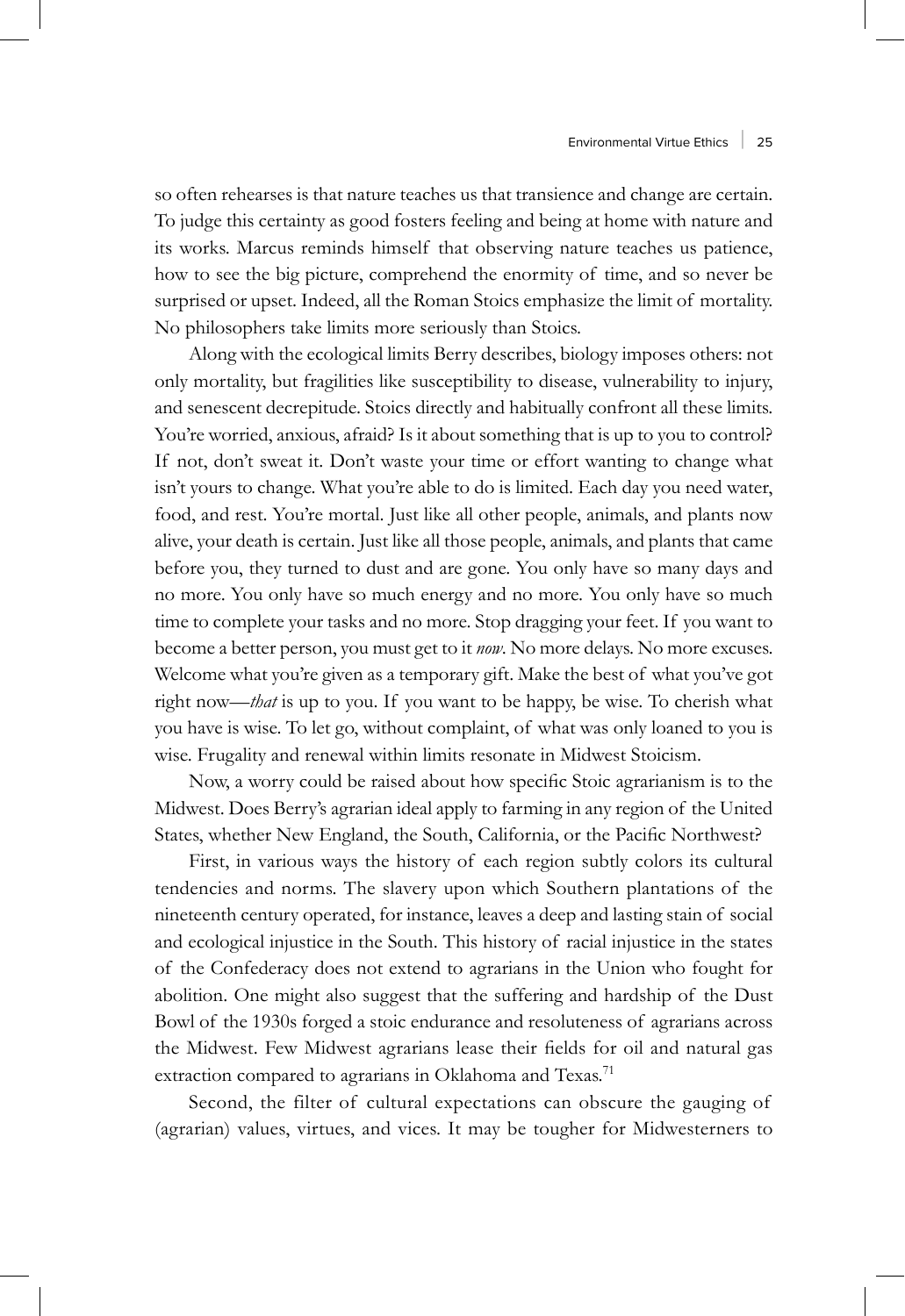detect the virtues of courtesy, patience, generosity, modesty, and friendliness in East Coasters than in fellow Midwesterners. A stereotypical Californian, on the other hand, may strike a Midwesterner as too self-entitled, too self-absorbed, too fragile to handle harsh weather, and too fond of automobiles. So, perhaps what varies from region to region is more the styles in which certain virtues are expressed rather than their actual distribution. Uncouth behaviors of members of one region may be off-putting to those of another without necessarily being reliably objective measures of vice.

What of agrarianism in the South? Is Wendell Berry, a Kentuckian, a dubious choice as a proponent of Midwestern Stoic agrarian values? I do not claim that the Stoic agrarianism that resonates with elements of Berry's philosophy takes root exclusively in the Midwest. Rather, I opine that Stoic agrarian virtues are in high relief in the Midwest while admittedly cropping up in other locales in North America and beyond.

Today very few Americans and very few Midwesterners are farmers. The majority of those involved in agriculture belong to Big Ag—the huge corporations that control the nation's (and increasingly the world's) land, seeds, plants, food, and farm machinery. These workers are not landed because they are either precariously employed farmhands with no claim to the land they work, or they are agribusiness employees, or they are corporate shareholders with no real connection to the land. The very few who are independent farmers rely heavily on farm subsidies and agribusiness contracts. Consequently, the millions of Midwesterners living in cities, suburbs, and rural towns conquered by the profit-ravenous, labor-exploiting, and ruthlessly environment-damaging behemoth of Big Ag cannot plausibly be said to embody Stoic agrarianism. That is precisely why it is urgent for Midwesterners, indeed all Americans, to transform their lives. I will return to this point in the final section of this chapter.

What of Stoic theology? Must Midwest Stoics believe in divine Providence? For a post-Darwinian, belief in evolution instead of divine Providence does not preclude the belief that the universe is vastly larger and grander than we are, that all of its parts interconnect, and that we can and should exercise our intellects to live in harmony with this huge cosmic whole of which we are tiny parts. A Midwest Stoic need not agree with Epictetus's belief that the Stoics' Zeus commands plants to flower and drop their fruits in order to affirm the idea of an ecosystem, admire nature's beauty, and glean from nature lessons in frugality, self-control, and modesty.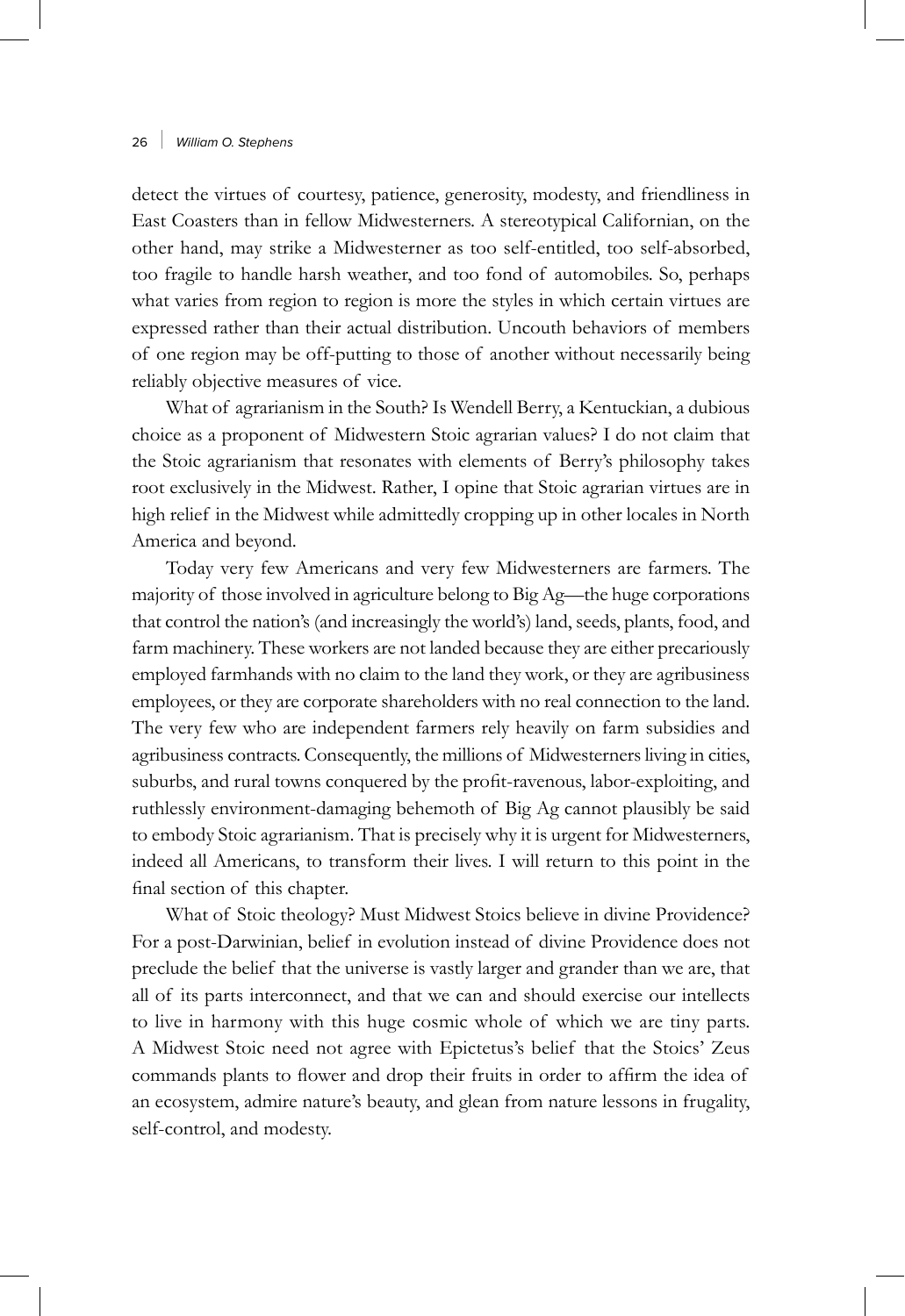One could object that farmers hold no monopoly on such virtues. According to agrarianism, farming is better than other occupations. Why? Compare being a salesperson, commodity trader, or proprietor of a brothel. Couldn't trading commodities and services as "preferred indifferents" in a free market count as admirable in capitalism? The brothel, one could argue, provides sexual services to cater to a demand for erotic "preferred indifferents." The profitability of the brothel could result largely from the proprietor's virtues of industriousness, frugality, and entrepreneurial resourcefulness.

A problem with this argument is that any occupation motivated by vice is objectionable. Is the motive for buyers and sellers greed? Does the monetization of sexual desire feed the greed of pimps and sex workers while fueling the lust of their clients? To work a job motivated by greed, lust, envy, fear, or anger is to suffer from vice. Stoics regard greed, fear, anger, and similar passions as violent, pathological disturbances of sick minds. The farmer who mistreats his employees, exploits and abuses animals, cheats on his taxes, pollutes water and air, bribes officials, and is driven by greed is just as reprehensible as the brothel owner afflicted by the same vices. So it's true that agrarians have no monopoly on the specified agrarian virtues. But Midwest Stoic agrarians who are virtuous are ipso facto superior to those who aren't.<sup>72</sup>

Sometimes vices are disguised as virtues. As Judith Lee rightly observes, some regard the Midwest not as the Heartland of virtues but rather as a Hinterland populated by rubes and suburbanites, a backwater so inhospitable that its native-born artists and intellectuals flee to the coasts. Nonetheless, Lee believes that "Americans associate the pastoralism of farm life with cultural wholesomeness and thereby identify the Midwest as 'genuine America,' 'the keeper of the nation's values."<sup>73</sup> By identifying the Midwest as "genuine America," Lee expresses the perspective of what I will term a Midwest Stoic *agrarianist*. As we have seen in the Roman agrarians, appreciation of nature's limits, beauty, and bounty, and the virtues of parsimony, assiduity, and justice, are in fact transnational, cosmopolitan values that Midwest Stoic *agrarians* embrace (see the later discussion for the distinction between *agrarianists* and *agrarians*).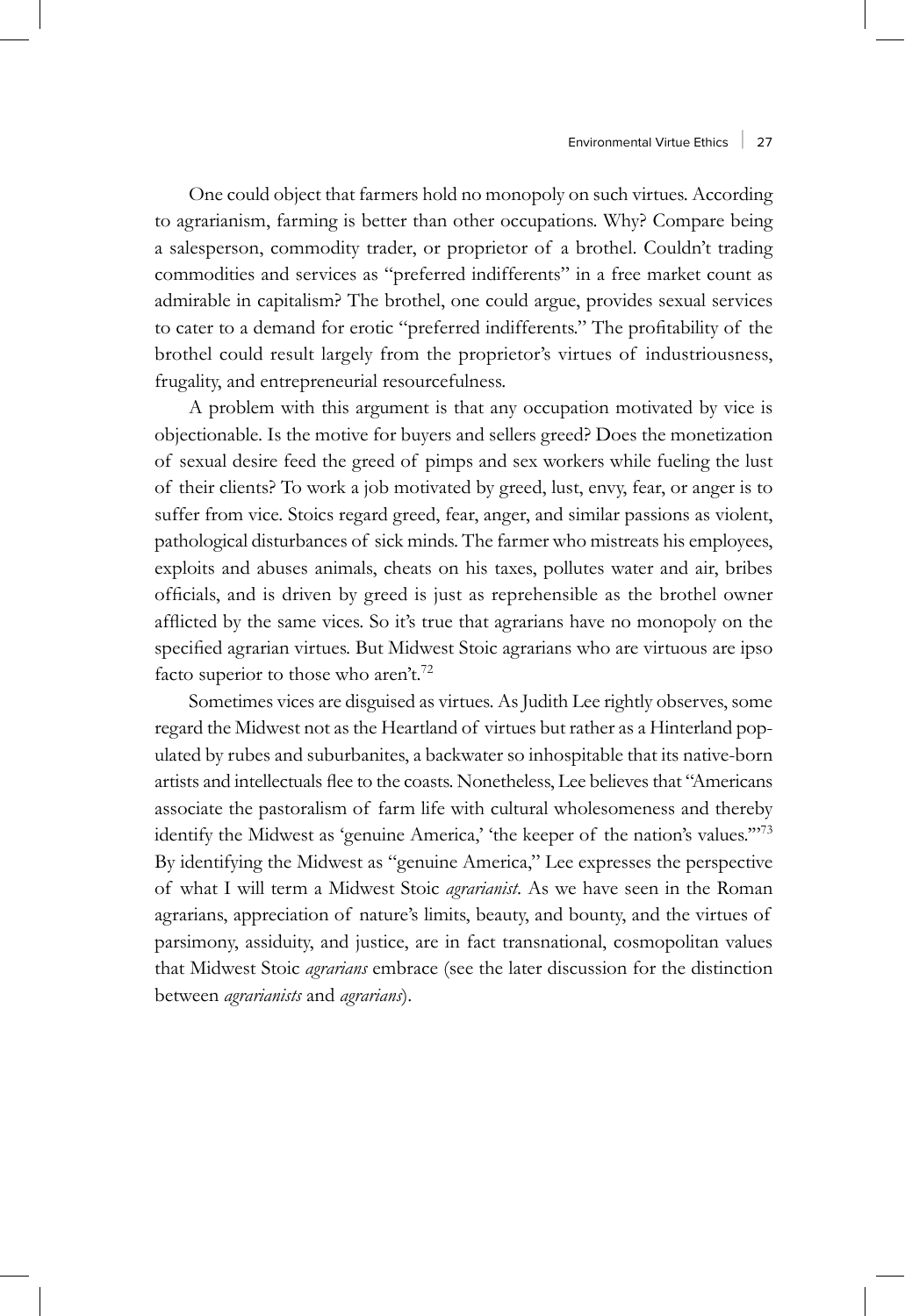# **Midwest Stoic Agrarianism and Environmental Virtue Ethics**

I have been arguing that Midwest Stoicism can enable us to effectively cope with and ameliorate today's environmental problems. Midwest Stoicism calls for us to live in agreement with nature, which means especially living in agreement with reason, the perfection of which is virtue. Applying the matrix of virtues animating Midwest Stoicism to ethical reflection on contemporary agriculture and the environment yields the following thesis. Possessed of the virtues of ecological wisdom, frugality, simplicity, modesty, self-control, patience, perseverance, courage, assiduity, cooperation, justice, appreciation of beauty, and respect of limits discussed above, Midwest Stoic agrarians (MSAs) embrace as sustainable those agricultural practices that harmonize with nature by living sustainably within the limits inherent to ecosystems. Conversely, MSAs oppose agricultural practices manifesting vices of selfishness, arrogance, vanity, greed, self-indulgence, laziness, wastefulness, injustice, cruelty, or exploitation. Agricultural practices contrary to nature undermine human flourishing and characterize grave ecological folly. Consequently, these vicious practices must end.

Environmental abuses inflicted on the Midwest have left deep, wide, and lasting scars. The outlook of experts is bleak.

Often well-intentioned exploitation of midwestern bounty has left a dismal ecological legacy. Human population surges erased some animals and many more plants from the landscape. Rapacious logging altered environmental balance. The plow literally destroyed the prairies. The wind and water erosion that followed stripped away centuries of topsoil. Fertilizers and mining byproducts and industrial waste polluted waterways and poisoned the land. Dams and powerplants diminished the quality of water and air. Today midwestern states battle against histories of offense and neglect.74

The ethical imperative of halting this devastating spiral of ecological folly has never been more urgent.

The ramifications of today's ecological challenges facing Midwestern farming communities, consumers, and citizens are ethical, economic, and political. Today less than 2 percent of Midwesterners are still farmers. "The work ethic that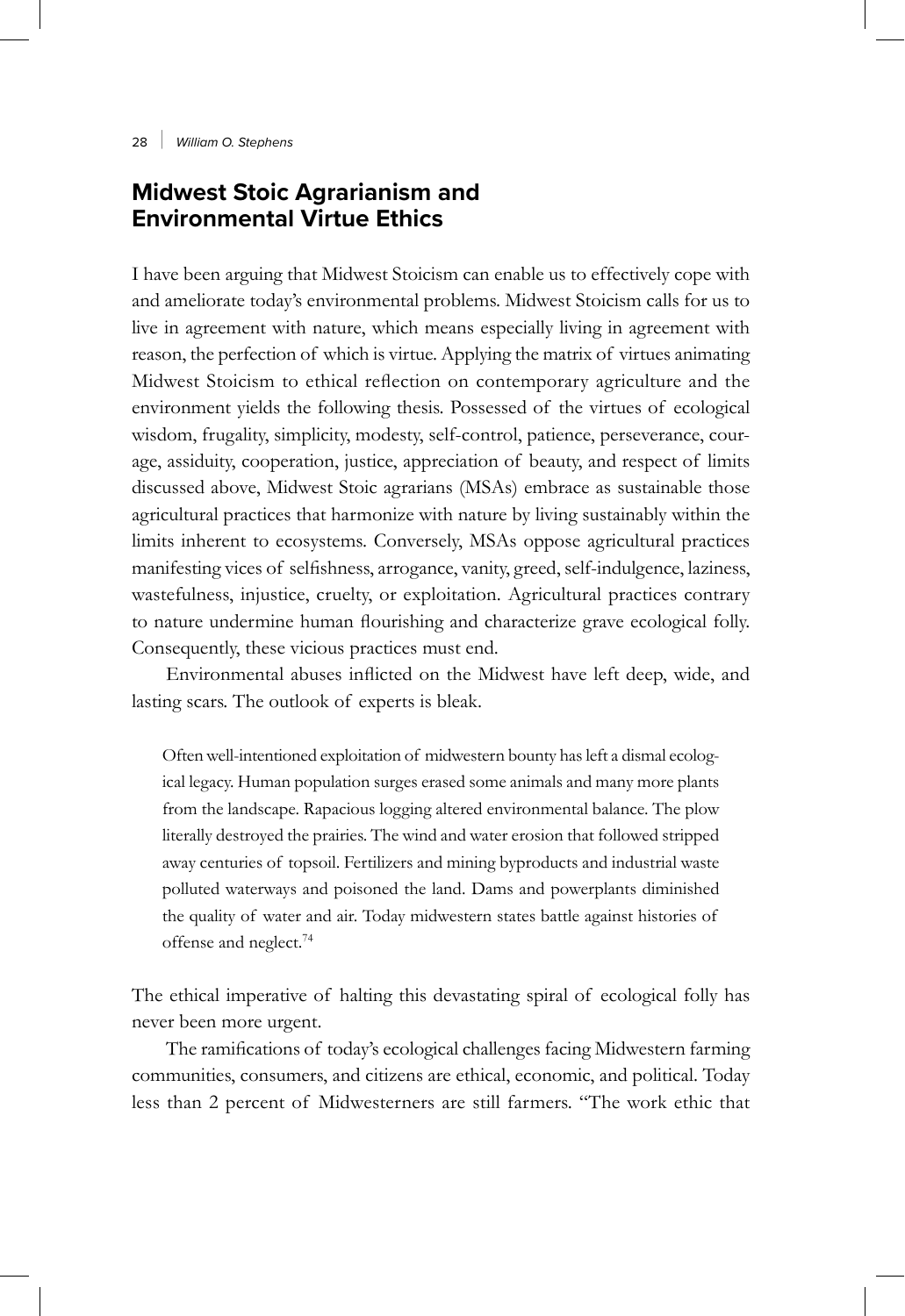trademarked the American agrarian lifestyle has been replaced by agrotechnology."75 Consider corn. The vast majority grown in the Midwest is not sweet corn eaten by people but is either feed corn for livestock, converted into ethanol, or transformed into high fructose corn syrup.<sup>76</sup> The dominance of this monoculture spawned the slogan "Corn is King." If so, King Corn is a cruel tyrant, because "abundant, cheap midwestern corn makes the cheap, supersized soft-drinks and hamburgers that have expanded waistlines wherever the American diet prevails."<sup>77</sup> In a bizarre circle, fossil fuels are made into fertilizer to grow corn to make fuel for cars and trucks. "Chemical fertilizers get triply blamed: in addition to polluting waterways, they contribute to global warming and energy dependence, through their reliance on oil."78 Throughout the Midwest a cohort of multinational agribusinesses (Big Ag) dictates what is grown (King Corn), how it is grown (using petrochemical fertilizers, GMOs, pesticides, herbicides), and the costly externalities produced (pollutants).

The political power of Big Ag is immense. Big Ag demands and receives huge, perpetual, ballooning federal subsidies from taxpayers. Moreover, Big Ag is guilty of gagging whistleblowers, horrific abuse of animals, and rampant environmental contamination.79 These ecological harms are externalized by the meat and dairy industrial complexes. Concentrated Animal Feeding Operations (CAFOs) subject their workers to harsh working conditions with poor protections. The hegemony of Big Ag has driven small, independent farms to near extinction. The relentless, crushing economic pressures on small farms directly increases psychological stress on farming families (recall the illness of South Dakota farmer Stan in an earlier section), which in turn causes higher rates of suicide among farmers.<sup>80</sup> Former President Trump's tariffs made matters worse, driving up bankruptcies and suicides among farmers.<sup>81</sup>

The detriments of the cattle industry are old news, $82$  though poultry and hog CAFOs and processing facilities are in many ways even worse for the animals, the workers, and the environment.

Nitrogen and phosphorus in runoff from dairy farms and associated feedlots augment the growth of algae in ponds and boost nitrate levels in drinking water. Such runoff poses health risks to local populations. In Milwaukee in 1993, drinking water contaminated with cryptosporidium from livestock manure killed sixty-nine people and more than 400,000 had to be treated for various symptoms.<sup>83</sup>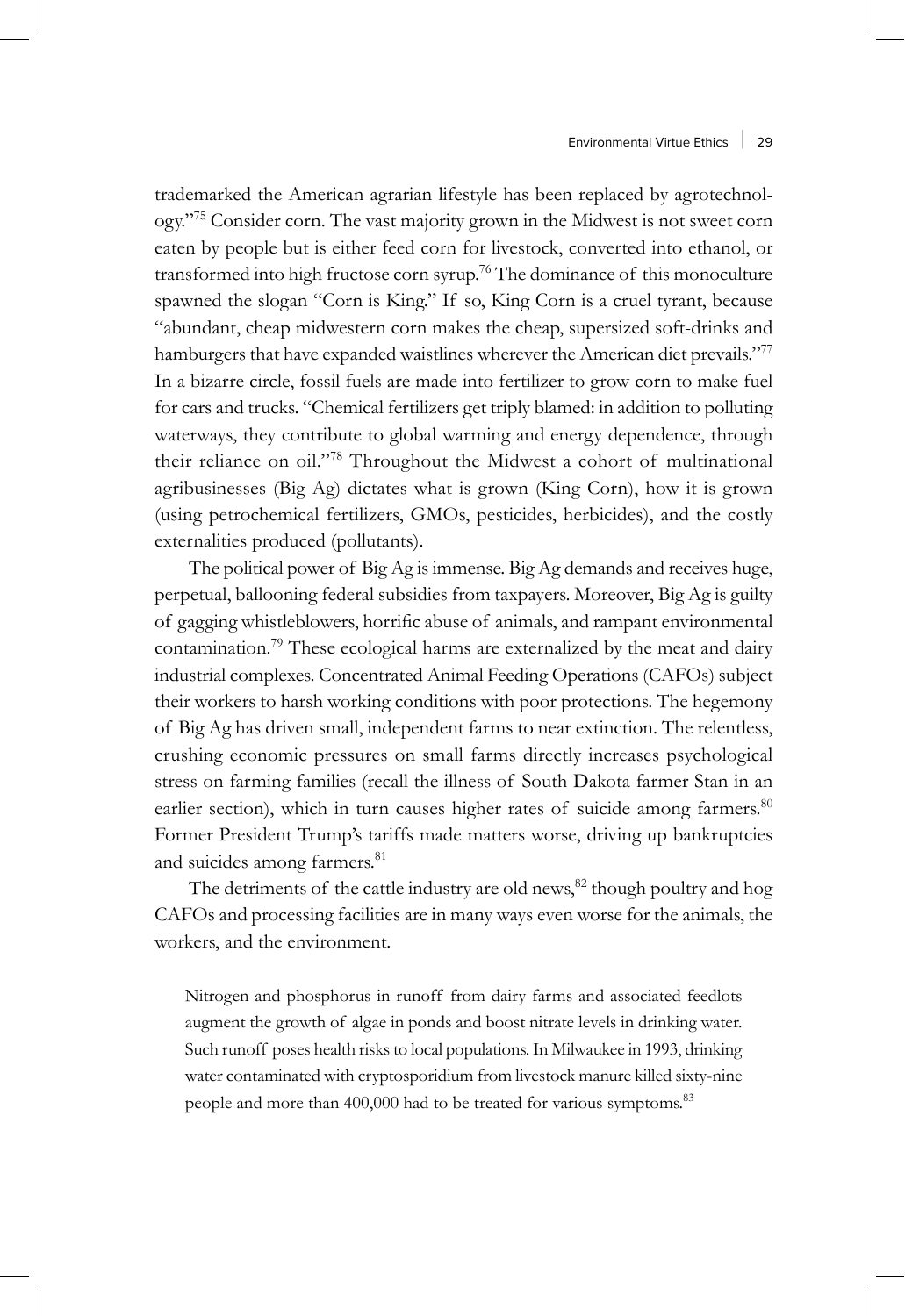Industrial agrobusinesses are to blame for mercury accumulation making fish in Midwestern lakes unsafe to eat. That the meat and dairy industrial complexes endanger public health is endemic to their business design. Profits are enormous because the manure and toxic pollutants generated by privately owned CAFOs become externalities the public is forced to pay for. CAFOs pump feces, urine, antibiotics, and a range of poisons into giant holding lagoons. These lagoons release their pollutants into groundwater, streams, and rivers. No CAFOs are required to treat any of the toxic rivers of animal waste they discharge. CAFOs also emit staggering quantities of carbon dioxide, methane, and other greenhouse gases, polluting the air and worsening anthropogenic global climate change.<sup>84</sup> The environmental harms of Big Ag include dependence on fossil fuels; soil erosion; freshwater depletion; intensive use of pesticides, herbicides, and petrochemical fertilizers; loss of biodiversity; greenhouse gas emissions; air pollution; water pollution; and zoonotic diseases. Though not originating in the Midwest, the latest zoonotic disease spawned by the meat industry is COVID-19.<sup>85</sup>

The effects of anthropogenic climate change are felt throughout the Midwest. Storms, flooding, and drought grow in severity and frequency. The prevalence of pests, disease, and competition from non-native species increases. The rate of warming in the Midwest has markedly accelerated over the past few decades. "Projected changes in precipitation, coupled with rising extreme temperatures before mid-century, will reduce Midwest agricultural productivity to levels of the 1980s without major technological advances."86 Global weirding, destructive weather events, and loss of property inflate insurance claims, which in turn ratchet up insurance premiums for those who can still afford insurance.<sup>87</sup> The U.S. Global Change Research Program reports:

In the absence of more significant global mitigation efforts, climate change is projected to impose substantial damages on the U.S. economy, human health, and the environment. Under scenarios with high emissions and limited or no adaptation, annual losses in some sectors are estimated to grow to hundreds of billions of dollars by the end of the century. It is very likely that some physical and ecological impacts will be irreversible for thousands of years, while others will be permanent.<sup>88</sup>

How can Stoicism address these daunting challenges? I have argued that Stoics are naturalists—really, ecologists—who idealize the virtues of self-sufficiency,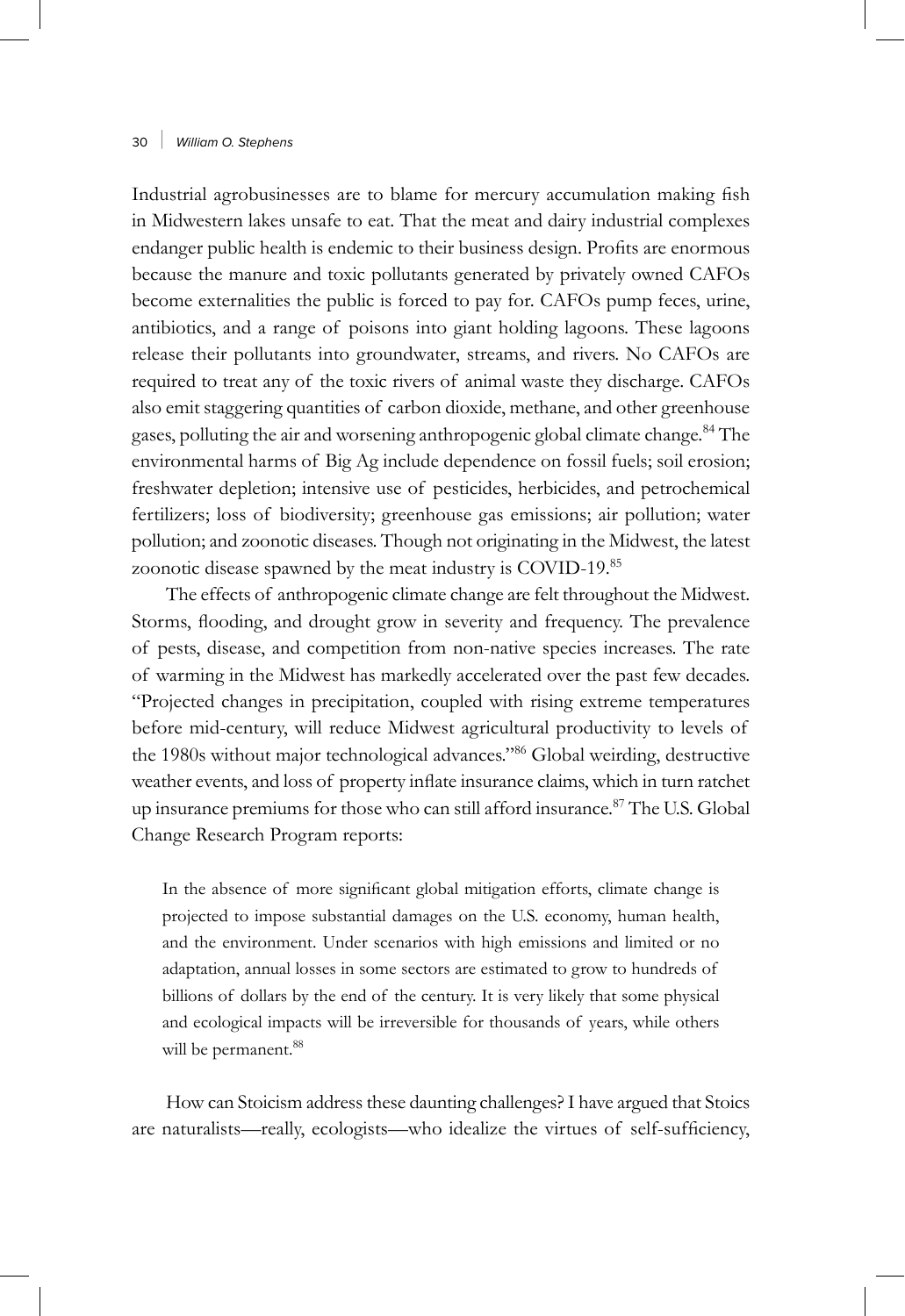diligence, hardiness, perseverance, equanimity, simplicity, modesty, civic responsibility, cooperation, and solidarity. Stoic agrarians admire the diligence and solidarity of bees working for the common good of their hive.<sup>89</sup> In antiquity "the social life of the bee caused it to be a symbol of ideal political structure and its industriousness was constantly praised."90 MSAs embody these virtues.

Critics of Midwest Stoic agrarianism challenge this claim. They deny that Midwesterners are moderate, thoughtful, persistent, or modest. To them, we are hinterlanders, bumpkins. To these critics, "Midwestern moderation and thoughtfulness become blandness and timidity; their persistence, pig-headedness; their modesty, banality."91 Stoics would reply that recognizing the limits of one's knowledge, as Socrates did, should prompt a person to be modest. Stalwart preservation of integrity of character is not pig-headedness. Thoughtfulness is indispensable for gaining wisdom. Given the disastrous threats we face, ecological wisdom demands bold action rather than the least shred of timid complacency.

Midwest Stoic agrarianism readily lends itself to a *practical* environmental virtue ethics.92 The practice of farming in the right way is just one part of living virtuously, sustainably, and well within an ecosystem. Living well within an ecosystem means that all of us, farmers and nonfarmers, must live a certain way. Everybody has their role to play. This cosmopolitan idea is stressed by the ancient Stoics. Seneca emphasizes that living well begins with studying nature, learning from it, and not just acknowledging its beauty but holding that beauty in awe. Musonius Rufus stresses that farming teaches industriousness, hardiness, seemliness, self-reliance, self-control (indeed vegetarianism), courage, and freedom. Epictetus imparts the lesson that nature teaches us patience, fearlessness, and perseverance, as well as our connectedness to all of nature. When properly nourished by nature in mind and body, we gain the power to flourish, according to Epictetus. Marcus Aurelius emphasizes that nature teaches us our interdependence and embeddedness in the cosmic scheme. His ethic of cosmopolitanism underscores the urgent need to cooperate and to build and preserve social solidarity if we are to do our parts and live well. Marcus's recognition that we utterly depend on Mother Earth, that we belong to Earth and not vice versa, is fundamental to MSA. The Roman agrarians also contributed to the holistic environmental virtue ethics articulated in MSA. The rigors of farming taught Cincinnatus civic dedication and selfless leadership. Cato the Elder learned from agriculture the wisdom of embracing the limits nature imposes while delighting in a farm's beauty and bounty. Cicero concurs, noting that the agrarian life instills parsimony, industry, and justice. These many virtues of the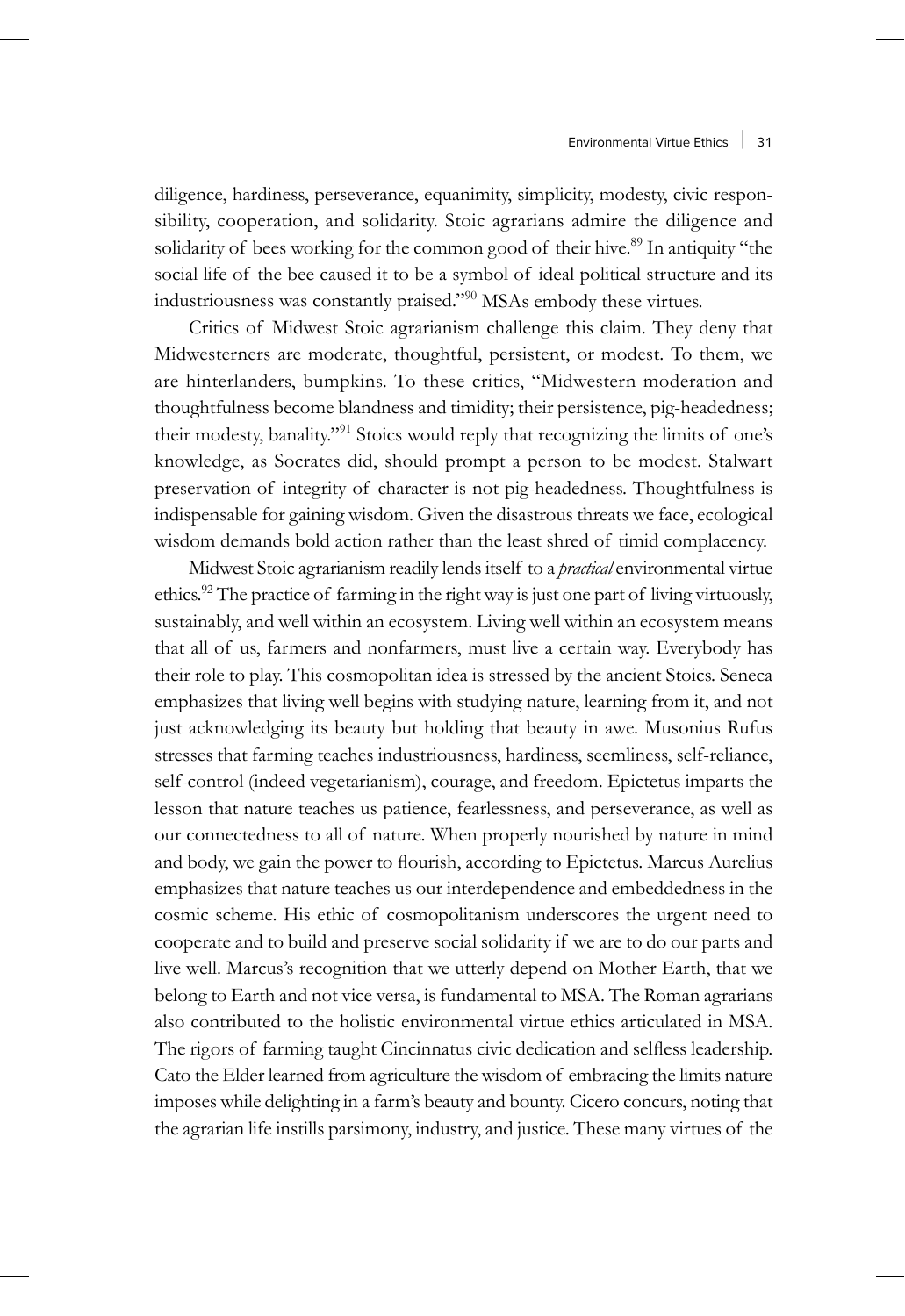ancient Roman agrarians were inherited by Grant Wood's friends and neighbors. The sturdy, stoical handsomeness of Midwestern agrarians is memorialized in his *American Gothic*. Wendell Berry honors this ancient tradition of agrarianism for understanding and accepting the inescapable limits that induce thrift, family coherence, and neighborliness. Midwest Stoicism can in fact be considered the philosophy explicitly about how to thrive amidst inescapable limits.

Thus construed, MSA provides considerable conceptual tools for responding to the serious environmental and sociopolitical challenges facing Midwesterners. For example, the Midwest Stoic virtues of simplicity, frugality, and temperance call for sustainably grown, locally sourced grains, vegetables, fruits, legumes, nuts, and seeds for human beings to eat. According to MSA there is no wisdom in cycling countless tons of GMO feed corn through millions of miserable ungulates, hogs, and hens crowded into CAFOs when human beings can eat plants directly. The fact that whenever temperatures rise above freezing motorists traveling through the rural Midwest are often assaulted by the godawful stench of thousands of confined bovines signals that CAFOs emblematize a food system grievously contrary to nature. The ethics of Midwest Stoic agrarians diagnose the vices endemic to Big Ag. These include greed, wastefulness, secrecy, deception, exploitation, violence, environmental injustice, and marketing gustatory decadence to unwitting Midwesterners.

Which practical steps address this vicious system of food production and the diseases stemming from both the production and consumption of factory-farmed meat and dairy products? A first, obvious step is a more rapid, more widescale shift to locally sourced, plant-based foods. This shift cannot take place only in the Midwest. It must be widescale. This requires a broad, indeed global, perspective. Stoicism provides exactly this cosmopolitan outlook. The meat and dairy industrial complexes are far too wasteful of inputs (fossil fuels, topsoil, clean water, feed corn, etc.), far too destructive of ecosystems, and far too polluting of water and air. Big Ag belches out far too much and far too many greenhouse gases, destabilizes ecosystems, and recklessly endangers human health to reap staggering profits. These are big problems that must be grasped from a big-picture, cosmopolitan perspective.

Must Midwesterners be or become landed to enact Midwest Stoic agrarianism? No. Most Americans will never own more than one third of an acre. But a citizen need never become landed to cultivate Midwest Stoic agrarian virtues in selecting and obtaining food. Everyone must eat. So, everyone should strive to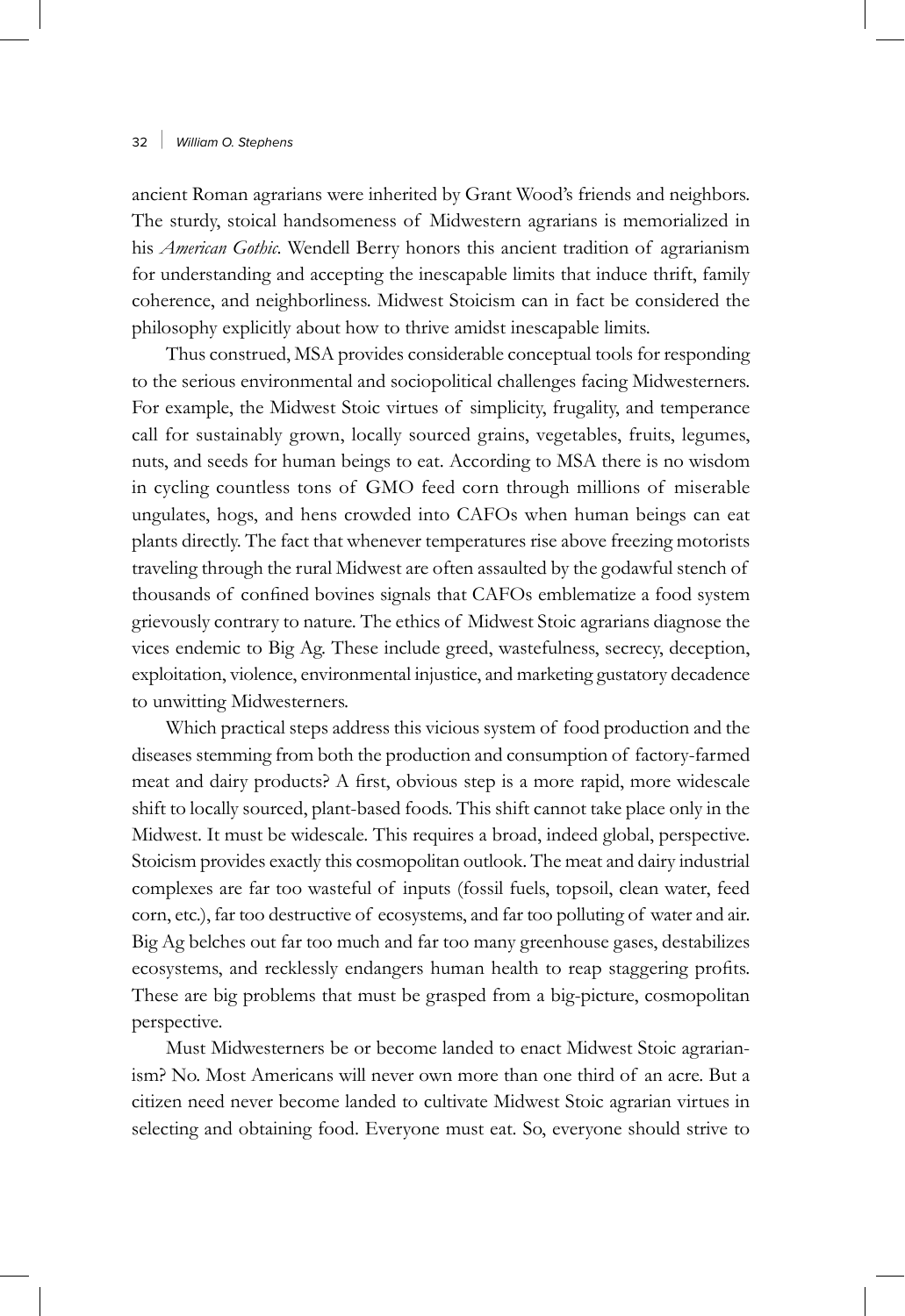eat responsibly. Nearly everyone buys food. So, everyone who buys food should strive to buy responsibly.<sup>93</sup>

A second obvious remedy is environmental activism. Here MSA recalls Cato the Younger, who opposed the tyranny of Julius Caesar. Today Midwesterners can draw inspiration from the capital "S" Stoicism of Cato the Younger to oppose the tyrannies of corrupt politicians, extreme economic inequality, science deniers, Big Ag, and systems of environmental injustice, racism, sexism, and bigotry. We ought to mobilize to promote measures to make voting easier and to safeguard free and fair elections. We ought to oppose unjust practices like gerrymandering. We can work to persuade others of the wisdom of abolishing the Electoral College and remaking the deplorably undemocratic body known as the U.S. Senate. It's patently unfair that a voter in Wyoming wields far greater clout than a voter in California or New York. Each adult citizen of the United States, the District of Columbia, and the adult residents of its Territories deserve to have the same equally weighted vote for representatives in Congress and federal elections. Egalitarian justice demands it. We must work harder to make our democracy better, that is, more democratic.

But isn't agrarianism elitist? It views rural society as superior to urban society and the independent farmer as superior to the paid worker. Here I redefine this as the belief of *agrarianists*. Presumably agrarianists are gleeful that each Wyoming farmer-voter exercises greater voting power than one urbanite in New York City plus a second in Los Angeles plus a third in Chicago added together.<sup>94</sup> Stoic *agrarians*, in contrast to agrarianists, subscribe to the (less contentious?) belief that farming as a way of life can teach healthier social values and can correct false beliefs about the good life (held by non-Stoics). One false belief is that higher consumption of energy and resources at the cost of environmental degradation makes one's life better. Another is that owning things makes one's life better than making things. A third false belief is that quick gratification beats slow progress. One doesn't have to be an urbanite to succumb to consumerism, hedonism, and insidious forms of competition. But crowded (and yet lonely) urban living can often fuel selfishness and aggressive behavior more than living in a smaller, more closely knit community. So, Stoic agrarians champion real egalitarianism among all citizens. Urbanites who attain ecological wisdom (including parsimony, industriousness, simplicity, patience, thrift, temperance, fairness, living within limits, sustainability, familial coherence, and neighborliness) can live in agreement with and admire nature just as much as rural Stoic folks with the same virtues.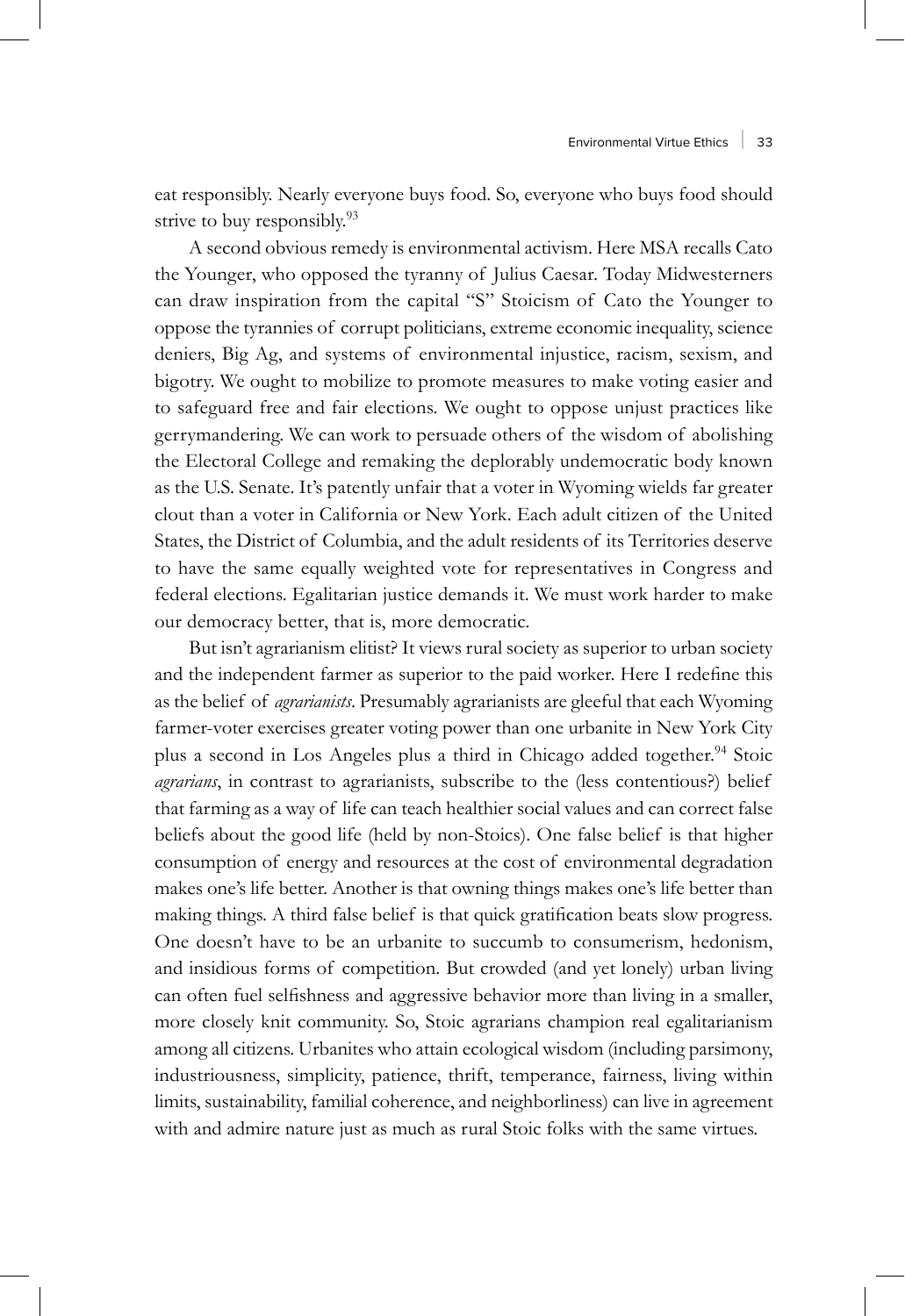A third measure for Stoic agrarians is reproductive restraint for the most consumptive. Americans make up 4 percent of the global population but consume a quarter of the natural resources and a third of the planet's energy. Each generation hands down to the next this pernicious lifestyle of excessive consumerism. Sustainability applied to family planning calls for less procreating and more adopting. Consequently, the habit of greedily gobbling material goods makes having fewer children an urgent responsibility for the affluent in developed countries. Our generation owes it to future generations.<sup>95</sup> Stoic agrarians, fortified by an environmental virtue ethic that champions sustainability, food sovereignty, and grassroots organization to tackle the greatest collective-action problem humanity has ever seen,<sup>96</sup> offers a hopeful vision. Learning to live agreeably with nature is imperative if we are to make the best of the Anthropocene. Americans must lead, not follow, in this global challenge. We must all pull together like busy little bees to save this, our common, and only, hive. $\frac{97}{2}$ 

# **Acknowledgments**

I thank Randy Feezell, Scott Aikin, Tom Blackson, Ian Smith, Matt Ferkany, Jill Dieterle, Wade Tornquist, and an anonymous reviewer for comments that improved this essay.

## **NOTES**

- 1. This disambiguation corrects a common confusion about being a Stoic in contrast to being stoical.
- 2. See J. W. Slade and J. Y. Lee, eds., *The Midwest: The Greenwood Encyclopedia of American Regional Cultures* (Westport, CT: Greenwood Press, 2004), xxi. Judith Yaross Lee writes: "The region's identity crisis also owes something to disagreement over exactly what areas constitute it. In fact, the region lacked an agreed-upon name until after the Civil War, perhaps in a rejection of the conflict's north-south orientation as westward expansion reached the Pacific coast."
- 3. Slade and Lee, *The Midwest*, xxi.
- 4. The editors of *The Midwest: The Greenwood Encyclopedia of American Regional Cultures* judge all and only the Great Eight states to constitute the Midwest.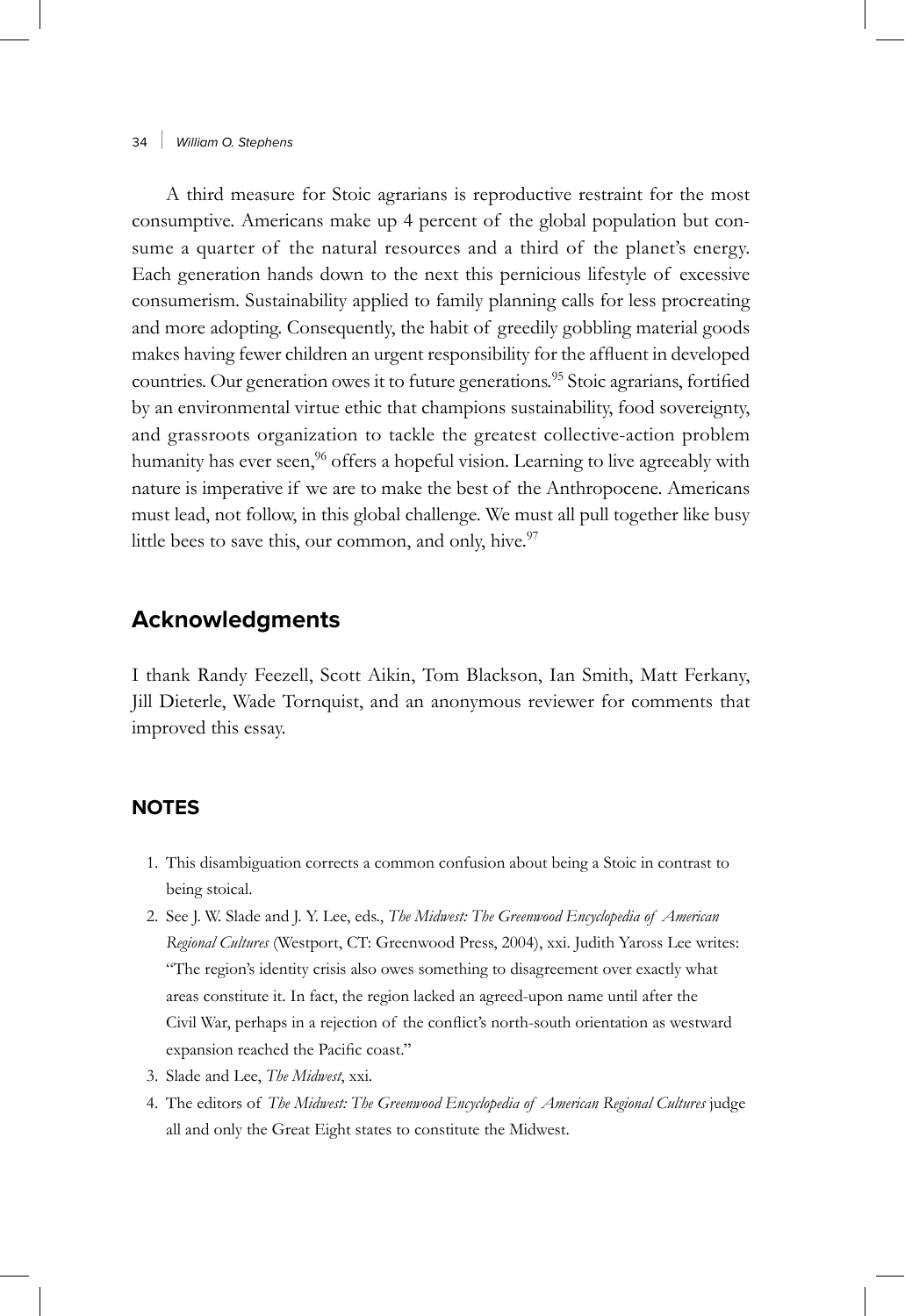- 5. Slade and Lee, *The Midwest*, xxi.
- 6. *US Census Bureau, Position of the Geographic Center of Area, Mean and Median Centers of Population: 2020, Census.gov.*
- 7. Originally so designated by historian Walter Havighurst; Slade and Lee, *The Midwest*, xxi.
- 8. A. A. Long and D. N. Sedley, *The Hellenistic Philosophers* (Cambridge: Cambridge University Press, 1987), 394–398.
- 9. William O. Stephens, "Stoic Naturalism, Rationalism, and Ecology," *Environmental Ethics* 16, no. 3 (1994): 275–286.
- 10. Contemporary Stoics in this camp include the late Lawrence Becker, Massimo Pigliucci, and Piotr Stankiewicz.
- 11. Nigel Glassborow, Kai Whiting, and Leonidas Konstantakos are examples.
- 12. Ancient Stoics understood "physics" to be the study of nature (*phusis*), including all physical reality, including what we today would regard as both ontology and theology.
- 13. "Logic" for the ancient Stoics was the study of *logos*, which included principles of reasoning and argument, which we today would call logic, but also rhetoric, the study of parts of speech, and the philosophy of language, including the ontology of propositions.
- 14. The following accounts of Stoic ethics and physics borrow from my "The Stoics and their Philosophical System," in *The Routledge Handbook of Hellenistic Philosophy*, ed. Kelly Arenson (New York: Routledge, 2020).
- 15. How, exactly, should we imagine the logic seeds doing these things, according to the Stoics? To be clear, the Stoics offered nothing approaching a granular causal explanation of these processes. We contemporaries would want such a granular explanation articulated in our current scientific terms in biochemistry, genetics, etc. The ancient Stoics had no such nomenclature. So, here I merely try to flesh out, in an admittedly speculative way, the Stoic theory in conceptual terms familiar to us.
- 16. Douglas R. Gracey, "The Case of the Stoic Farmer," *Heart & Lung* 2 (1973): 744–746.
- 17. Gracey, "The Case," 745.
- 18. Though attributed to Alan Watts, this fable may be much older.
- 19. Yu Liu, "The Complexities of a Stoic Breakthrough: Matteo Ricci's *Ershiwu Yan* (Twenty-five Paragraphs)," *Journal of World History* 24 (2013): 823–847; Antonia Macaro, *More Than Happiness: Buddhist and Stoic Wisdom for a Sceptical Age* (London: Icon Books, 2018). Stoicism and Daoism are compared in Jiyuan Yu, "Living with Nature: Stoicism and Daoism," *History of Philosophy Quarterly* 25 (2008): 1–19.
- 20. Also known as Seneca the philosopher or Seneca the Younger, to distinguish him from his less illustrious father the rhetorician.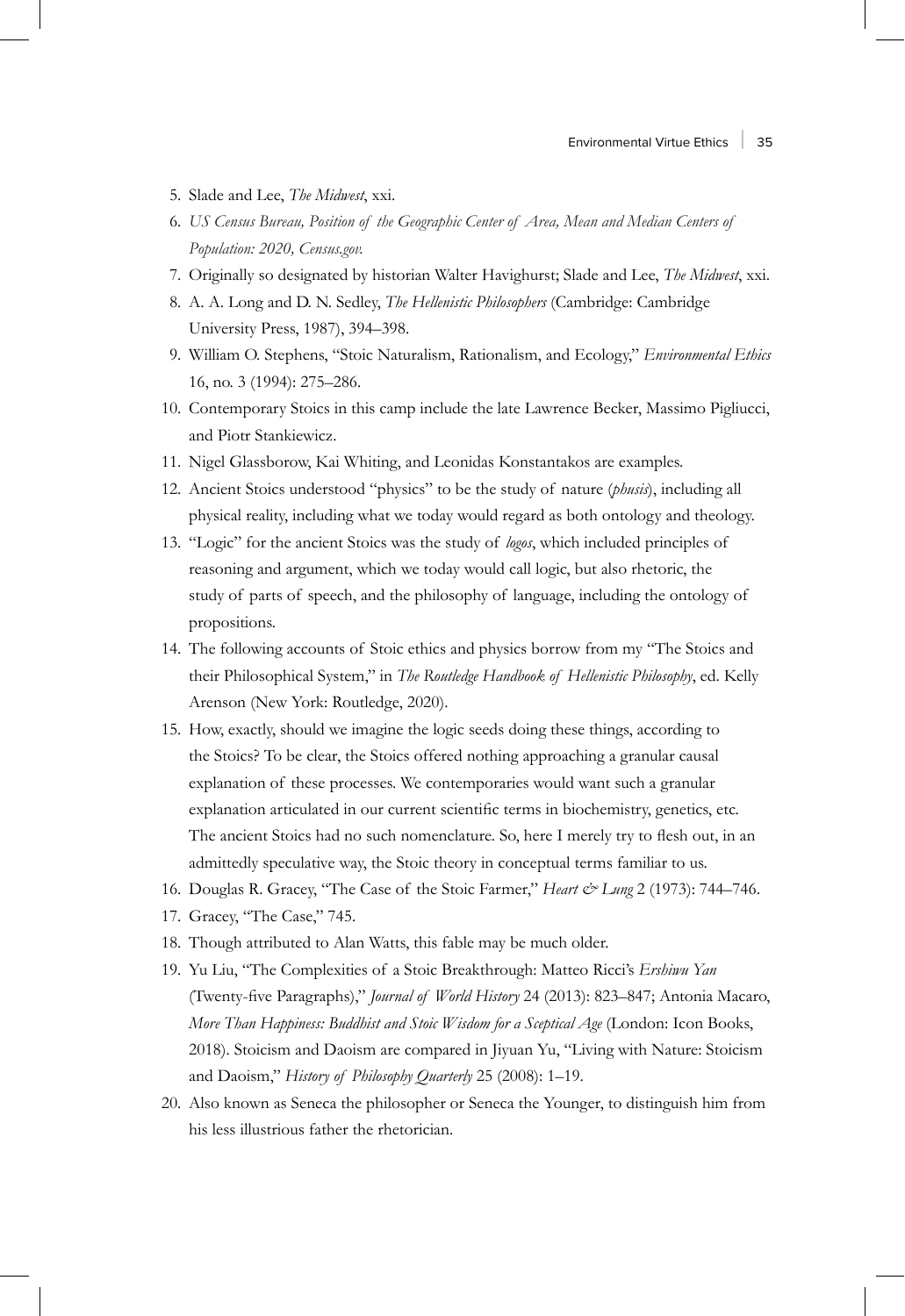- 36 | *William O. Stephens*
- 21. In antiquity, ordinary folks often regarded these phenomena as threatening signs of divine displeasure, a view of divinity rejected by Stoics.
- 22. Seneca, *Natural Questions*, trans. H. M. Hine (Chicago: University of Chicago Press, 2010), 13.
- 23. Seneca, *Natural Questions*, 14.
- 24. Seneca, *Natural Questions*, vii 30.3, 133–134.
- 25. Seneca, *Natural Questions*, vi 32.1, 112.
- 26. Seneca, *Natural Questions*, ii 59.2, 191.
- 27. Gareth D. Williams, *The Cosmic Viewpoint: A Study of Seneca's* Natural Questions (New York: Oxford University Press, 2012), 9, 11.
- 28. Seneca, *Letters on Ethics*, trans. M. Graver and A. A. Long (Chicago: University of Chicago Press, 2015), *Letter* 73.15, 228.
- 29. Seneca, *Letters on Ethics*, *Letter* 95.12, 369; *Letter* 95.59, 378.
- 30. Musonius Rufus, *Lectures and Sayings*, ed. William Irvine, trans. C. King (self-pub., CreateSpace Independent Publishing Platform, 2010), *Lecture* 11. All quotations from Musonius are from this source. Musonius Rufus, *Lecture* 11.1.
- 31. Musonius Rufus, *Lecture* 11.2, 51.
- 32. Musonius Rufus, *Lecture* 11.2.
- 33. Musonius Rufus, *Lecture* 11.3.
- 34. Musonius Rufus, *Lecture* 18a and 18b. See William O. Stephens, "Stoicism and Food," in *Encyclopedia of Food and Agricultural Ethics*, ed. D. M. Kaplan (Dordrecht: Springer, 2018).
- 35. This belief is a key tenet of agrarianism.
- 36. Musonius Rufus, *Lecture* 11.4.
- 37. Musonius Rufus, *Lecture* 11.5, 52.
- 38. Musonius Rufus, *Lecture* 11.6.
- 39. Epictetus, *Discourses*, *Fragments*, *Handbook*, trans. Robin Hard (Oxford: Oxford University Press, 2014), *Disc.* 1.19.12; cf. 1.22.16.
- 40. Epictetus, *Disc*. 1.4.30–32; *Disc*. 2.23.5.
- 41. Epictetus, *Disc*. 2.8.12–18; 1.14.12; 1.14.6; 1.30.1; 2.14.11.
- 42. Epictetus, *Disc*. 1.14.1–3.
- 43. Epictetus, *Disc*. 1.14.4–5.
- 44. Epictetus, *Disc*. 1.14.10.
- 45. We can and perhaps should reject the particular Stoic view that all that happens in nature is for the best. Yet we can and should accept a Stoic-like claim that living harmoniously within an ecosystem is good for us. If we accepted this, we would adopt a different set of agricultural practices. As part of adopting these agricultural practices,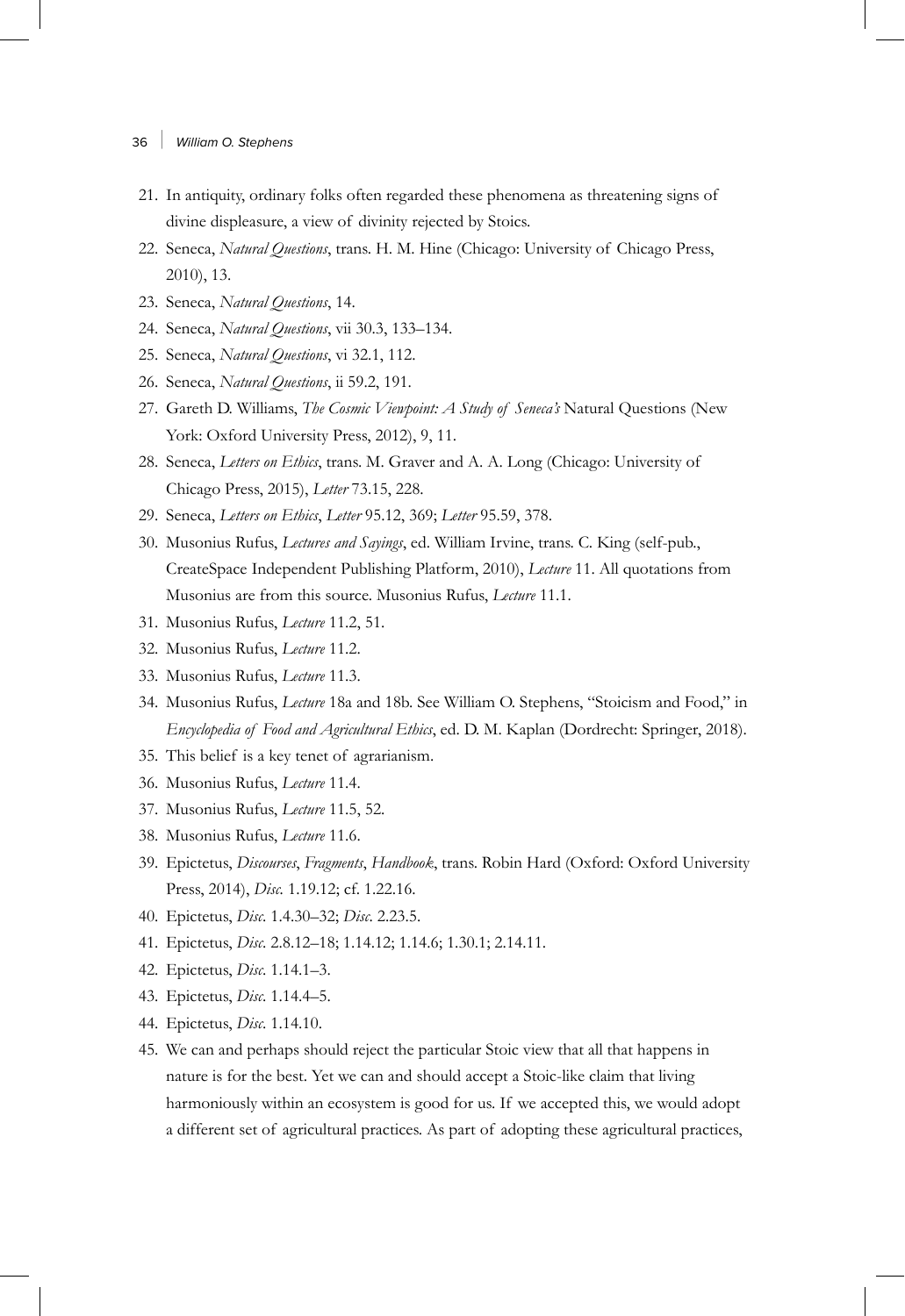we would have to adopt a different set of behaviors as virtues. These virtues would not be identical to Stoic virtues, but they would resemble them in certain important ways. Our focus would not be to indulge our own pleasures but to fit well into the ecosystem.

- 46. Hereafter I refer to Marcus Aurelius Antoninus by his praenomen alone because it is the only name he bore throughout his entire life.
- 47. Marcus Aurelius, *Meditations*, trans. G. Hays (New York: Modern Library, 2003), *Med*. xi.8, 149–150. All quotations from Marcus are from this source.
- 48. Marcus, *Meditations* iii.2, 27–28.
- 49. Marcus, *Meditations* iv.48, 48.
- 50. Marcus, *Meditations* xi.35, 157.
- 51. Marcus, *Meditations* vii.59, 95.
- 52. Marcus, *Meditations* viii.51, 112.
- 53. Marcus, *Meditations* ii.17, iv.43, v.23, vi.15. See William O. Stephens, *Marcus Aurelius: A Guide for the Perplexed* (London: Continuum, 2012), 101–109.
- 54. Marcus, *Meditations* viii.15, 104; translation modified, emphasis added.
- 55. Epictetus, *Discourses* 4.8.36–40, my translation. Gardens of Adonis were domestic gardens dedicated to Adonis akin to greenhouses. To accelerate their growth, seeds were planted in porous clay pots or sponges where they rapidly and lushly sprouted but then also rapidly withered.
- 56. Epictetus, *Disc*. 1.6.12–22.
- 57. Marcus Terentius Varro, *De Re Rustica* i.2.6, quoted in K. D. White, *Roman Farming* (Ithaca, NY: Cornell University Press, 1970), 22.
- 58. See William O. Stephens, "Epictetus on Beastly Vices and Animal Virtues," in *Epictetus: His Continuing Influence and Contemporary Relevance*, ed. D. R. Gordon and D. B. Suits (Rochester, NY: RIT Press, 2014), 207–239.
- 59. Following the example of the ancient Greek poet Hesiod's didactic poem *Works and Days* c.700 BCE.
- 60. Cicero, *De Senectute*, *De Amicitia*, *De Divinatione*, trans. W. A. Falconer (London: William Heinemann, 1946), 4, 5, 6, 52, 56, 57–58, 63–65.
- 61. White, *Roman Farming*, 38–39; emphasis added.
- 62. Cicero, *On Duties*, trans. M. T. Griffin and E. M. Atkins (Cambridge: Cambridge University Press, 1991), *De Off*. 1.151, 58–59.
- 63. Cicero, *Pro Roscio Amerino*, 75.
- 64. Kelly Richman-Abdou, "How a 'Very Paintable' House Inspired 'American Gothic,' a Modernist Masterpiece," *My Modern Met*, September 29, 2019, [https://mymodernmet.](https://mymodernmet.com/grant-wood-american-gothic/) [com/grant-wood-american-gothic/,](https://mymodernmet.com/grant-wood-american-gothic/) using "stoic" here to mean small "s" stoic.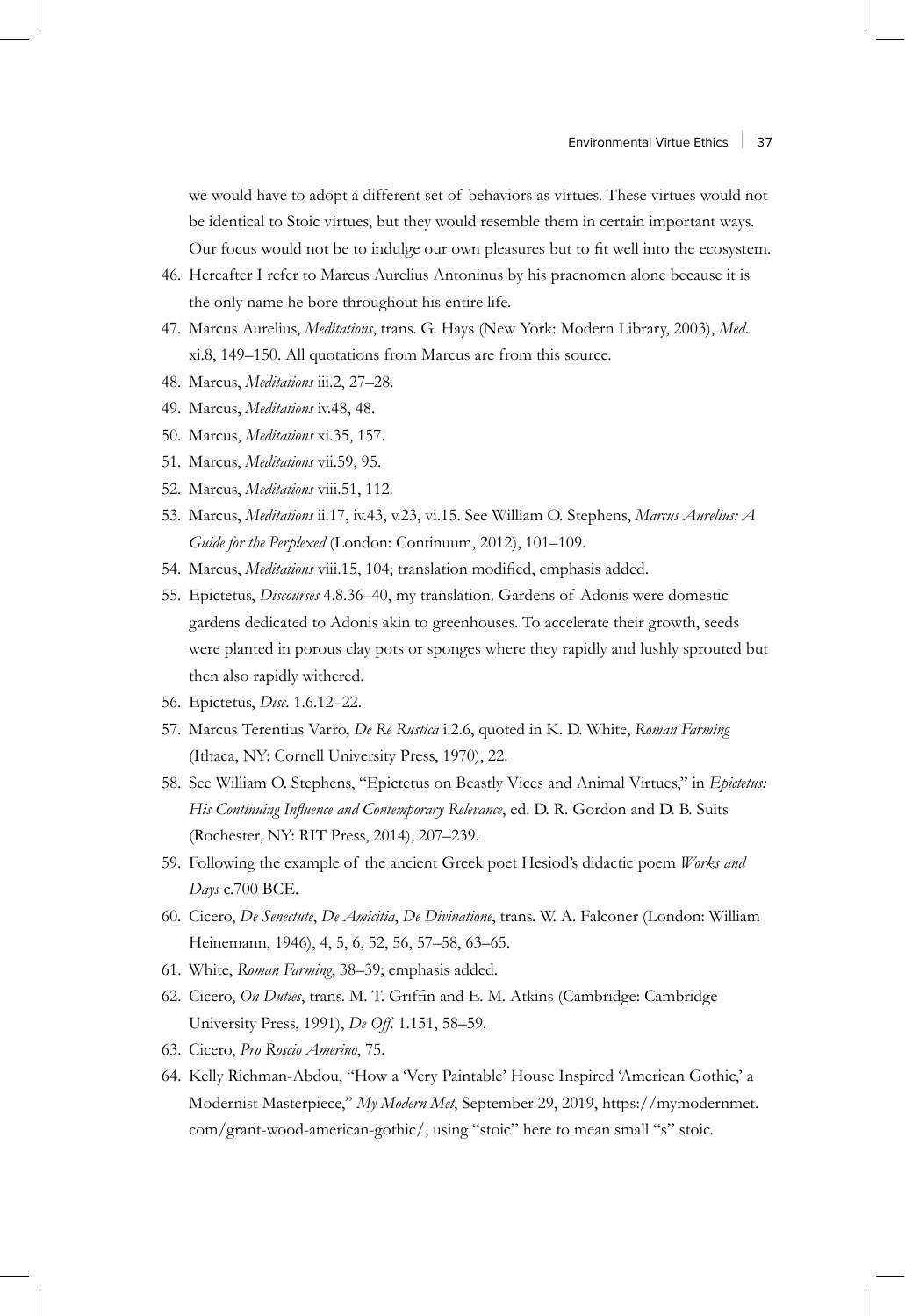- 65. Richman-Abdou, "How a 'Very Paintable' House Inspired."
- 66. Richman-Abdou, "How a 'Very Paintable' House Inspired."
- 67. Note that Wood chose McKeeby to model Iowan agrarianism even though he was a dentist, not a farmer. This invites the possibility that Midwest (Stoic) agrarianism is a mindset, a Weltanschauung, a way of being and living in nature that need not exclude those who do not farm.
- 68. Wendell Berry, "The Agrarian Standard," in *The Essential Agrarian Reader*, ed. Norman Wirzba (Berkeley, CA: Counterpoint, 2003), 28, quoting Virgil, *The Georgics*, trans. L. P. Wilkinson (Penguin Books, 1982), 128.
- 69. Berry, "The Agrarian Standard," 29.
- 70. Berry, "The Agrarian Standard," 29–30.
- 71. And most of them are in Kansas, a Fringe Four state.
- 72. Similarly, an office worker or brothel owner who practices agrarian virtues by, for example, gardening on weekends and being a responsible shopper and consumer of food, would be ipso facto superior to a farmer who lacks agrarian virtues.
- 73. Slade and Lee, *The Midwest*, xvii.
- 74. Slade and Lee, *The Midwest*, 113.
- 75. Slade and Lee, *The Midwest*, 82.
- 76. Jonathan Foley, "It's Time to Rethink America's Corn System," *Scientific American*, March 5, 2013.
- 77. Slade and Lee, *The Midwest*, xxviii–xxix.
- 78. Slade and Lee, *The Midwest*, xxix.
- 79. Ted Genoways, "Gagged by Big Ag," *Mother Jones* (July/August 2013), [https://www.](https://www.motherjones.com/environment/2013/06/ag-gag-laws-mowmar-farms) [motherjones.com/environment/2013/06/ag-gag-laws-mowmar-farms](https://www.motherjones.com/environment/2013/06/ag-gag-laws-mowmar-farms)/.
- 80. Rebecca Hillel, Olivia Kraus, and Sally Spencer-Thomas, "Stoicism, Stress and Suicide among Farmers," *Dr. Sally Spencer-Thomas*, October 4, 2017, [https://www.](https://www.sallyspencerthomas.com/dr-sally-speaks-blog/2017/10/3/stoicism-stress-and-suicide-among-farmers) [sallyspencerthomas.com/dr-sally-speaks-blog/2017/10/3/stoicism-stress-and-suicide](https://www.sallyspencerthomas.com/dr-sally-speaks-blog/2017/10/3/stoicism-stress-and-suicide-among-farmers)[among-farmers](https://www.sallyspencerthomas.com/dr-sally-speaks-blog/2017/10/3/stoicism-stress-and-suicide-among-farmers). According to the ancient Stoics, suicide under specific, extreme circumstances could be justified for the sage, but never for the rest of us. A Stoic sage is free of all disturbing passions and immune to stress, including stress suffered by today's Midwest farmers. Midwest Stoicism offers a viable therapy for farmers wrestling with suicidal thoughts.
- 81. Chuck Jones, "Amid Trump Tariffs Farm Bankruptcies and Suicides Rise," *Forbes*, August 30, 2019.
- 82. Jeremy Rifkin, *Beyond Beef: The Rise and Fall of the Cattle Culture* (New York: Plume, 1993).
- 83. Slade and Lee, *The Midwest*, 114.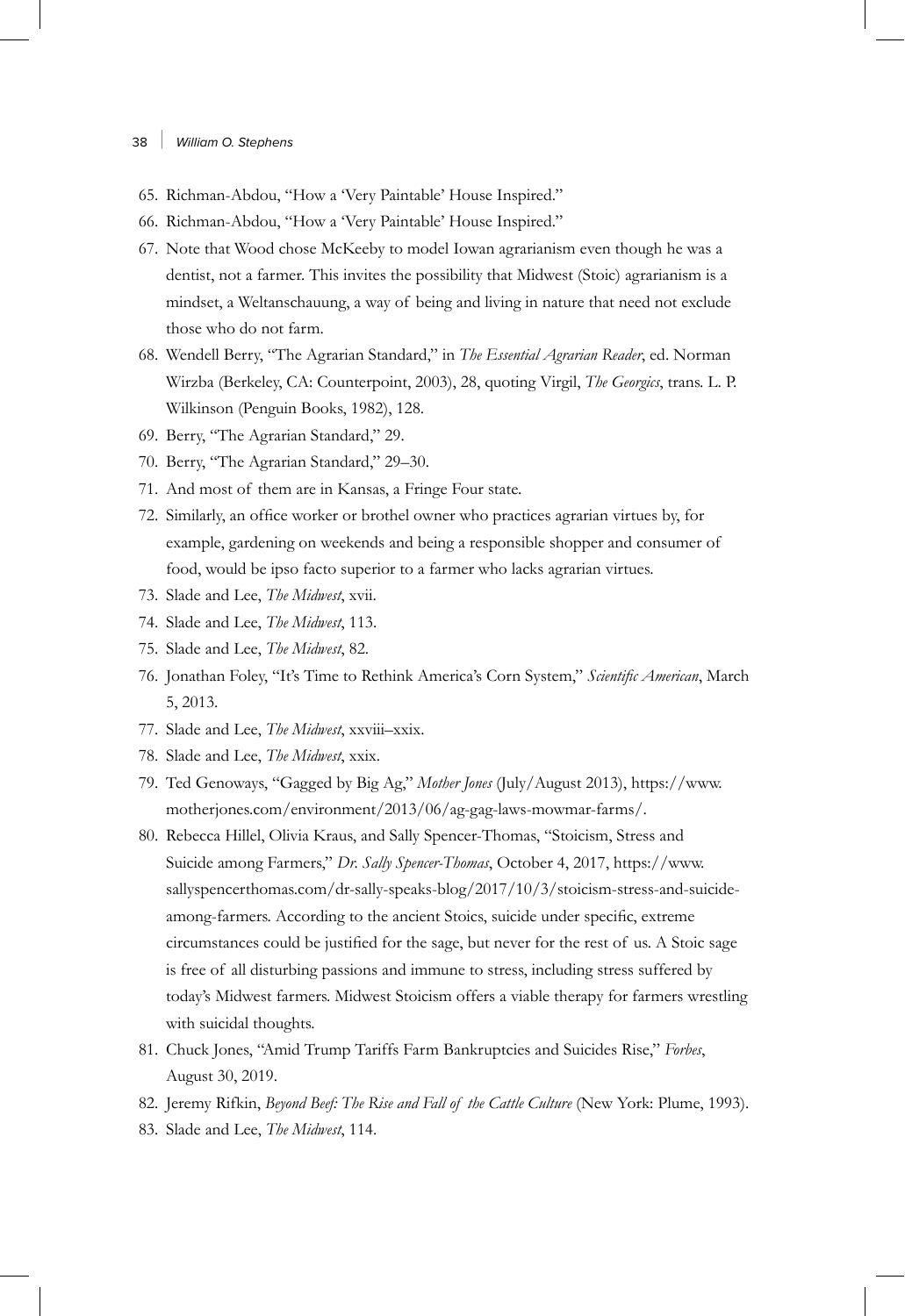- 84. Jonathan S. Foer, *Eating Animals* (New York: Little, Brown and Co., 2009).
- 85. Michael Dent, "COVID-19: The Latest Zoonotic Disease Stemming from the Meat Industry," *IDTechEx*, May 7, 2020, [https://www.idtechex.com/en/research-article/](https://www.idtechex.com/en/research-article/covid-19-the-latest-zoonotic-disease-stemming-from-the-meat-industry/20612) [covid-19-the-latest-zoonotic-disease-stemming-from-the-meat-industry/20612](https://www.idtechex.com/en/research-article/covid-19-the-latest-zoonotic-disease-stemming-from-the-meat-industry/20612).
- 86. The U.S. Global Change Research Program, *Impacts, Risks, and Adaptation in the United States: Fourth National Climate Assessment*, vol. 2, chap. 21, 2018, [https://nca2018.](https://nca2018.globalchange.gov/chapter/21/) [globalchange.gov/chapter/21/.](https://nca2018.globalchange.gov/chapter/21/) See also Union of Concerned Scientists, "Global Warming in the Midwest," updated June 19, 2019, [https://www.ucsusa.org/resources/](https://www.ucsusa.org/resources/global-warming-midwest) [global-warming-midwest](https://www.ucsusa.org/resources/global-warming-midwest).
- 87. Charlene Arsenault, "How Climate Change Is Increasing Your Insurance Rates," Insure. com, September 4, 2019[, https://www.insure.com/home-insurance/climate-change](https://www.insure.com/home-insurance/climate-change-home-insurance-rates)[home-insurance-rates.](https://www.insure.com/home-insurance/climate-change-home-insurance-rates)
- 88. USGCRP, *Impacts, Risks*, https://nca2018.globalchange.gov/chapter/21/.
- 89. Cato in Cicero's *De Senectute* and Marcus Aurelius in the *Meditations* are two examples. For the latter, see Stephens, *Marcus Aurelius*, 95–97.
- 90. Kenneth F. Kitchell Jr., *Animals in the Ancient World from A to Z* (New York: Routledge, 2014), 16.
- 91. Slade and Lee, *The Midwest*, xviii.
- 92. For examples of accounts of environmental virtue ethics, see Louke van Wensveen, *Dirty Virtues: The Emergence of Ecological Virtue Ethics* (Amherst, NY: Prometheus Books, 2000); Ronald Sandler and Philip Cafaro, eds., *Environmental Virtue Ethics* (Lanham, MD: Rowman & Littlefield, 2005); Robert Hull, "All about Eve: A Report on Environmental Virtue Ethics Today," *Ethics & the Environment* 10 (Spring 2005): 89–110; Ronald Sandler, *Character and Environment: A Virtue-Oriented Approach to Environmental Ethics* (New York: Columbia University Press, 2007); Brian Treanor, *Emplotting Virtue: A Narrative Approach to Environmental Virtue Ethics* (Albany, NY: SUNY Press, 2014).
- 93. Many peoples indigenous to what is now called the Midwest did not engage in the sorts of farming practices praised by the ancient Stoics. These Amerinds' activities involved hunting, gathering, and land management practices like prairie burns. But history cannot be reversed. Given today's agricultural realities, perhaps Midwest Stoic agrarianism is inextricably linked to the settler colonial ideal of the past. Going forward, though, new sustainable practices and smarter uses of technology are needed and so desirable to Stoic agrarians.
- 94. See William Petrocelli, "Voters in Wyoming Have 3.6 Times the Voting Power That I Have. It's Time to End the Electoral College," *Huffpost*, updated November 11, 2017, https://www.huffpost.com/entry/its-time-to-end-the-electoral-college\_b\_12891764.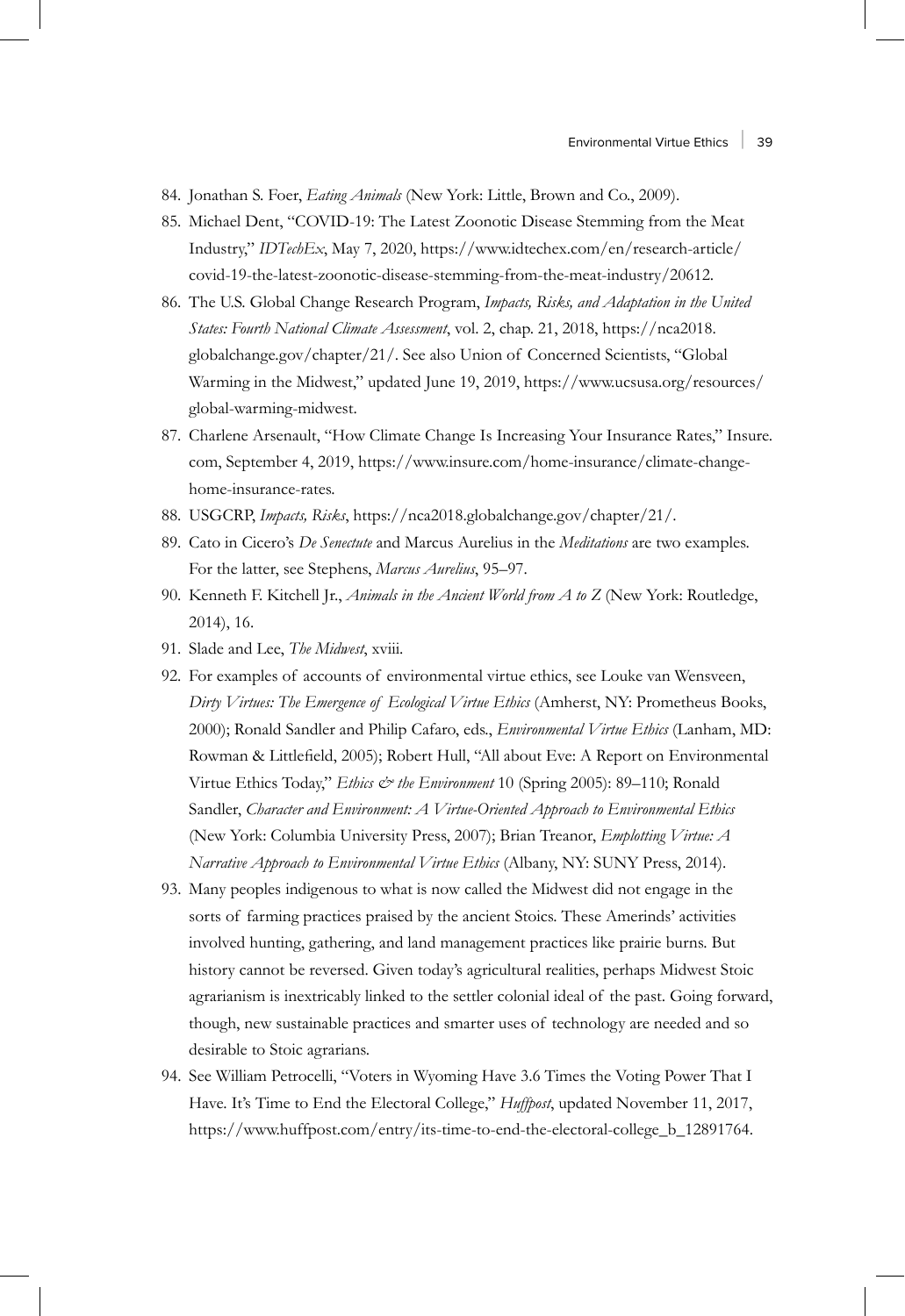Petrocelli writes: "To put it another way, the three electors in Wyoming represent an average of 187,923 residents each. The 55 electors in California represent an average of 677,355 each, and that's a disparity of 3.6 to 1."

- 95. See Sarah Conly, *One Child: Do We Have a Right to More?* (New York: Oxford University Press, 2015).
- 96. That is, anthropogenic climate change. See Dale Jamieson, *Reason in a Dark Time: Why the Struggle to Stop Climate Change Failed—and What It Means for Our Future* (New York: Oxford University Press, 2014).
- 97. Jonathan Haidt, *The Righteous Mind: Why Good People Are Divided by Politics and Religion* (New York: Vintage Books, 2013), 224–284.

## **SUGGESTED READINGS**

Aurelius, Marcus. *Meditations*. Translated by Gregory Hays. New York: Modern Library, 2003.

- Berry, Wendell. *The World-Ending Fire: The Essential Wendell Berry*. Berkeley, CA: Counterpoint, 2018.
- Bookchin, Murray. *The Ecology of Freedom: The Emergence and Dissolution of Hierarchy*. New York: Black Rose Books, 1991.

—. *The Philosophy of Social Ecology: Essays in Dialectical Naturalism*. Montreal: Black Rose Books, 1990.

—. *Remaking Society*. New York: Black Rose Books, 1990.

- Conly, Sarah. *One Child: Do We Have a Right to More?* New York: Oxford University Press, 2016.
- Dombrowski, Daniel A. *The Philosophy of Vegetarianism*. Amherst: University of Massachusetts Press, 1984.

Epictetus. *Discourses*, *Fragments*, *Handbook*. Translated by Robin Hard. Oxford: Oxford University Press, 2014.

Foer, Jonathan Safran. *Eating Animals*. New York: Little, Brown and Company, 2009.

Jamieson, Dale. Reason in a Dark Time: Why the Struggle to Stop Climate Change Failed—and What *It Means for Our Future*. New York: Oxford University Press, 2014.

- Johnson, Brian E. *The Role Ethics of Epictetus: Stoicism in Ordinary Life*. Lanham, MD: Lexington Books, 2014.
- Kemmerer, Lisa. *Eating Earth: Environmental Ethics and Dietary Choice*. Oxford: Oxford University Press, 2015.

Long, A. A. *Epictetus: A Stoic and Socratic Guide to Life*. Oxford: Oxford University Press, 2002.

<sup>40 |</sup> *William O. Stephens*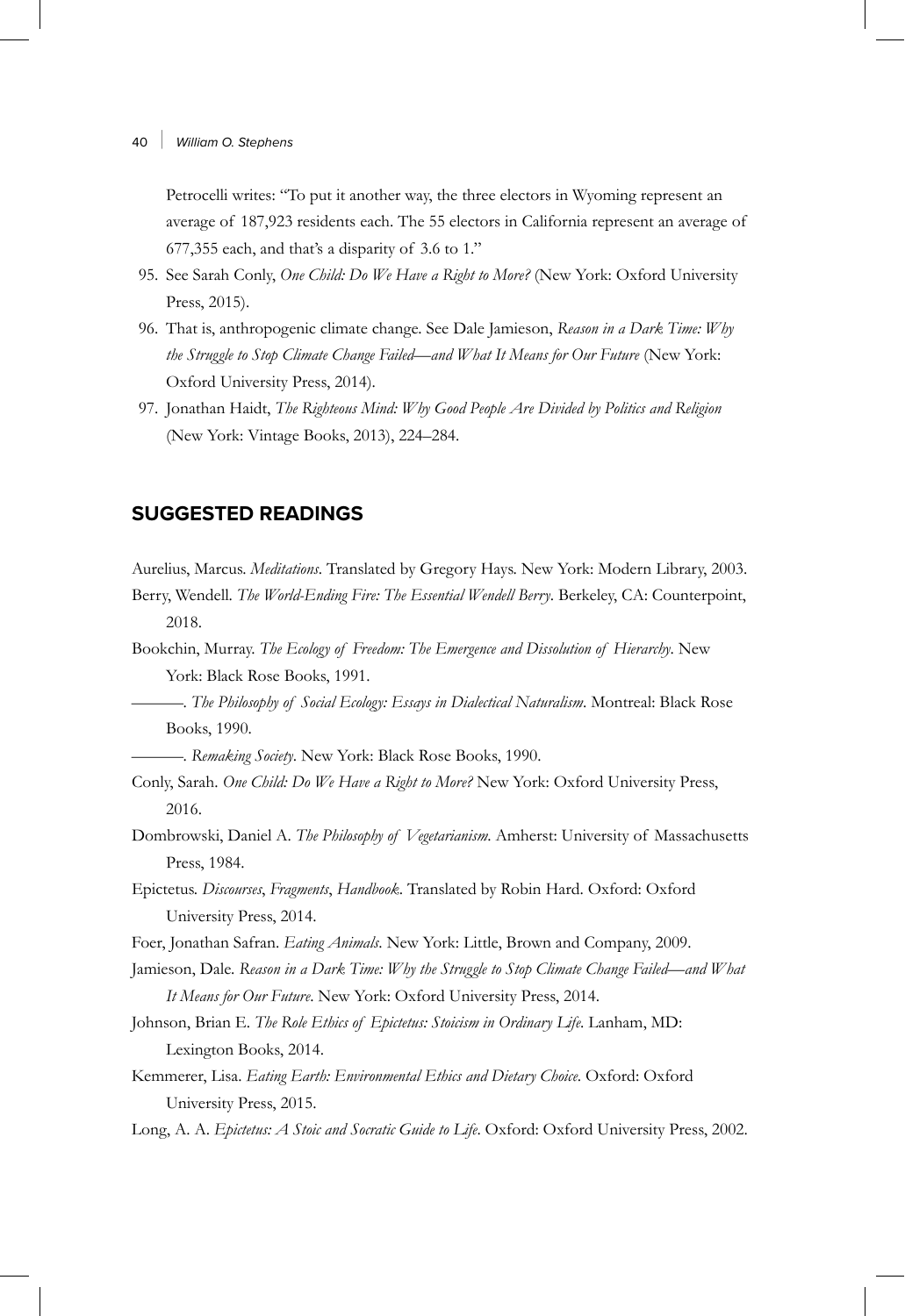- Lovejoy, Arthur O. *The Great Chain of Being: A Study of the History of an Idea*. Cambridge, MA: Harvard University Press, 1982.
- Porphyry. *On Abstinence from Killing Animals*. Translated by Gillian Clark. London: Bloomsbury Academic, 2014.
- Rachels, James. *Created from Animals: The Moral Implications of Darwinism*. Oxford: Oxford University Press, 1990.
- Rifkin, Jeremy. *Beyond Beef: The Rise and Fall of the Cattle Culture*. New York: Plume, 1993.
- Rufus, Gaius Musonius. *That One Should Disdain Hardships: The Teachings of a Roman Stoic*. Translated by Cora E. Lutz. New Haven, CT: Yale University Press, 2020.
- Sandler, Ronald. *Character and Environment: A Virtue-Oriented Approach to Environmental Ethics*. New York: Columbia University Press, 2007.
- Sandler, Ronald, and Philip Cafaro, eds. *Environmental Virtue Ethics*. Lanham, MD: Rowman & Littlefield, 2005.
- Seneca, Lucius Annaeus. *Letters on Ethics*. Translated by Margaret Graver and A. A. Long. Chicago: University of Chicago Press, 2015.
	- —. *Natural Questions*. Translated by Harry M. Hine. Chicago: University of Chicago Press, 2010.

Simon, D. R. *Meatonomics*. San Francisco: Conari Press, 2013.

- Stephens, William O. "Epictetus on Beastly Vices and Animal Virtues." In *Epictetus: His Continuing Influence and Contemporary Relevance*, edited by Dane R. Gordon and David B. Suits, 207–239. Rochester, NY: RIT Press, 2014.
- —. "Five Arguments for Vegetarianism." *Philosophy in the Contemporary World* 1, no. 4 (1994): 25–39.
	- —. *Marcus Aurelius: A Guide for the Perplexed*. London: Continuum, 2012.
	- —. "Public Health, Ethical Vegetarianism, and the Harms of the Animal Food Industry." *Archives in Biomedical Engineering & Biotechnology* 2, no. 1 (2019).
	- —. "Stoic Naturalism, Rationalism, and Ecology." *Environmental Ethics* 16, no. 3 (1994): 275–286.
		- —. "Stoicism and Food." In the *Encyclopedia of Food and Agricultural Ethics*, edited by David M. Kaplan. Dordrecht: Springer, 2018.
	- —. "The Stoics and Their Philosophical System." In *The Routledge Handbook of Hellenistic Philosophy*, edited by Kelly Arenson, 25–37. New York: Routledge, 2020.
- Stuart, Tristram. *Waste: Uncovering the Global Food Scandal*. New York: W.W. Norton & Co., 2009.
- Treanor, Brian. *Emplotting Virtue: A Narrative Approach to Environmental Virtue Ethics*. Albany: State University of New York Press, 2014.